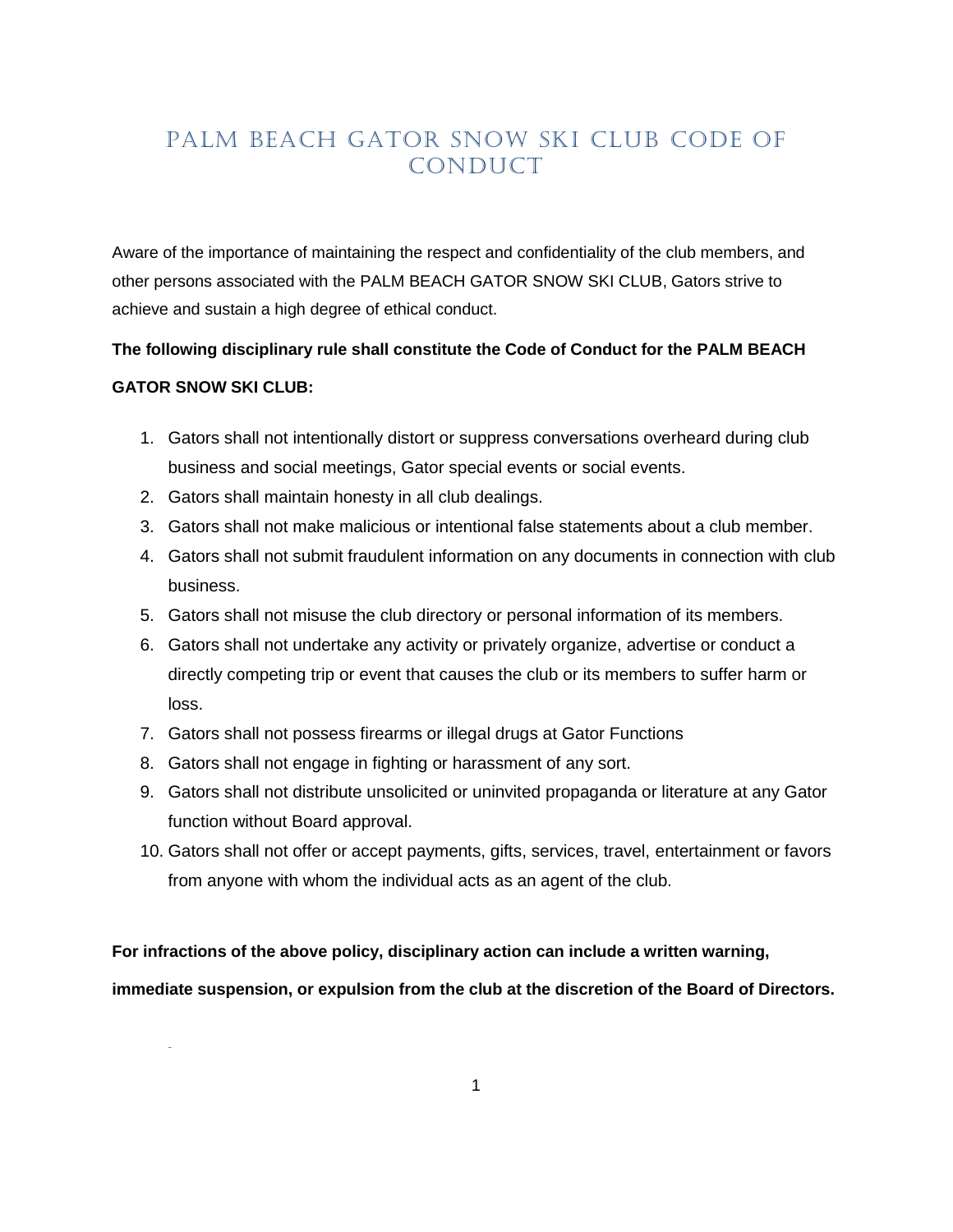# CONTENTS

| PROCEDURE TO OBTAIN BOARD APPROVAL FOR A SOCIAL EVENT, ACTIVITY, OR TRIP |  |
|--------------------------------------------------------------------------|--|
|                                                                          |  |
| GENERAL GUIDELINES AND DETAILED PROCEDURES FOR CLUB SPONSORED TRIPS AND  |  |
|                                                                          |  |
|                                                                          |  |
|                                                                          |  |
|                                                                          |  |
|                                                                          |  |
|                                                                          |  |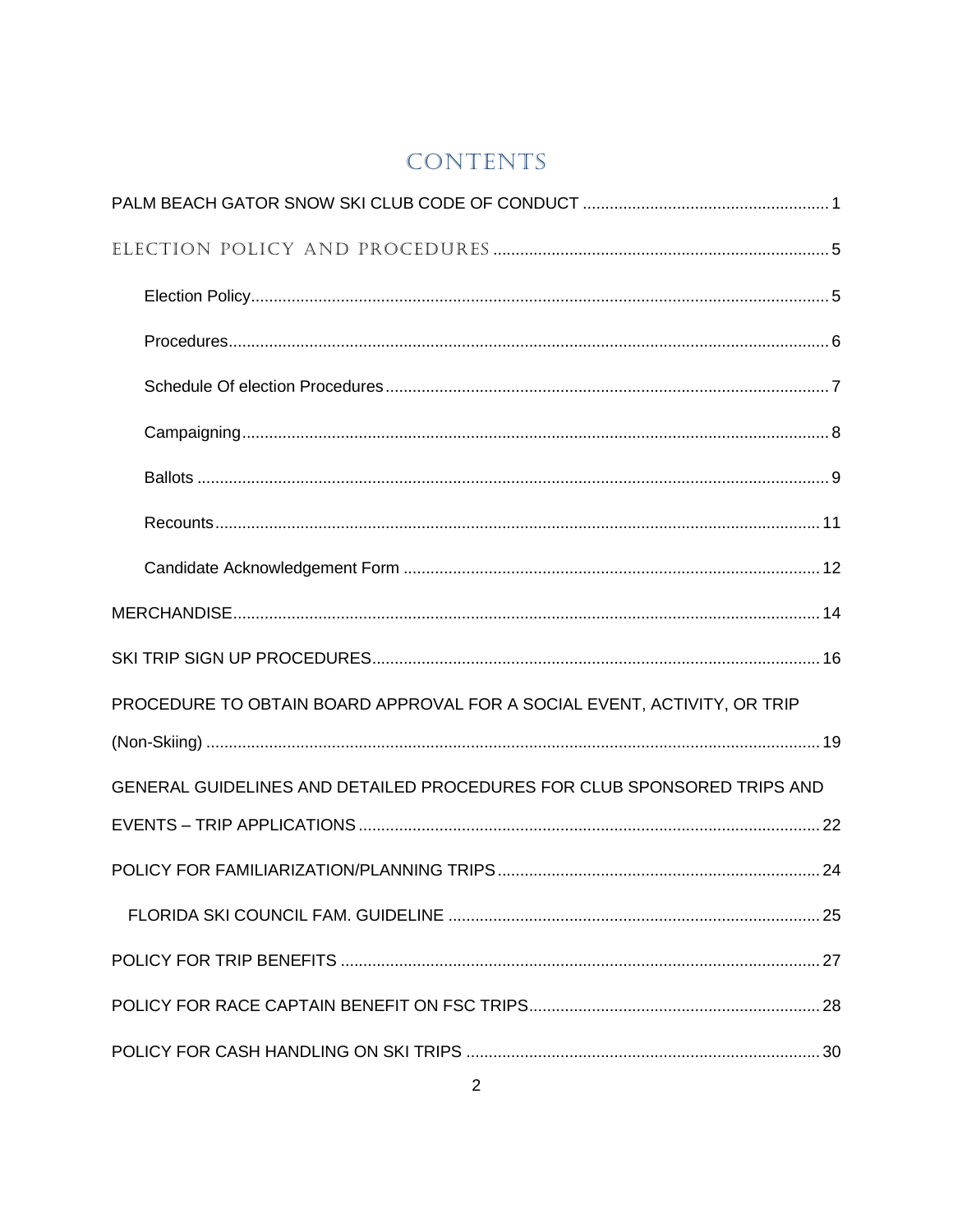| .48 |
|-----|
|     |
|     |
|     |
|     |
|     |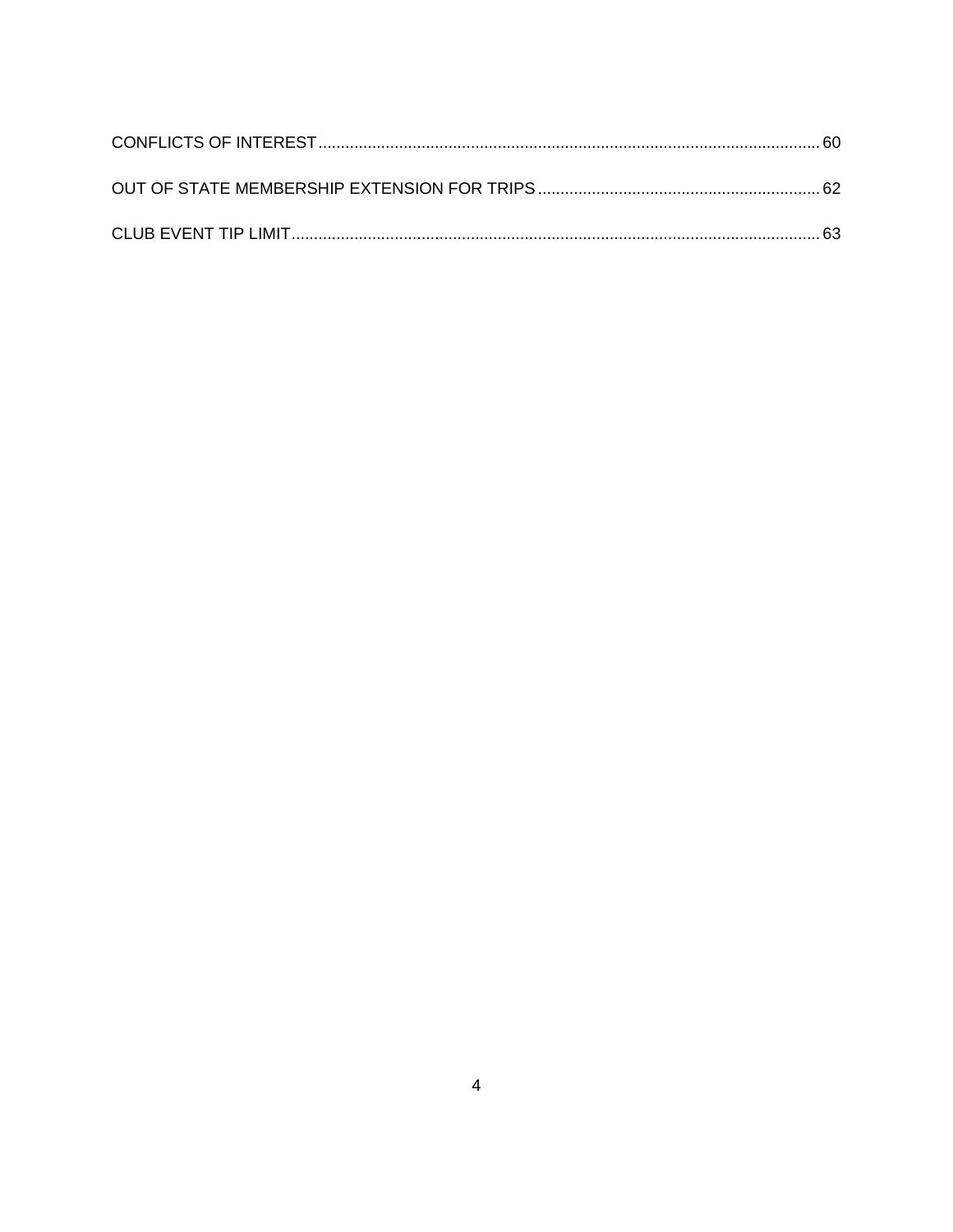### PALM BEACH GATOR SNOW SKI CLUB Policy #1

#### ELECTION POLICY AND PROCEDURES

#### <span id="page-4-1"></span><span id="page-4-0"></span>**Amended and Adopted by the Board of Directors September 6, 2001**

### Election Policy

#### **PURPOSE**

It is the purpose of this Election Policy and Procedures to establish broad election guidelines to recruit, nominate and elect qualified members to administer the affairs of the PALM BEACH GATOR SNOW SKI CLUB (hereinafter, the Club). It also shall be the purpose of this Election Policy and Procedures to recognize the importance and sensitivity of the election process and to provide the necessary structure for an equitable, harmonious and constructive election for all members.

#### **MEMBERSHIP GOODWILL**

It is recognized that the goodwill of the Club's members is the Club's greatest asset. Any activity which may jeopardize this goodwill must be handled with the utmost professionalism, sensitivity and care. The protection of the member's goodwill is essential.

#### **EQUITY, INTEGRITY, AND ACCOUNTABILITY**

Equity, integrity and accountability are the foundation of a successful election process in a club organized for the purpose of recreational and social activities. For this reason, it may be necessary to develop specific procedures which may appear to be excessive in controlling the election process.

#### **QUALIFIED LEADERS**

Recruiting and electing qualified leaders is the essence of a successful club. Leadership traits must include, but not be limited to honesty, enthusiasm, vision, and fairness. It is through the participation of all Club members that these qualified candidates will be recruited and elected.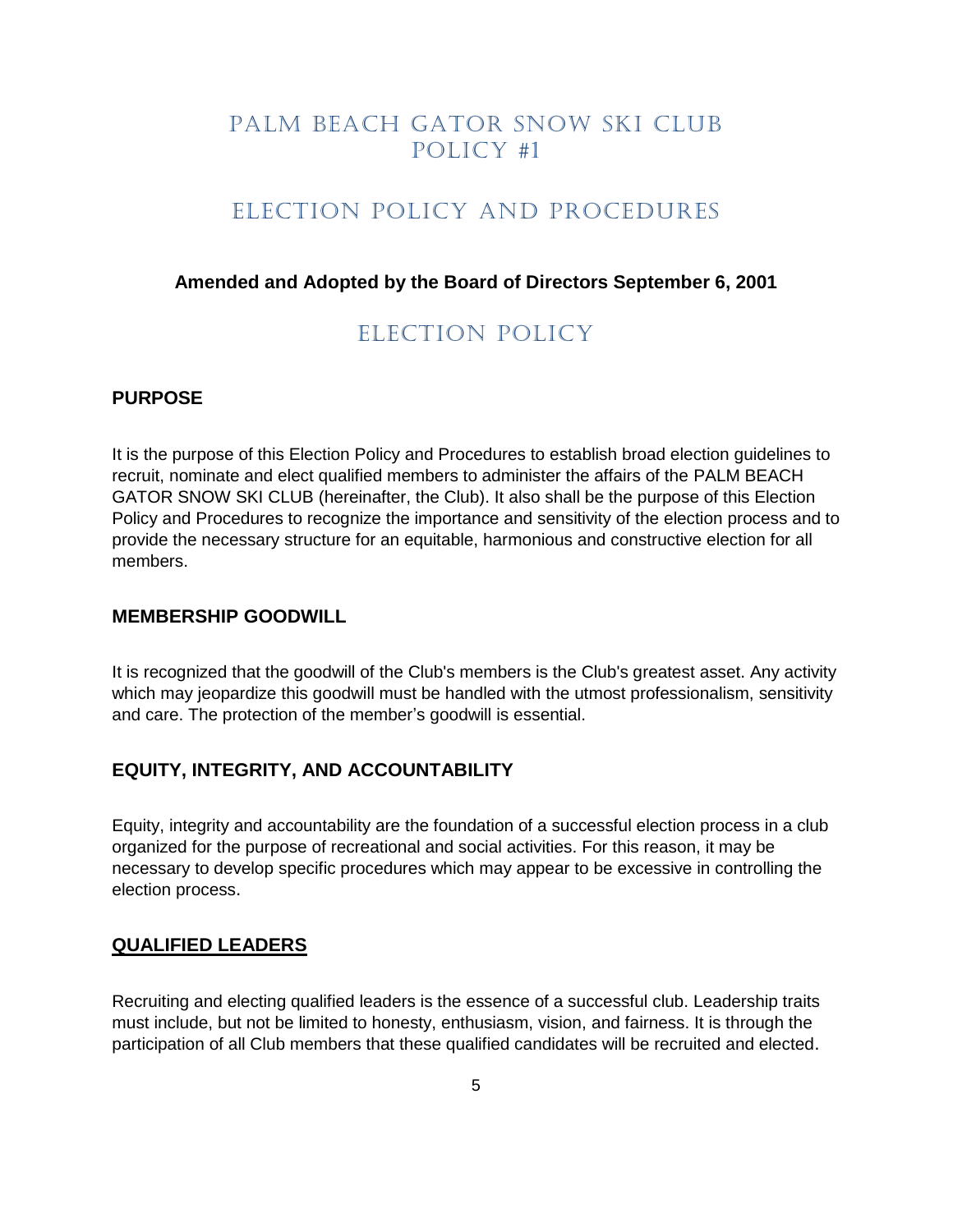# Procedures

#### **ADMINISTRATION AND RESPONSES**

- <span id="page-5-0"></span>1. Executive Committee - The Executive Committee shall have the ultimate responsibility for the election process. The Supervisor of Elections shall be recommended by the Past President and confined by a majority of the Executive Committee at the January Board meeting. Upon appointment and confirmation, the Supervisor of Elections will be designated the authority to administer the Club elections. The Executive Committee shall campaign for no positions other than their own.
- 2. The Supervisor of Elections shall have the sole responsibility for administering the sections of the Articles and By-laws governing elections and voting, and the Elections Policy and Procedures as adopted by the Board. These responsibilities include the following:
	- a. Appoint a Candidate Search Committee to help recruit qualified members
	- b. Appoint an Election Committee to assist in administering the election procedures.
	- c. Ensure non-partiality in the recruitment, nomination and campaigning of any candidate.
	- d. Administer a balloting process which ensures that ballots are properly controlled and accounted for.
	- e. Ensure that elections are conducted in a manner which is honest, equitable and protects the rights of all candidates.
	- f. Maintain the highest standards of integrity when counting and reporting secret ballots cast at the annual elections meeting.
	- g. Ensure that each winning candidate shall be declared as per the Bylaws.
	- h. Obtain the latest Club roster to verify members permitted to vote.
	- i. Act as the sole arbiter for any disputes, policy decisions concerning the elections and the handling of any request for election information or recounts.
	- j. Provide each candidate a copy of the Elections Policy and Procedures and require the signature on the acknowledgment page.

3. **Candidate Search Committee** - The Committee shall be under the direction of the Supervisor of Elections. It shall consist of one Board member, who is not running for election or reelection, and at least three but not more than six at-large Club members.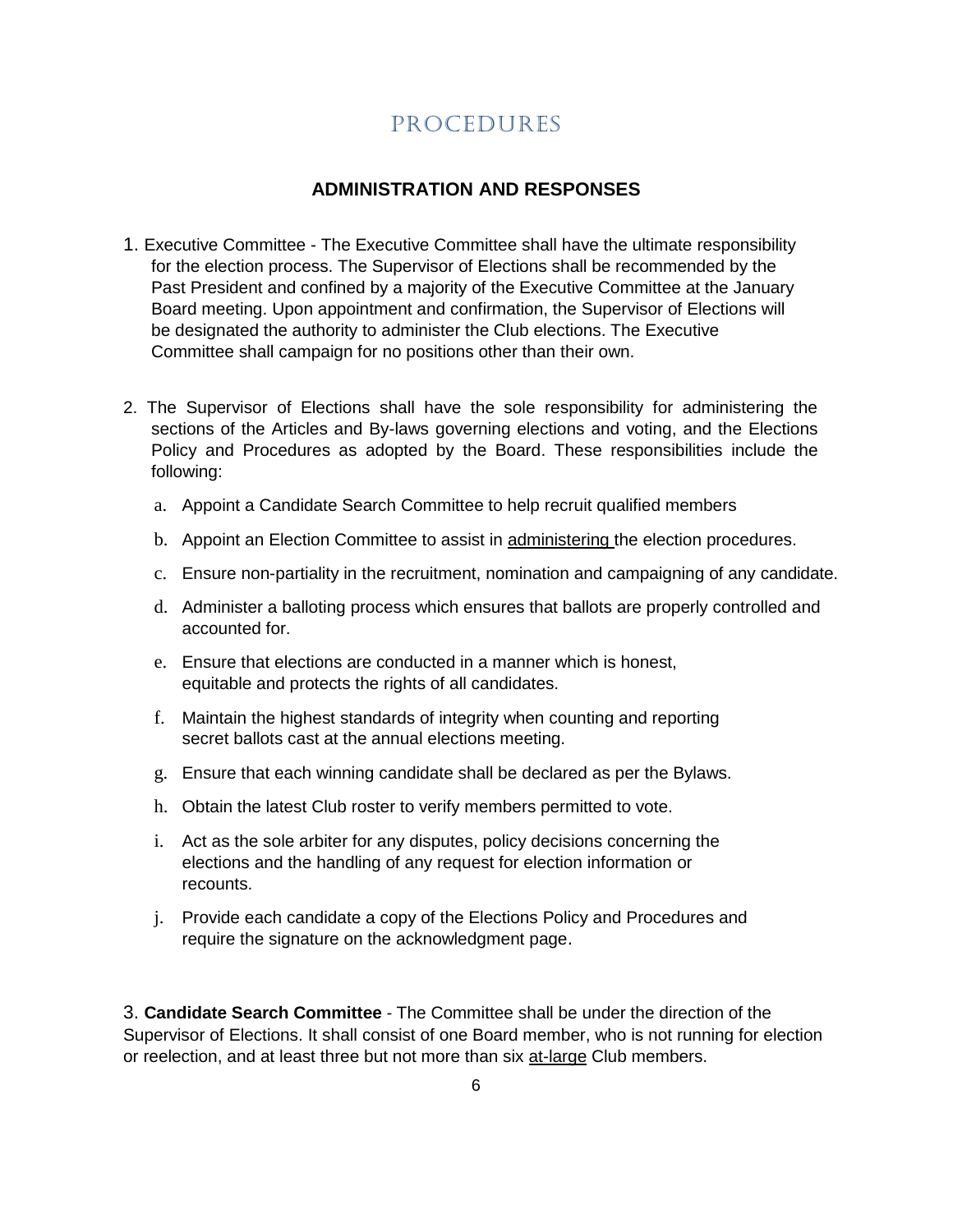The Committee members shall not campaign for any candidate.

The Candidate Search Committee members may be responsible for:

- a. Seeking and recommending qualified candidates for office
- b. Verifying that candidates nominated are in good standing.
- c. Any other duties as requested by the Supervisor of Elections.
- 4. **Election Committee** The Committee shall be under the direction of the Supervisor of Elections. It shall consist of one Board member, who is not running for election or reelection, and at least three but not more than six at-large Club members.

The Committee members shall not campaign for any candidate.

The Election Committee members may be responsible for:

- a. Monitoring and promoting nomination and election meeting programs.
- b. Controlling the distribution and collection of ballots.
- c. Counting and verifying the ballots cast.
- d. Reporting the results to the Supervisor of Elections.
- e. Any other duties as requested by the Supervisor of Elections.

# Schedule Of election Procedures

#### <span id="page-6-0"></span>**General Membership Meeting two months prior to election night:**

- a. General Nominations accepted for each of the offices of the Club.
- b. Verification by the Supervisor of Elections that the nominated person accepts the nomination.
- c. Nominees shall be given a copy of the Election Policies and Procedures so that they may understand the election process and sign a statement indicating they will abide by it.
- d. All nominations shall be from the floor in nomination format only.
- e. There are to be no formal declarations, demonstrations or speeches by nominators or candidates.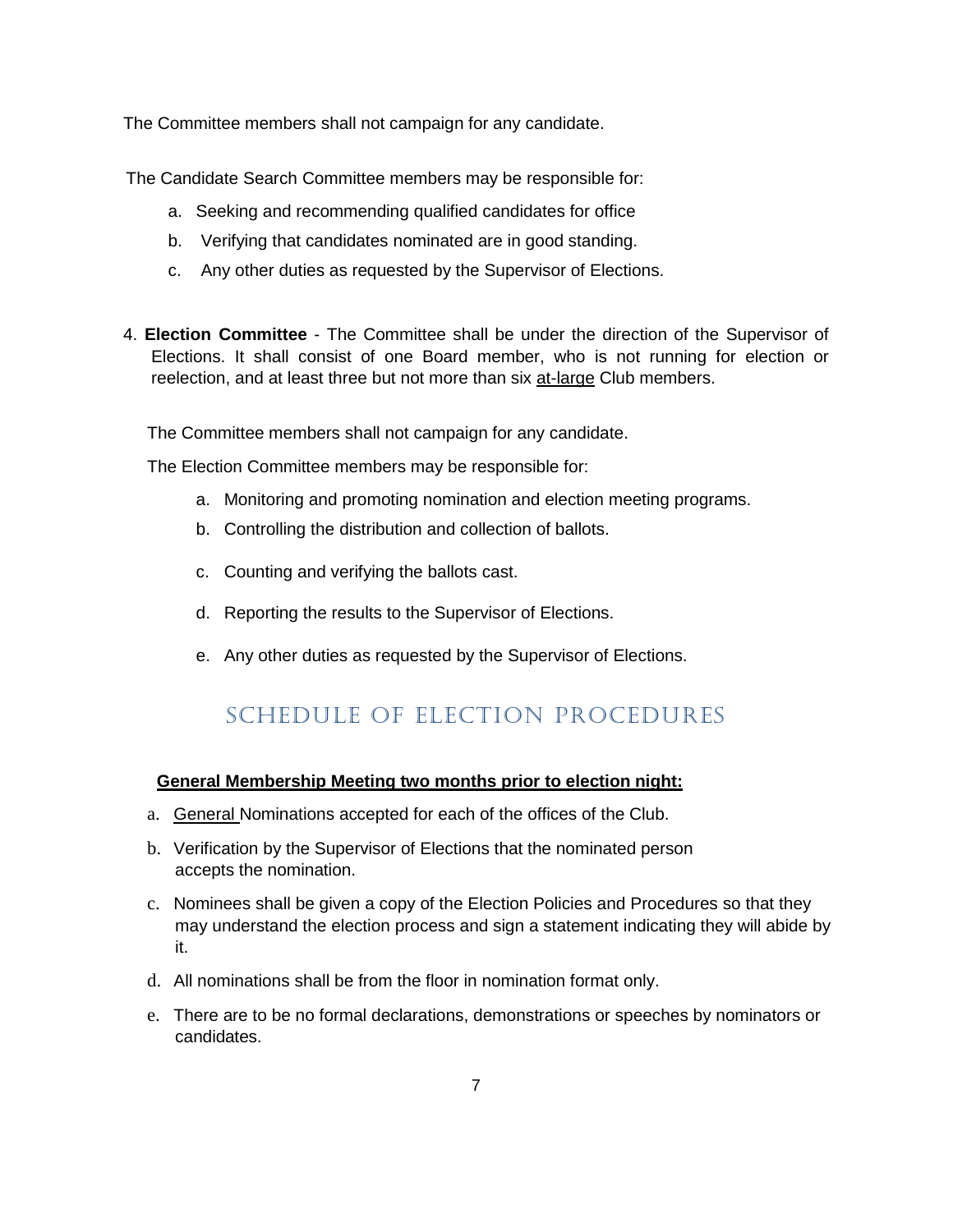#### **Membership Meeting one month prior to election night**:

- a. Nominations accepted for each of the offices of the Club.
- b. Verification by the Supervisor of Elections that the nominated person accepts the nomination.
- c. Each candidate for office shall have the opportunity to campaign in compliance with the campaign rules set forth in these procedures during the meeting. Example: each candidate or their representative shall have the opportunity to make a speech.
- d. Nominations shall be closed at this meeting..
- e. Candidates shall submit a campaign notice for the next newsletter in accordance with Campaigning item #2.
- f. There are to be no formal declarations or demonstrations of support or parades during or after the candidates' speeches.
- g. Lottery drawing to be held for all candidates for the purpose of placement of names of candidates on the ballots. The drawing shall take place immediately after close of the March Membership meeting and each candidate or their declared representative will be given the opportunity to gather together.

#### **General Membership Meeting - Election Night:**

- a. Members may obtain and cast their ballots from 7:00 PM until 8:15 PM.
- b. Members shall place their ballots in the ballot box to be provided by the Supervisor of Elections. The Ballot box shall have a top not easily removed or a standard ballot box with a slot only large enough to accept individual ballots.
- <span id="page-7-0"></span>c. No candidate shall be permitted to campaign at or near the ballot area or to place campaign literature on a ballot table or the reception table.

# Campaigning

- 1. All candidates or their designated representative shall be allowed to give a campaign speech during the March General Membership meeting, not to exceed three minutes.
- 2. Candidates are encouraged to prepare a campaign notice to be published in the Club Newsletter, to be distributed immediately preceding the elections. The campaign notice shall be limited to 130 words or less and will be reviewed for accuracy and the number of words by the Supervisor of Elections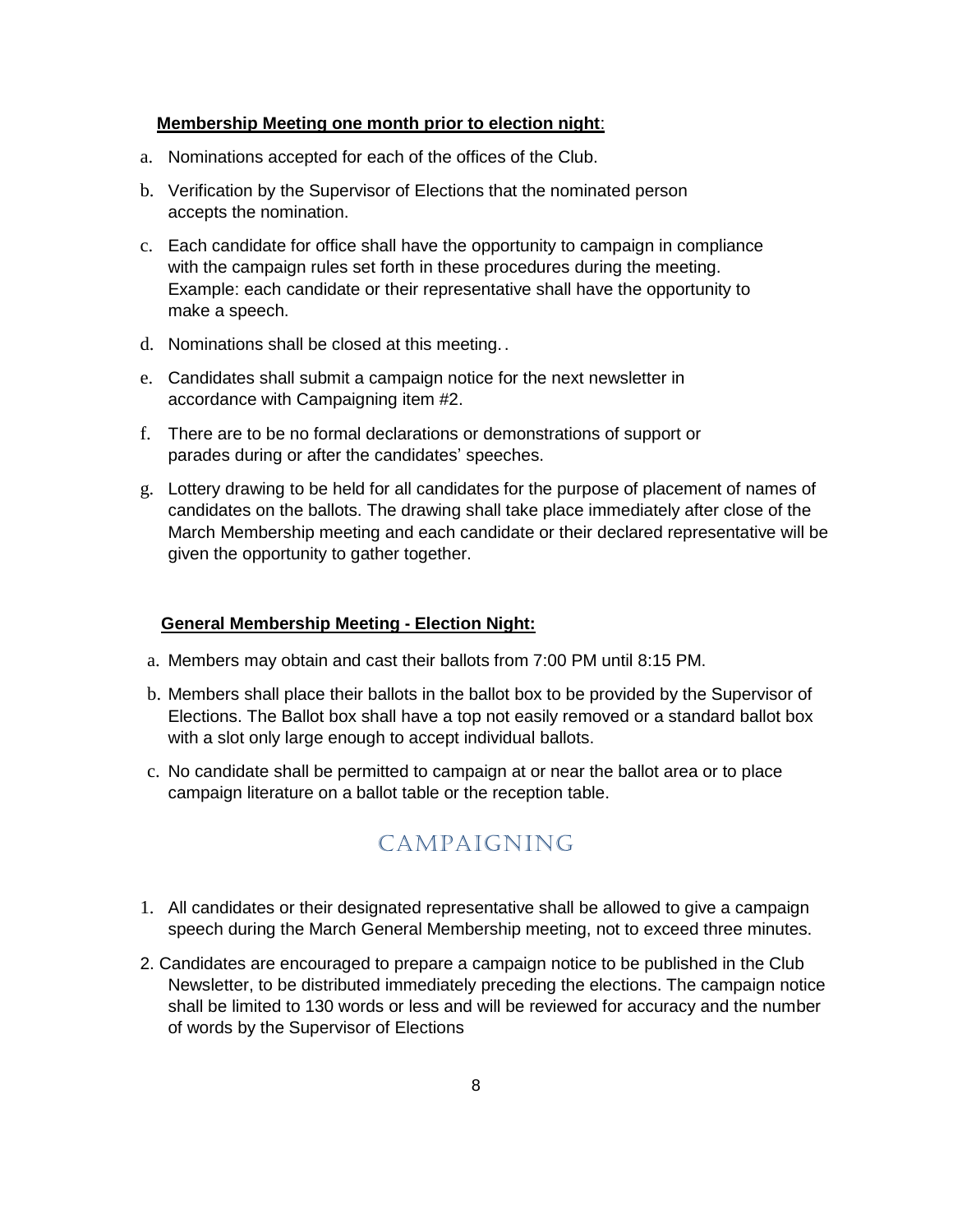<span id="page-8-0"></span>3. Prior to distribution, candidates shall obtain approval from the Supervisor of Elections for all flyers and printed or electronically transmitted materials.

### **BALLOTS**

Ballots will be created in two different colors, one color for the absentee Ballots and one color for the regular Ballots. Names of candidates are to be placed on the ballot by a lottery drawing and the names drawn by chance for a position on the ballot by each office category. The first name drawn for each category shall be the first name on the ballot. The sequence will follow until all names are drawn.

#### **Absentee Ballots**

1. Absentee ballots must be the original hard copy that is mailed to the members of the club. **No copies will be allowed."**

- 2. The absentee ballots will allow for family membership voting. Family memberships entitle each family to two votes at Club elections.
- 3. The absentee ballots will require member identification and signatures and printed legible name.
	- a) Absentee ballots shall be placed in a sealed envelope marked BALLOT ONLY with the members and spouses name(s) clearly printed on the outside of the envelope and their signatures directly below the each printed name. That envelope shall then be placed in another envelope and mailed to the Supervisor of Elections.
	- b) Absentee ballots will remain with the Supervisor of Elections and remain sealed until the elections.
	- c) Immediately preceding the opening of the polls, the Supervisor of Elections shall gather the Election Committee and the names of the voters checked off the latest roster of Club members. The votes shall not be tallied at this time.
	- d) After the voter names are checked off the roster, the Supervisor of Elections shall count the number of Ballots and place the Ballots in the Ballot box and seal the box.
	- e) Absentee Ballots received after the day of the meeting shall remain sealed and held until all ballots are destroyed.
	- f) Members may vote in person using the absentee ballots, however, the Supervisor of Elections shall write the word REGULAR on each ballot and have the voters name checked off the roster before it is permitted to be placed in the Ballot box.
	- g) Members who have voted by Absentee Ballot and are present for the General Membership meeting are encouraged to check the roster on the Ballot table and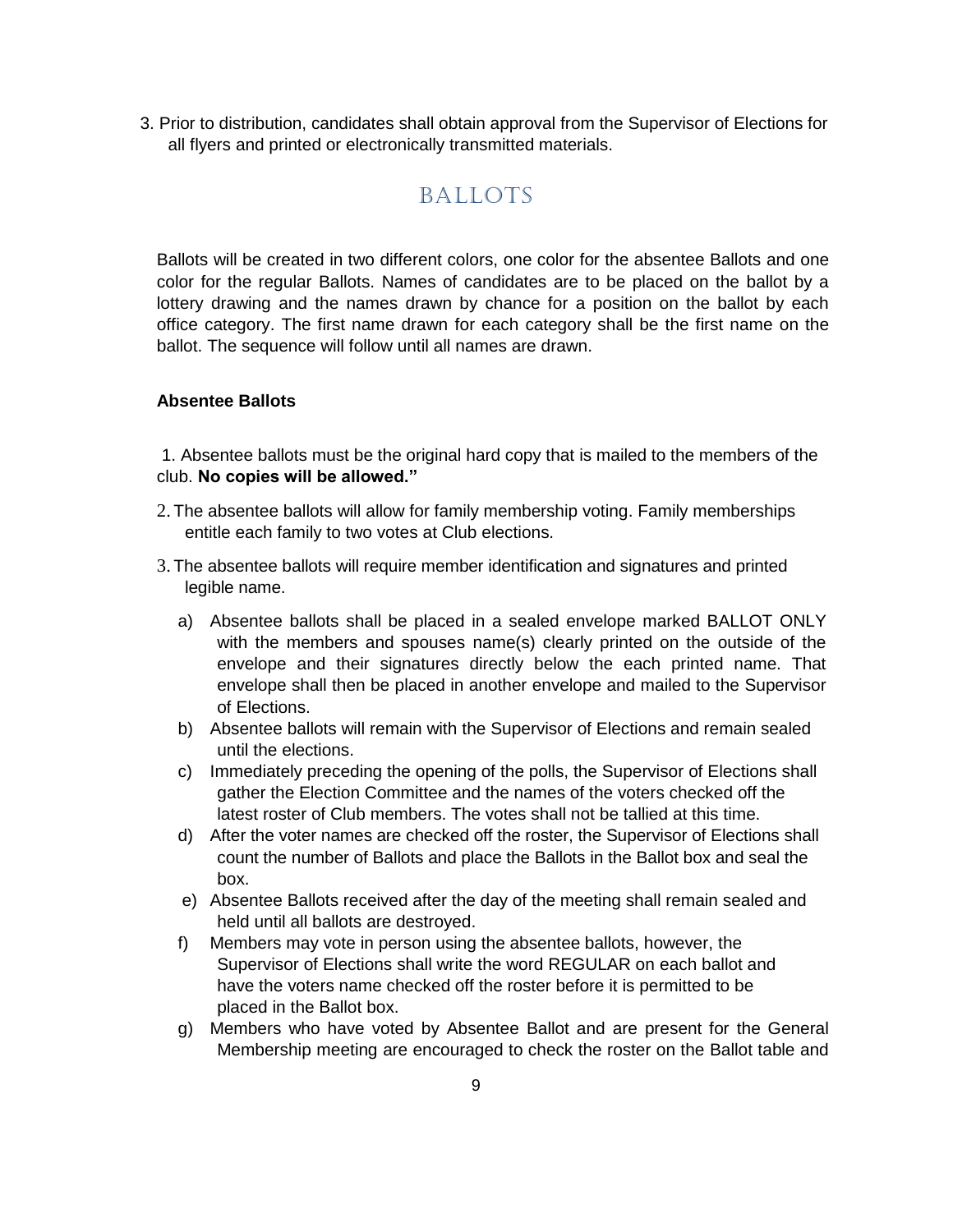make certain their vote is recorded. If the vote is not recorded, the member is permitted to vote by regular Ballot.

4. In the event of a completely uncontested election in which there is no more than one candidate for each position and no other issues on the ballot, the provisions of item 1 will not apply. Absentee ballots will not have to be mailed out to all members. They will be made available electronically for members who can be contacted by email and will be mailed only to those who cannot. Members will be permitted to vote electronically by emailing a scan of their signed absentee ballots to the Supervisor of Elections.

#### **Regular Ballots**

- a. To obtain a Ballot, a member must be on the latest roster, present a current membership card, or be known to the Election Committee member, or have a completed application with the required dues payment presented to the Membership Director before being permitted to vote.
- b. Each member will be asked to sign the roster when picking up their Ballot
- c. The REGULAR ballots will be anonymous. The member voting in person will not be asked to sign the REGULAR ballot.
- d. All candidates may have one declared representative present at the Ballot table at 7:00 PM to check the ballot box., witness the placing of the absentee Ballots in the Ballot box., learn the number of absentee Ballots placed in the box., the sealing of the Ballot Box, observe the handing out of the Ballots and placing the ballots in the Ballot box. The declared representative shall be allowed to accompany the Ballot box to the counting room but not into the counting room.
- e. At 8:15 PM, the Supervisor of Elections shall suspend the voting process, secure the Ballot box, carry the Ballot box and roster to the Counting room, open the Ballot Box in front of the Election Committee and give the Committee their counting assignments.
- f. The Election Committee, augmented by the number of at-large members the Supervisor of Elections determines necessary to effectively carry out the count, shall be responsible for counting the ballots.
- g. Ballots shall be counted by a team of two individuals and verified by a second team. If a difference is found in the count, there shall be a recount until the Supervisor of Elections is satisfied with the accuracy of the count.
- h. Ballots shall not be destroyed for one full month following the elections.
- i. If more than one candidate with in an office category receives a mark of any kind by their name, all votes on that specific Ballot for that office category shall be eliminated.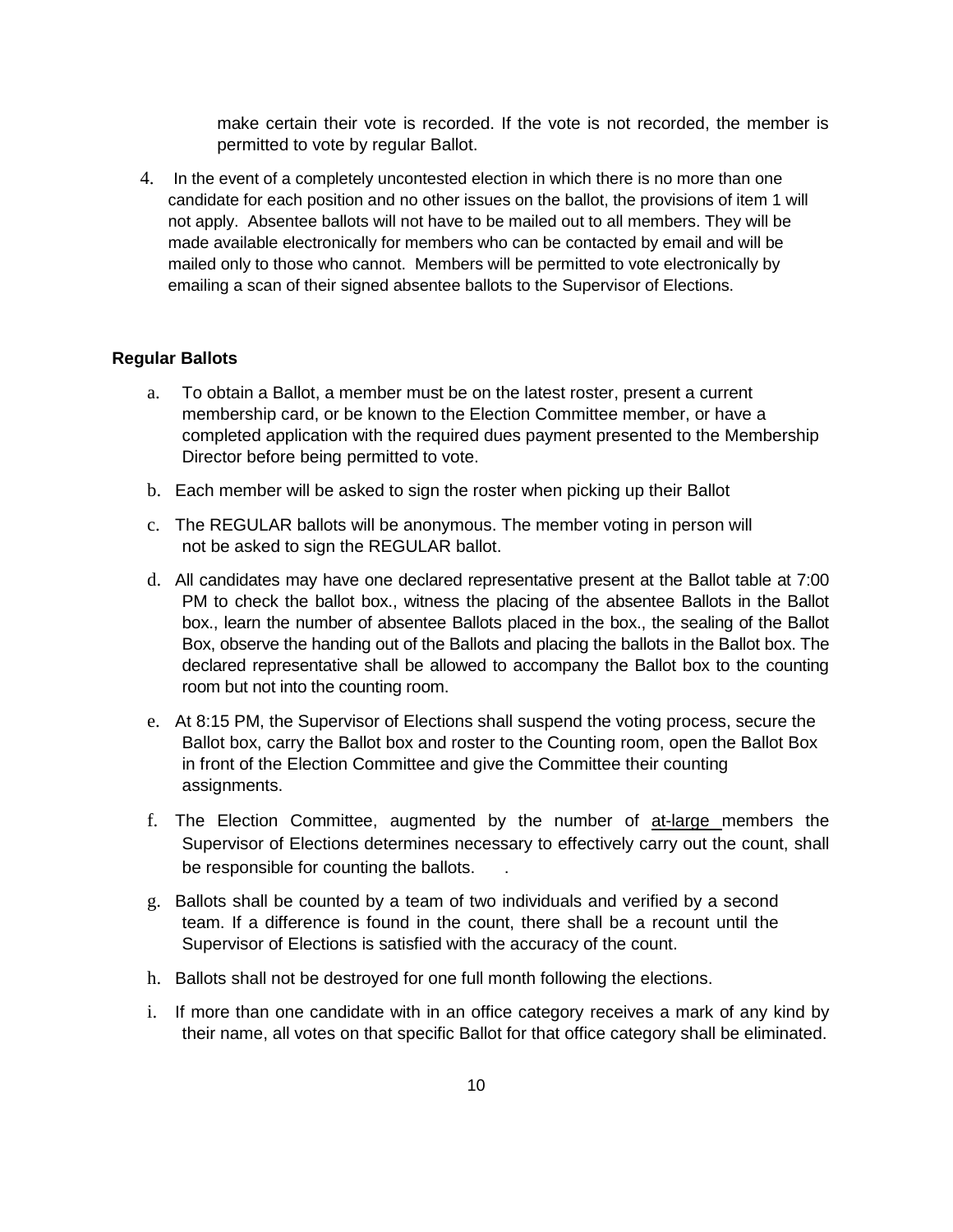j. All vote counts shall be kept secret by the Election Committee members and the Supervisor of Elections. All ballots shall be tallied as quickly as possible, counts verified and reported by the Supervisor of Elections as early as possible to the General Membership.

<span id="page-10-0"></span>A candidate running for a specific office or candidate's designated representative may ask the Supervisor of Elections the total vote count by candidate for the office for which they were nominated.

# **RECOUNTS**

- 1. Requests for recounts shall be in writing within 48 hours by the candidate or his/her representative to the Supervisor of Elections. If neither a candidate nor a designated representative is present at the elections General Meeting, the candidate shall have30 days after the election to request a recount in writing to the Supervisor of Elections.
- 2. Upon a written request for a recount, the Supervisor of Elections shall immediately assemble the Election Committee for the recount.
- 3. The candidates shall be able to observe the recount, however, no names on the Ballots shall be provided to the candidate at any time.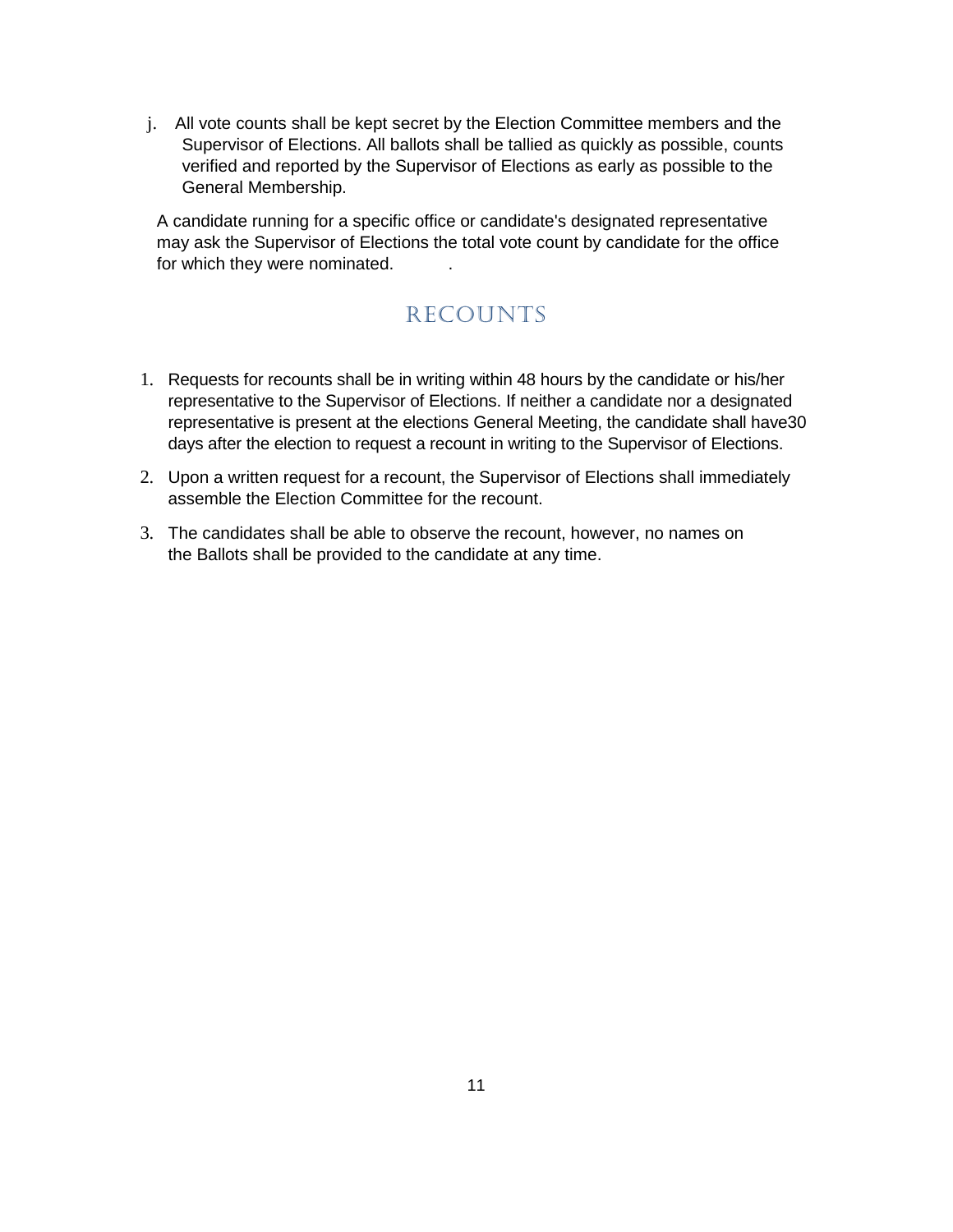# <span id="page-11-0"></span>Candidate Acknowledgement Form

Palm Beach Gator Snow Ski Club

# Officer Candidate Acknowledgement

I, **I**, **I**, **Example 2** am member of the Palm Beach Gator Snow Ski Club (hereafter referred to as the Club) aver and certified the veracity of the following statements.

- 1. I am a member in good standing.
- 2. I meet the required prerequisites for the office I am seeking
	- a. Time requirement
	- b. Special requirements
- 3. I understand the duties of the position I am seeking
- 4. I have received a copy of the current bylaws
- 5. I received a copy of the most recent policy manual which includes
	- a. Gator code of conduct
	- b. Election policy (Page 4 -10)
- 6. I have read or will read both documents and obey the tenets and provisions therein.
- 7. I will not seek pecuniary gain at the expense of the Club while an officer of the club
- 8. I will strictly adhere to the election policy
	- a. Campaign claims of experience or ability will be accurate
	- b. Written campaign material is subject to review.
	- c. I will abide by our club policy when using public forums such as mass mailings, or constant contact.
- 9. I understand that my candidacy can be voided for violations of the Gator code of conduct or election policy.

Signature Date **Date** 

(This signed acknowledgement must be turned in to the Supervisor of Elections.)

 $\overline{\phantom{a}}$  ,  $\overline{\phantom{a}}$  ,  $\overline{\phantom{a}}$  ,  $\overline{\phantom{a}}$  ,  $\overline{\phantom{a}}$  ,  $\overline{\phantom{a}}$  ,  $\overline{\phantom{a}}$  ,  $\overline{\phantom{a}}$  ,  $\overline{\phantom{a}}$  ,  $\overline{\phantom{a}}$  ,  $\overline{\phantom{a}}$  ,  $\overline{\phantom{a}}$  ,  $\overline{\phantom{a}}$  ,  $\overline{\phantom{a}}$  ,  $\overline{\phantom{a}}$  ,  $\overline{\phantom{a}}$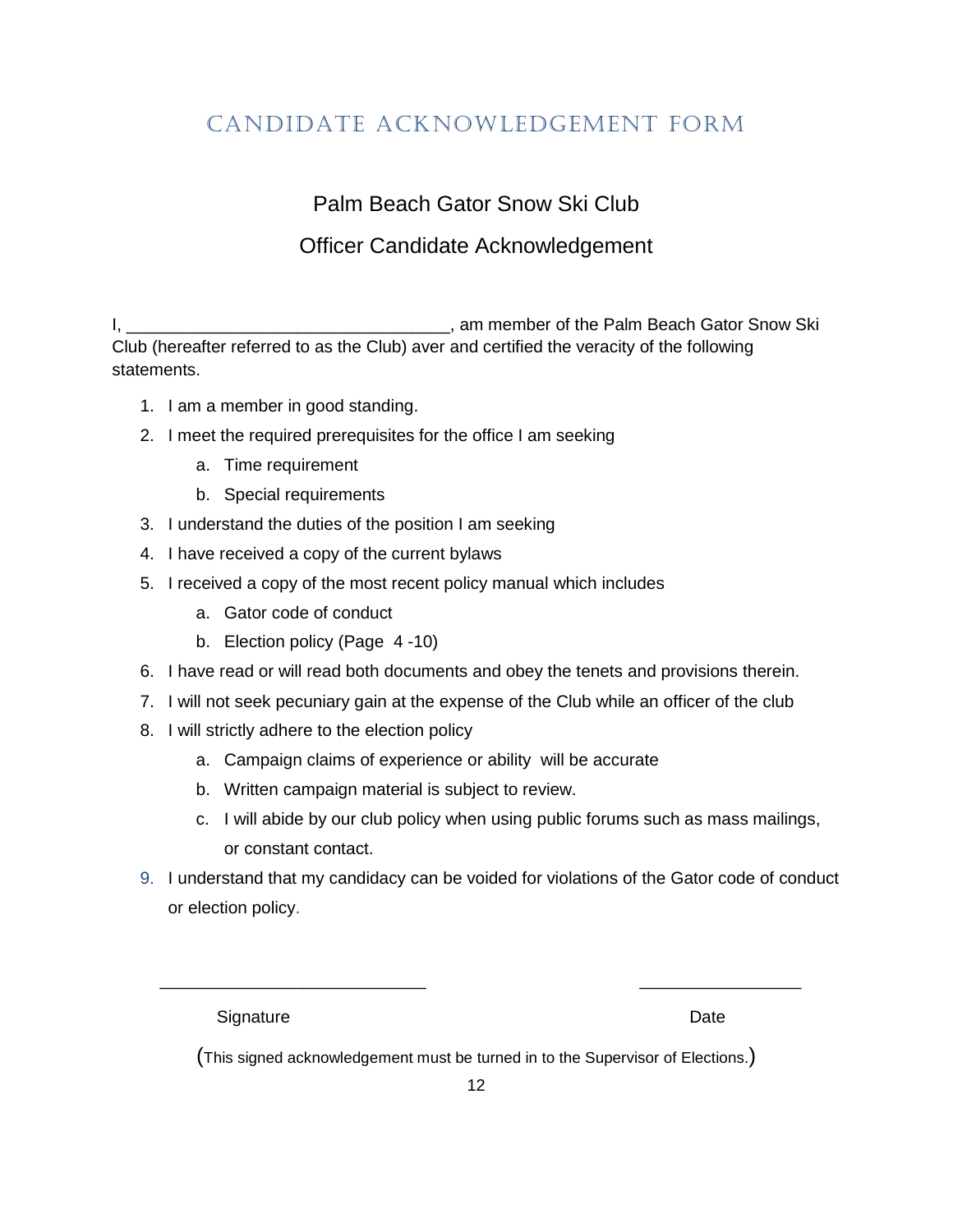Adopted Sept 6, 2001

Revised Feb. 2009

Revised April 10, 2016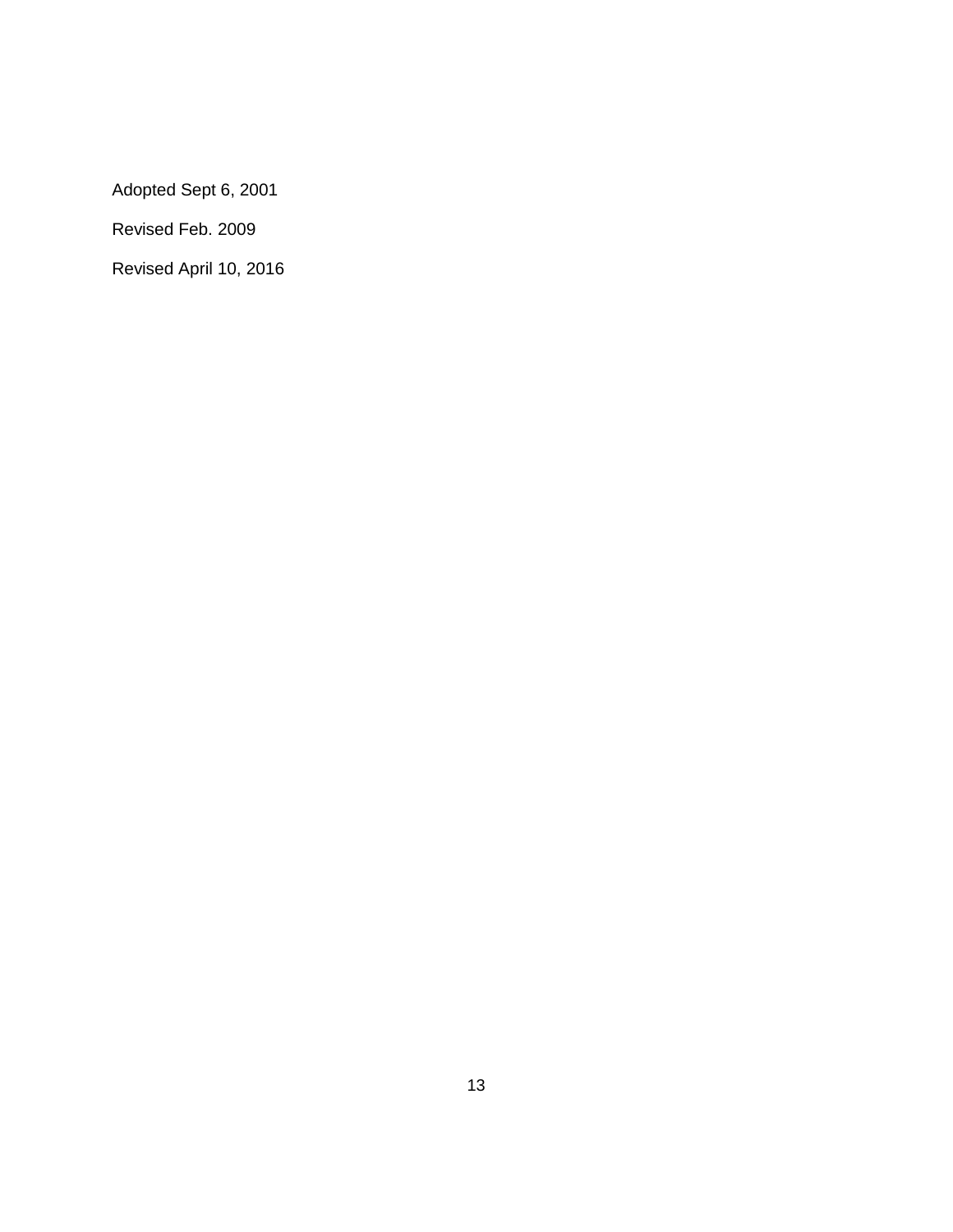## PALM BEACH GATOR SNOW SKI CLUB Policy #2

#### MERCHANDISE

<span id="page-13-0"></span>The individual in charge of selling Club merchandise will be appointed by the Board. They must be able to store the merchandise and bring it to all Club meetings and some functions as requested.

*The merchandise table should be set up at 7:00 pm for each General Meeting*.

#### **Sale of Merchandise**

- An inventory sheet will be supplied each month by the Treasurer, for use when selling merchandise. The sales price, description, sizes & colors available for each item are listed. This is a current inventory.
- When an item is sold, the appropriate item size & color should be noted on the inventory sheet by making a tick mark next to the Quantity On Hand column. The price the item was sold for should be noted in the column next to the Sell Price. If more than one of the item is sold, the total amount collected should be noted.
- Special Sales should be discussed with the President (i.e. discounting prices on merchandise).
- The inventory sheet should be turned in at the end of each meeting along with any monies collected.

#### **Purchasing: Merchandise**

To purchase new merchandise, board approval is required. An inventory of the supply should be presented along with the purchase request to the Club President. A bid/cost for items should be discussed with the President and brought to the Board. Once the board has approved the purchase,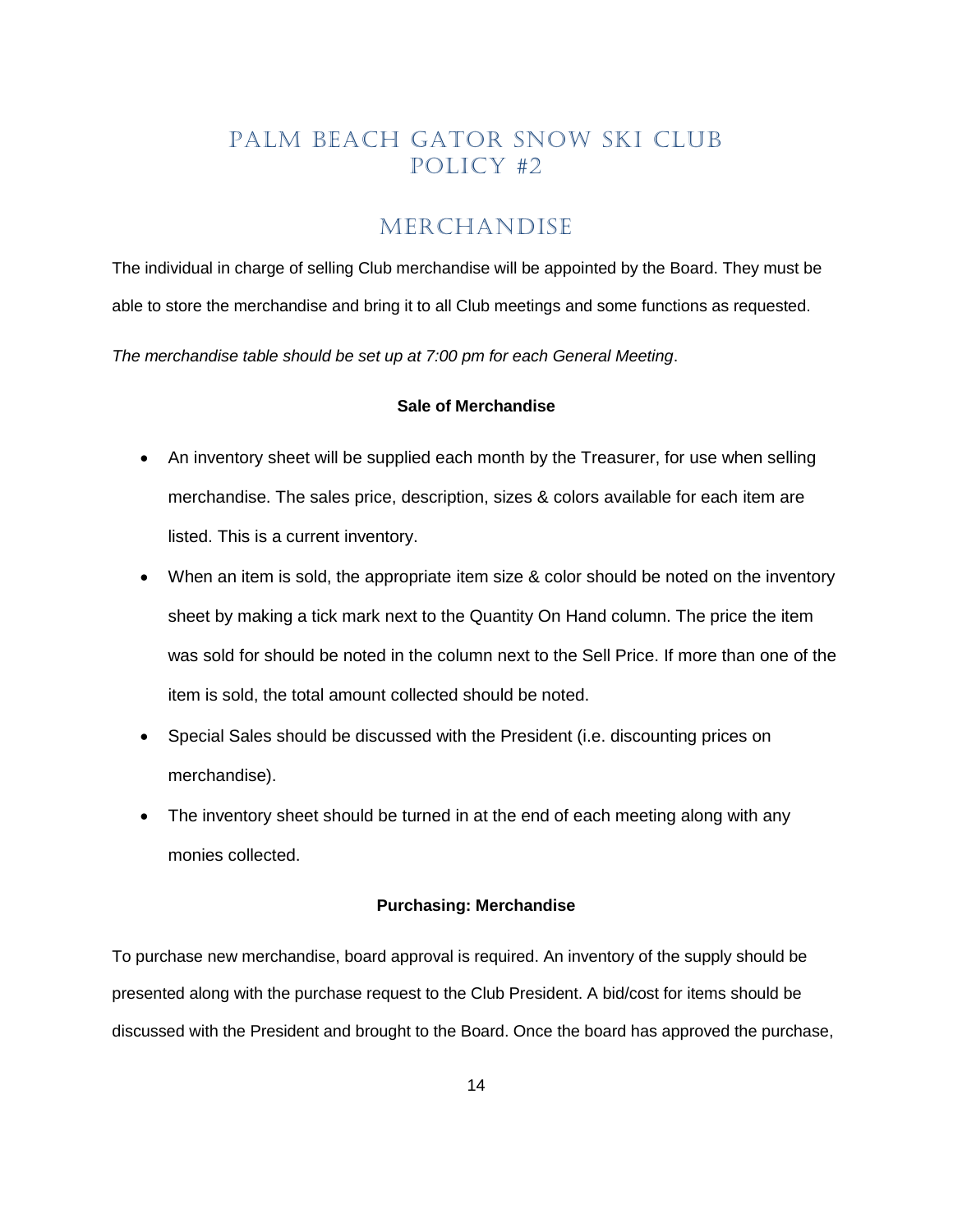an order may be placed and check cut for a deposit. The balance is paid upon receipt of the merchandise.

#### **Inventory**

All items should be inventoried a minimum of one time a year, preferably after the end of the fiscal year, during June. Items should also be inventoried when the person in charge of merchandise changes. The completed inventol1 should be given to the Treasurer.

#### **Miscellaneous**

Any expenses incurred by the person selling Merchandise should be approved by the President (i.e., cost of mailing an item which was not available at the meeting).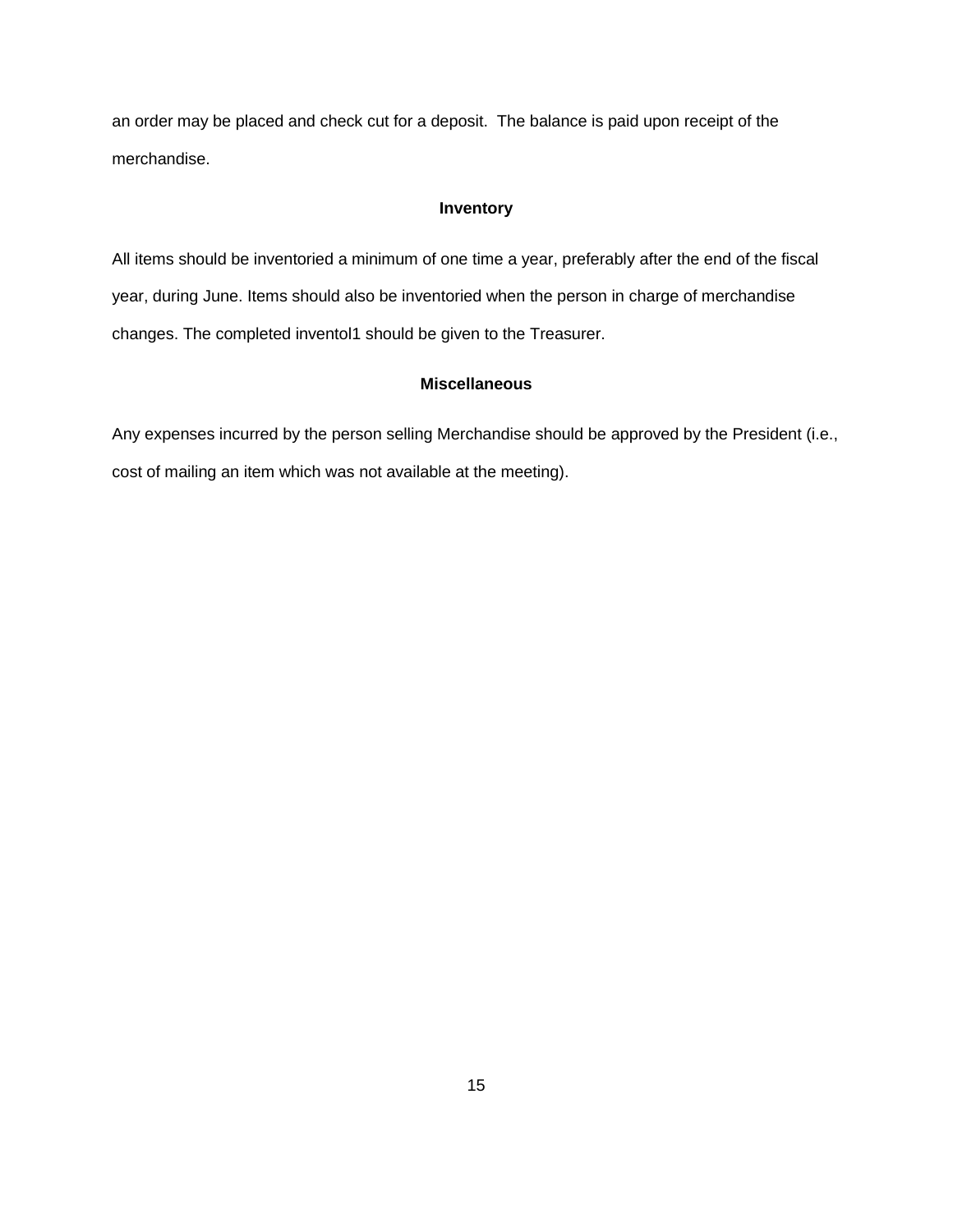#### SKI TRIP SIGN UP PROCEDURES

<span id="page-15-0"></span>**I. PURPOSE:** The purpose of the Ski Trip Registration Policy is to ensure that all members are given an equal and fair opportunity to register for a ski trip.

**II. STATEMENT:** Ski Club Bylaws state, "All activities and trips shall be subject to availability on a first come first served basis". With the advent of Ski Club website online trip registrations, there is a potential for registrations occurring beyond the trip leaders' immediate cognizance or control. The following clarifications are required.

**DEFINITION 1:** FSC Club members exercising reciprocity rights (FSCCMERR). Each FSCCMERR must satisfy the following provisions:

- Be a verified member of a club belonging to the Florida Ski Council organization
- The applicable Council Club must adhere to the FSC Reciprocity Rule
- The FSC club membership must be current, in good standing and not subject to any disciplinary actions.
- The FSCCMERR must agree to comply with all Palm Beach PALM BEACH GATOR SNOW SKI CLUB By-Laws, Policies and Procedures, and trip guidelines as adopted by the Club.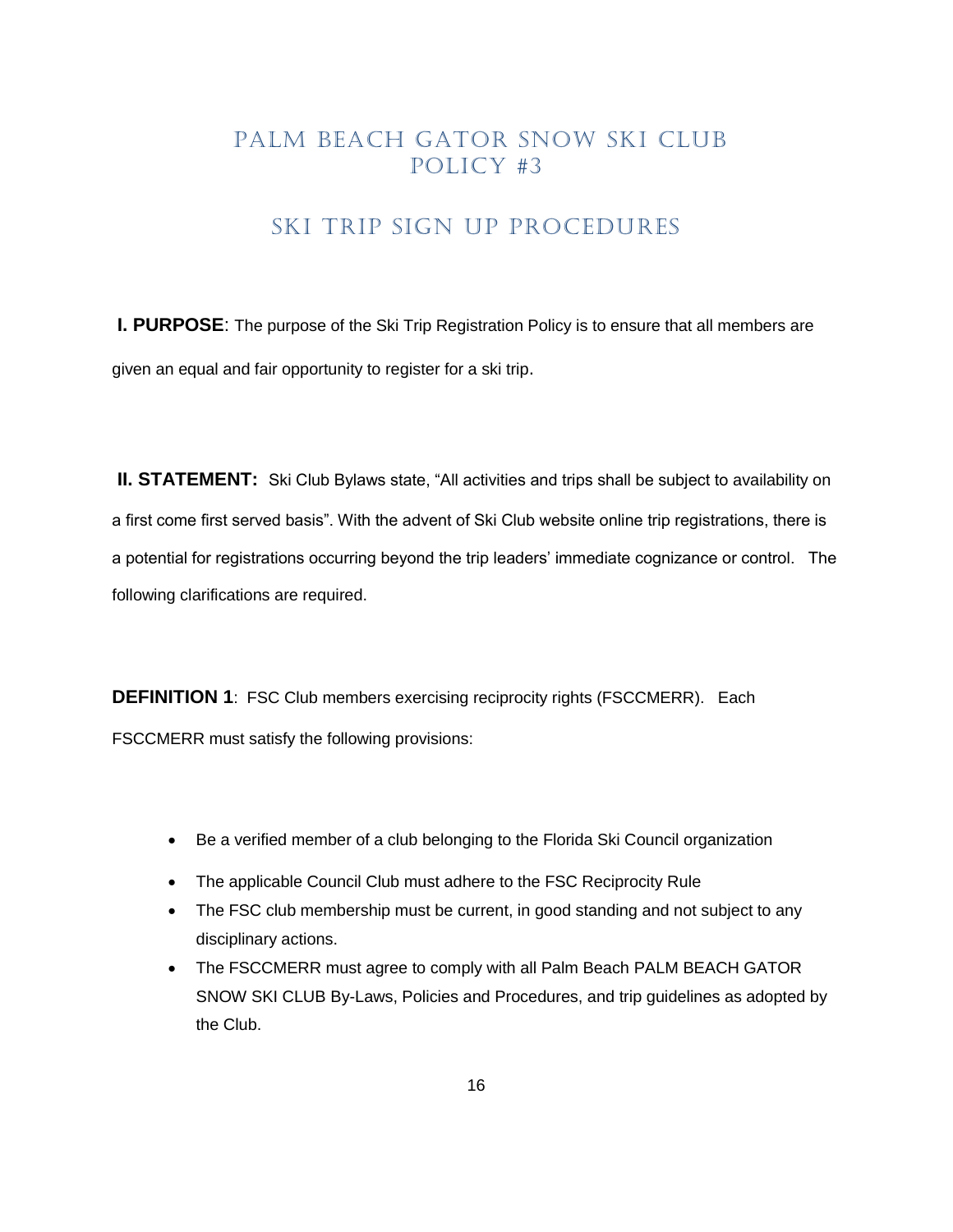**DEFINITON 2:** Initial deposits for a trip will be as designated by the Board or \$200 for trips valued in excess of \$600.

#### 1. **Registration for Ski Trips will begin as designated by the Board**.

- Applications received by the trip leaders by mail or in person, prior to the official registration date, will be processed after the registration date.
- The Website will not accept registrations prior to the designated registration start date.

#### 2. **Eligibility**

.

- You must be a current, in good standing member of the PALM BEACH GATOR SNOW SKI CLUB
- You must the FSC member requirements as defined in Definition 1 above.
- If a member of another FSC club, Applicant must not be under any Palm Beach Gator Snow Ski Club disciplinary action that would prevent the applicant from traveling as a Palm Beach Gator ski club member.

#### **3. Application**

- Traditional
	- i. A completed and signed application form may handed to the trip leader
	- ii. A deposit amount designated by board must accompany your registration
	- iii. The deposit will be per person per trip ( if more than one person is registering)
- Website registrations
	- i. A trip application maybe completed online
	- ii. An acknowledgement of our disclaimer and trip regulations by the registrant must be registered by the website
	- iii. Payment of deposit amount may be serviced immediately via Credit Card
	- iv. Or a check must be mailed to trip leader **within 5 days** of registration. This is subject to the **First Paid First On** policy below
	- v. The deposit will be per person per trip ( if more than one person is registering

#### **4. First PAID – First ON in the following order**

- 1. Whoever pays first whether via Credit Card or by check that is actually received in hand by the trip leader shall be on the trip in the order received by the trip leader.
- 2. Pending checks in the mail are trumped by immediate CC website payments or checks given directly to trip leader

#### **5. Applications will not be accepted**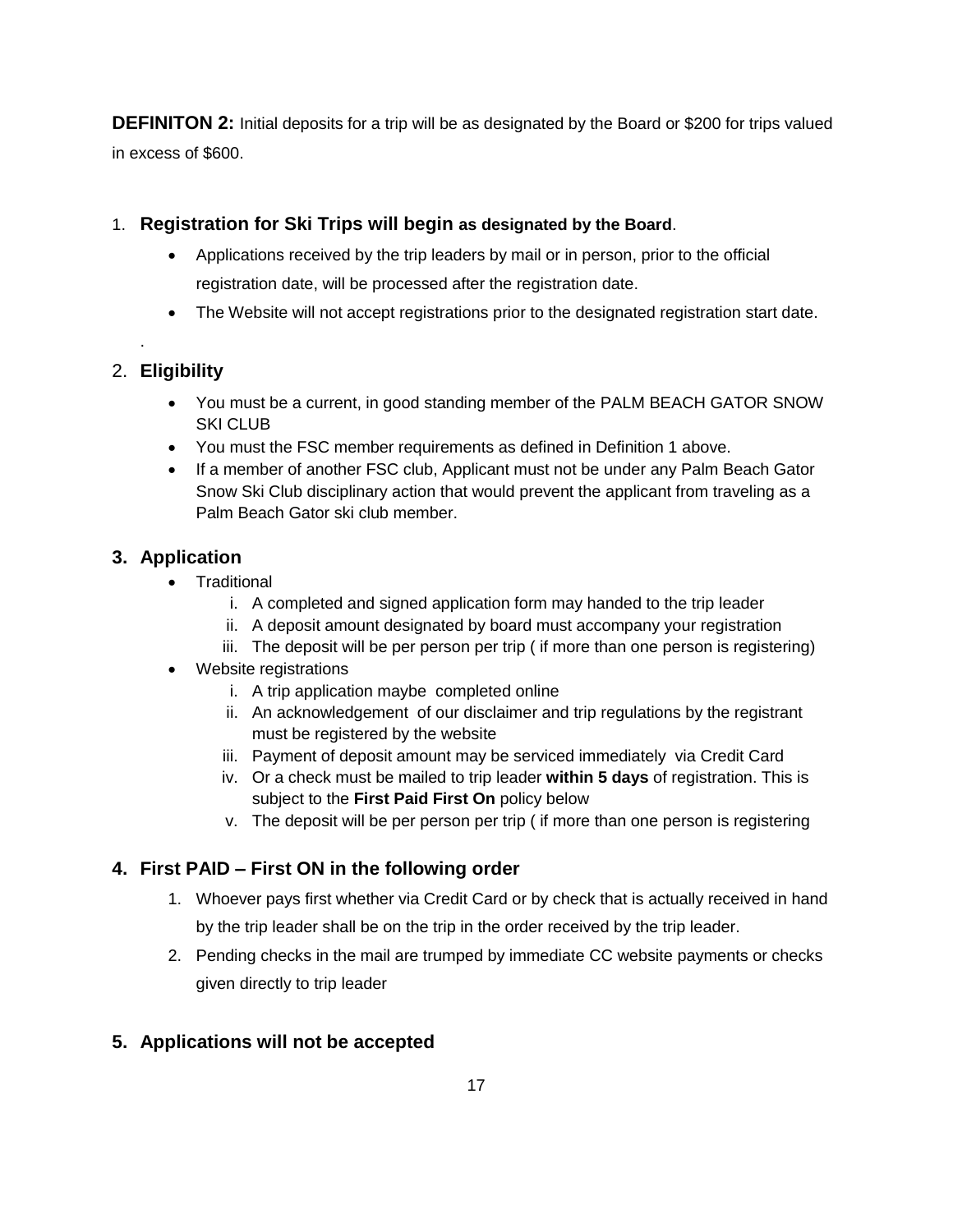- Any incomplete and/or unsigned applications
- Failure to acknowledge trip regulations or club disclaimer on website
- Traditional applications without payment
- Any applications from non-eligible individuals
- Applications signed by someone other than the registrant ( unless given Club authorization to do so)

#### **6. Multiple Applications**

- Members may turn in signed, completed traditional applications for other eligible individuals subject to the first come, first served rules above, up to a maximum number equivalent to the occupancy limit of the desired unit (e.g., six applications for a 3BR/3BA unit), or their immediate family, whichever is greater.
- Members may use online registration for other eligible individuals up to a maximum number equivalent to the occupancy limit of the desired unit (e.g., six applications for a 3BR/3BA unit), or their immediate family, whichever is greater. These "bundle" registrations must clearly identify each eligible individual and require acknowledgement that trip rules, regulations and disclaimers apply to all included in the bundle. An additional indemnification statement may be required.

#### **7. Board member and Trip Leader courtesy.**

Trip Applications from Board Members and members of the Trip Leader group will be given the highest priority in the first come, first served order.

- No established trip participants will be displaced to make room for a Board Member or Trip Leader signing up for an additional trip.
- If using a Board benefit, the Trip Leader of that trip and the Treasurer must be notified in writing.
- If using a Board Benefit, registration may be entered prior to the registration start date.
- If not using a Board Benefit, the deposit will be required as part of the normal signup process. However, a Board Member may not be removed from the roster unless he or she so indicates in writing.

Revised 6/02/08

Revised 5/3/12

Revised 10/2/2014

Revised 4/7/16

Revised 5/9/17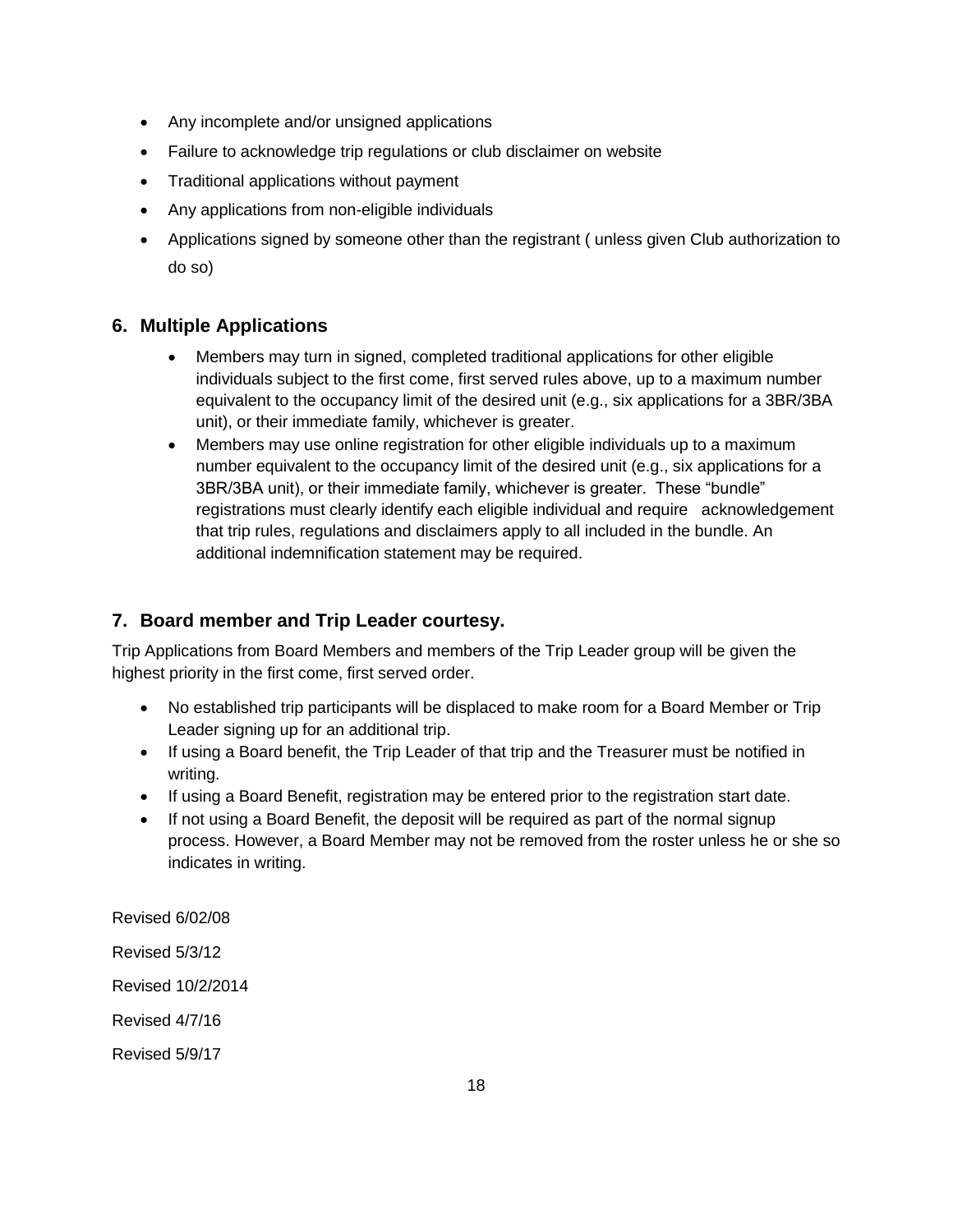# PALM BEACH GATOR SNOW SKI CLUB Policy #4

### <span id="page-18-0"></span>PROCEDURE TO OBTAIN BOARD APPROVAL FOR A SOCIAL EVENT, ACTIVITY, OR TRIP (Non-Skiing)

#### 1. Research opportunity for an event, social or trip

- Consult with the club First VP for assistance in preparing the trip proposal if desired.
- Consult with Club VP of Social when preparing a social event if desired
- 2. Prepare a plan **outline** with the following:
	- What
	- When
	- Where
	- Why / Occasion
	- Duration
- 3. Prepare a budget (refer to budget forms)
	- Provide an estimated budget for all expenses and costs, including:
		- o comps
		- o TL and assistants cost
		- o Other miscellaneous expenses. i.e. tips, portage, cleaning
	- What is the proposed number and proposed price per person
	- Describe plans relative to utilization of excess profits for a successful oversubscribed trip/event
	- What is the minimum for a success financially at the approximate proposed price?
	- Describe plans / fallback relative to under attended trip/event and Club dollar exposure

vs. participation numbers below the minimum.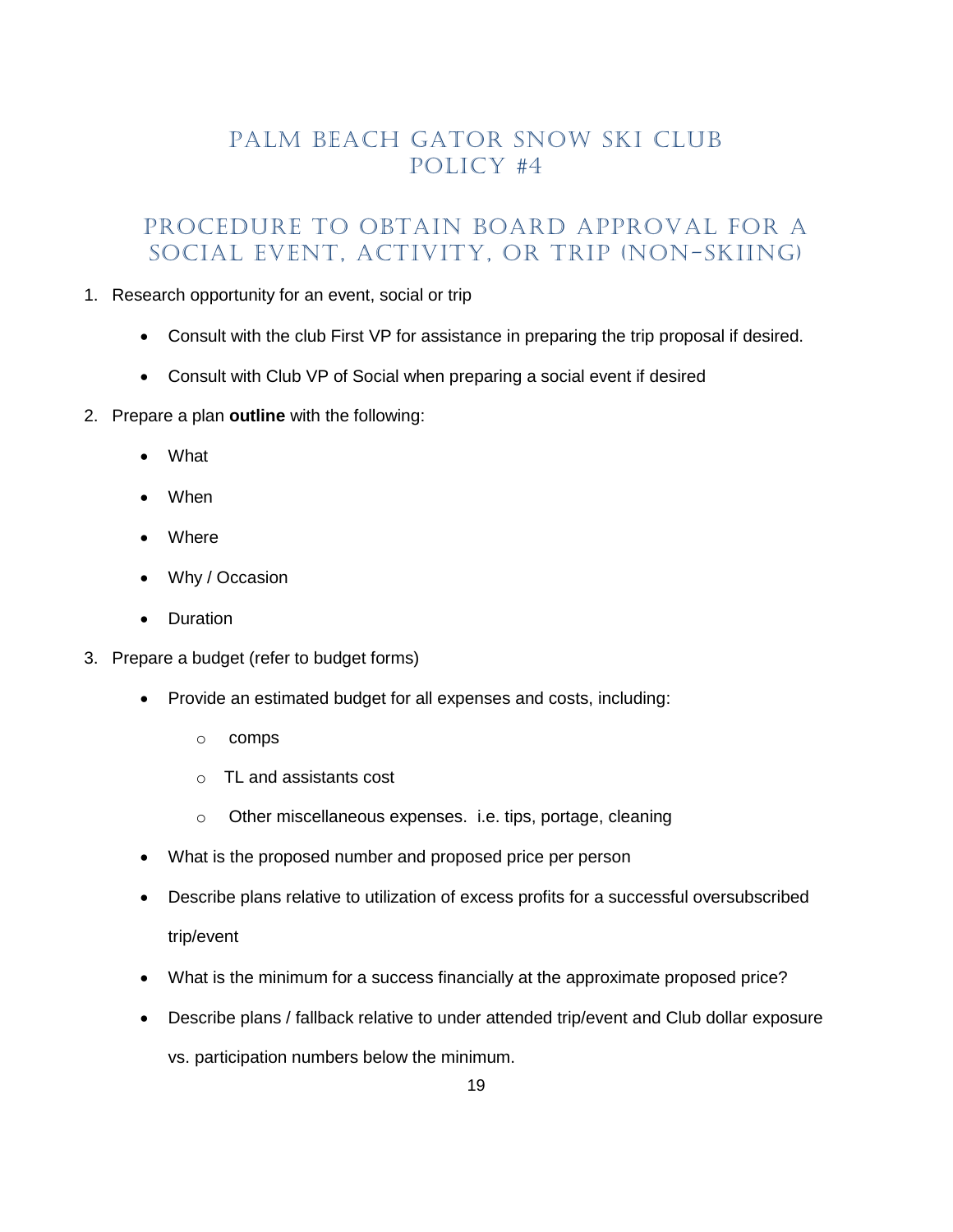- Include Club cancellation dates and non-refundable expenses and make known in the presentation.
- Include recommended cancellation fees, schedule and conditions for participants
- Add suggested guest fee Must have board permission to allow guests.
- 4. Request time on board meeting agenda to present plan for approval
	- The initial proposal to the Board should be in person in order to answer questions and to agree to any modifications that may result.
	- Initial proposal to board should generally be at least 3 months in advance of proposed trip/event to allow time to advertise and finalize.
	- The minimum recommended lead time is a guide; some events may require more advanced preparation but generally will require not less than three months.
- 5. The club calendar (example: social, ski trips, other events) must be checked to avoid conflict. Popular events by other clubs and local community should be considered to assure successful attendance
- 6. Information/answers to the following must be in the proposal:
	- Why it should be popular/successful?
	- Why the proposed timing/date is appropriate?
	- $\bullet$  Itinerary (if trip)
- 7. The board may:
	- Make minor modifications to the plan and approve or decline plan as presented.
	- Make Major modifications should be sent back to presenting committee or organizer-NOT handled at board meetings.
	- Proposal can be resubmitted at a future meeting.
- 8. Once approved, the plan and budget must be followed.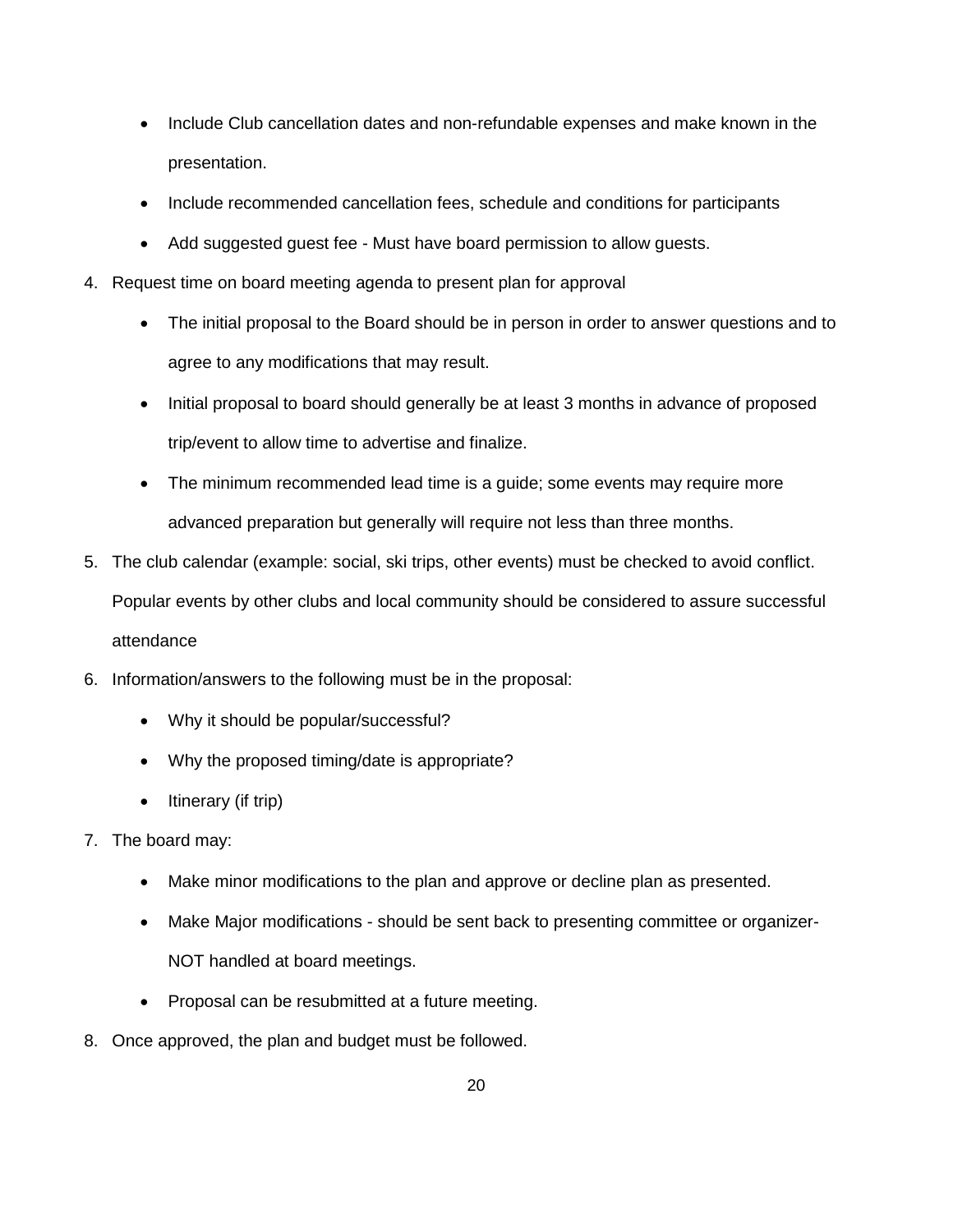- 9. Modifications to the plan or budget variances in excess of \$50 or up to 5% of the total budget must be pre-approved by the board.
- 10. A final written summary of the event, including an actual vs. budget comparison, must be submitted to the board at the board meeting following the event (or within 40 days if the event falls within 2 weeks of the meeting.
- 11. If requesting to lead the event
	- Applicant will explain his/her qualities for leading the trip/event. Explain why any recommended assistant (s) are qualified and the choice as an assistant.
	- Provide rationale for need for assistant (s) relative to duties, participants, comps, etc.

Adopted FY 1994-1995

Approved on March5, 2015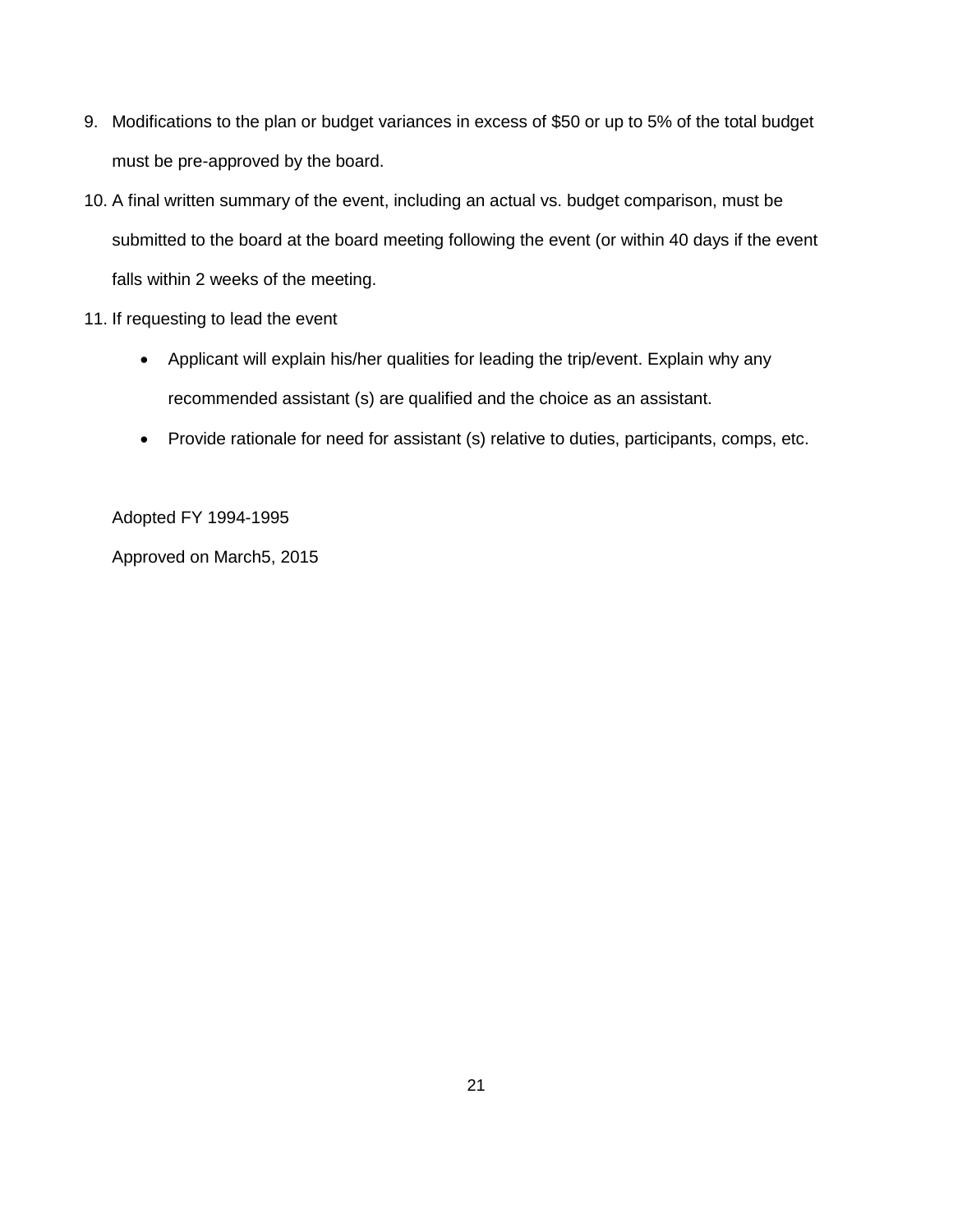### PALM BEACH GATOR SNOW SKI CLUB Policy #5

# <span id="page-21-0"></span>GENERAL GUIDELINES AND DETAILED PROCEDURES FOR CLUB SPONSORED TRIPS AND EVENTS – TRIP APPLICATIONS

#### **1. All club sponsored trips, events and activities must be authorized by the Board.**

- 2. A release form is needed for all trips and club functions not just overnight functions. One form of liability release is on the membership form.
	- The release must cover all member events in general and asks guests to sign waiver.
	- Members bringing guests are asked to have guests return a signed form.
	- Option: to have applications restate that the release form signed as a member (membership application) is in effect via signature.
- 3. Only members in good standing may participate in overnight trips or trips involving transportation unless guests are specifically authorized by the Board.
- 4. Trip applications containing requirements concerning membership, costs/payments, and cancellation policies will be required.
	- (See #2, above, concerning reminder about liability release signed as a condition of membership.)
	- On recommendation and for just cause, the Board may waive the cancellation fee on an individual.
- 5. Trip leaders, assistants or other group event coordinators must be members in good standing.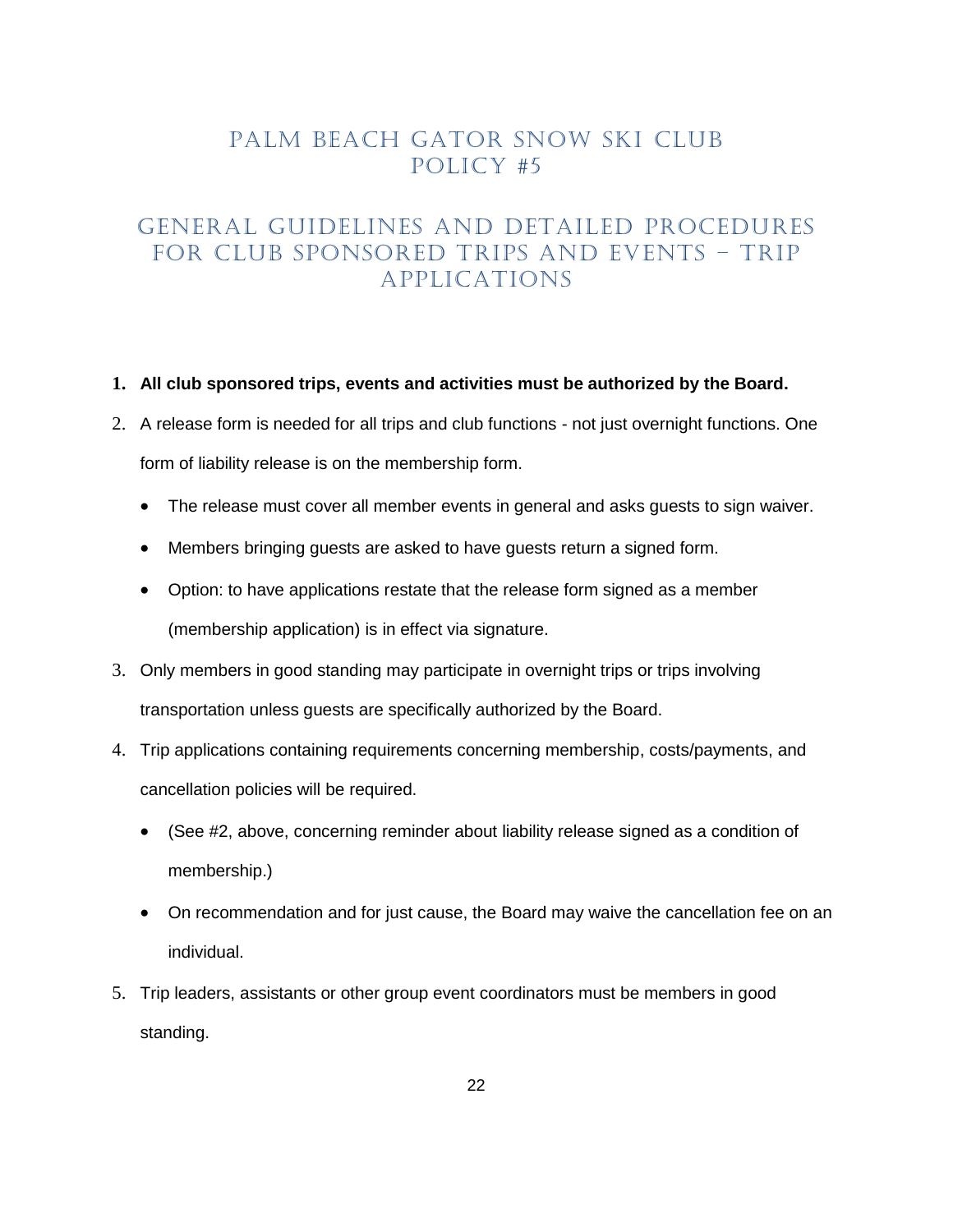- 6. Trip leaders and assistants receiving comps must be selected or approved by the Board. Considerations include:
	- qualities deemed appropriate to represent the club,
	- knowledge and/or experience concerning the trip,
	- assessed ability to successfully organize, promote, and lead the trip.
- 7. Traditional (at least three times, usually annually reoccurring) trips require application.
- 8. Non-traditional (initial or not annually reoccurring for three years) may be chosen by the board following the proposal presentation by the prospective leader.
- 9. The need for compensated assistants on non-ski trips must be justified and approved by the Board. Similarly, any special arrangements/accommodations in addition to paying trip participants must be identified and approved by the Board.
- 10. For non-ski trip leader applicants, general guidelines, procedures, presentation expectations for non-traditional trips can be obtained through the club's V.P. of Special Activities.
- 11. Trip/event leaders will be required to submit a financial report to the Board.
- 12. Trip/event leaders must provide a written evaluation listing pertinent contacts, information, and recommendations to be added to a club file on the trip/event

Approved on March 5, 2015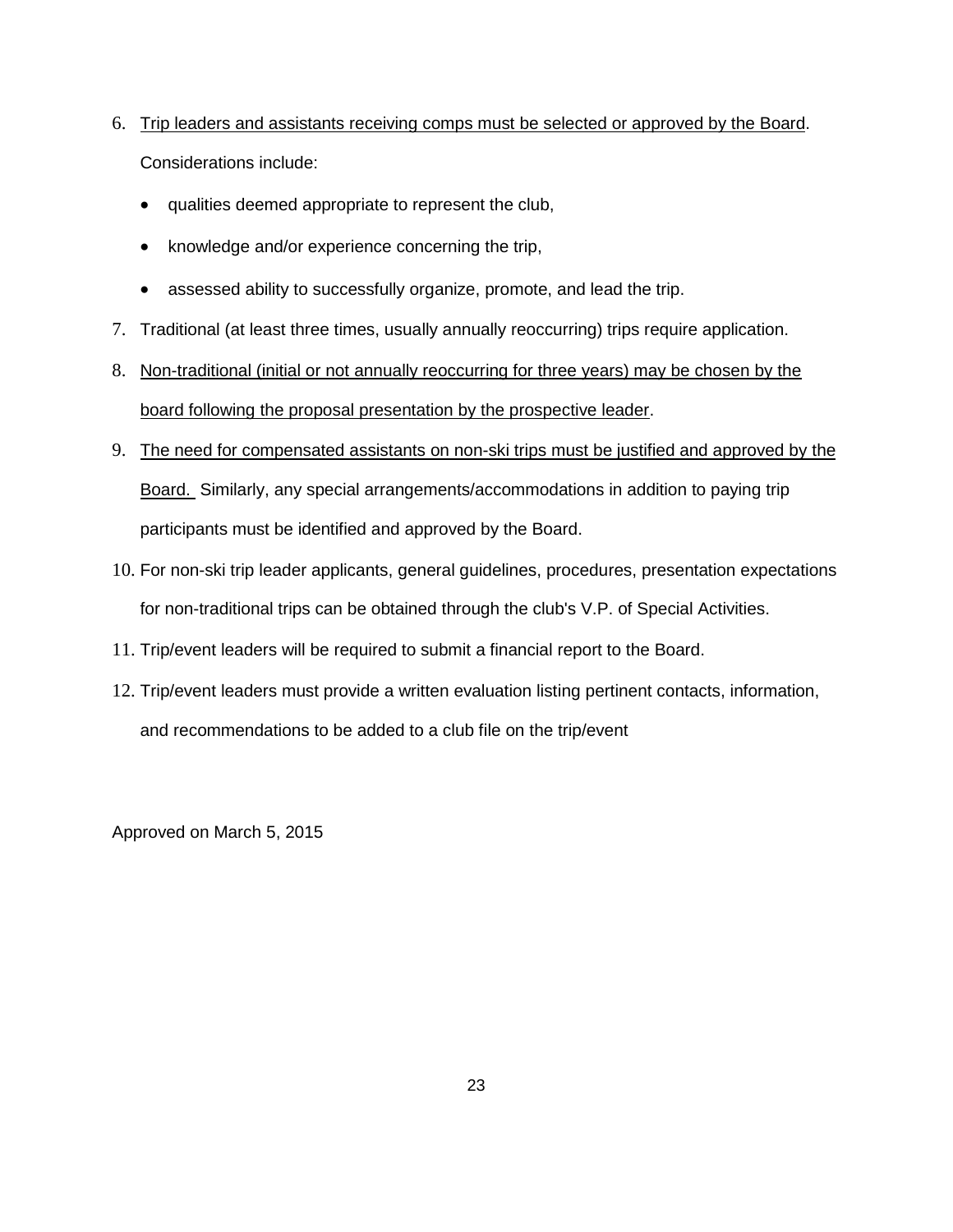## PALM BEACH GATOR SNOW SKI CLUB Policy #6

#### <span id="page-23-0"></span>POLICY FOR FAMILIARIZATION/PLANNING TRIPS

- 1. A familiarization (FAM) or planning trip is hereby defined as a trip, sponsored in whole or in part, by an entity other than the PALM BEACH GATOR SNOW SKI CLUB.
- The purpose is to show an official representative of the club the amenities of a given ski area.
- The reason might be to entice us to send a group to that area in the near future or possibly to show our official representative around a resort that we have already selected.
- 2. Prior to any member accepting a FAM or Planning Trip, all aspects of the trip should be approved by the Board of Directors whenever possible. The club representative should be the trip leader or assistant trip leader (if previously chosen) or a Board member if no qualified potential trip leader has requested consideration.
- 3. Transportation expenses shall be borne by the participant. The Palm Beach Gator Snow Ski Club will not provide relief of any kind to offset or ameliorate FAM/Planning trip transportation expenses. (April 10, 2018)
- 4. This is a business trip. The trip participant must preview as many properties as possible, along with exploring ski rental shops, restaurants, bars and checking out bus routes/schedules, etc.
- 5. The FAM trip participant must prepare a written report and submit one copy to the President .and one copy to the VP Ski Trips within three weeks of returning.
- 6. Never refer to a trip as a "Free Vacation", especially in front of the sponsor.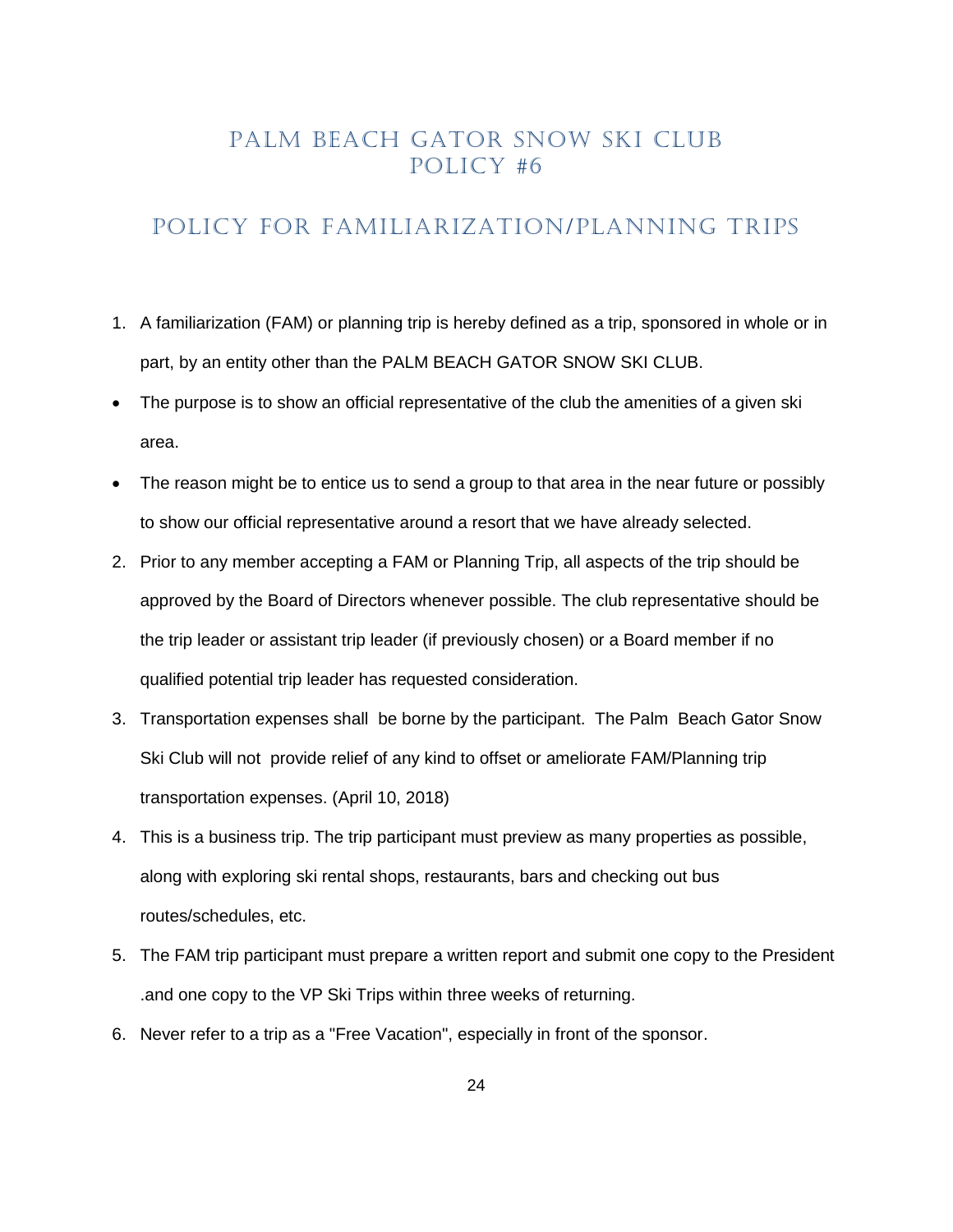- 7. FAM participants are prohibited from soliciting /accepting gifts and gratuities from the hosts.
- 8. Professional (business casual) attire and conduct will be required at all times
- 9. Spouses and significant others may not accompany the participant even if paying their own way.
- 10. Complaints about participant behavior form FSC coordinators or Sponsors will be addressed

by the board

Adopted Nov 1995

Amended August 1, 1999

Amended March 2015

Amended April 10, 2018

# FLORIDA SKI COUNCIL FAM. GUIDELINE

<span id="page-24-0"></span>A Familiarization Trip is defined as a trip: sponsored by a resort, convention center, airline, etc., to show a ski area to an official person or group of people. The intention is to demonstrate to the Florida Ski Council *why* it should encourage their member clubs to bring skiers to the ski area at a future date. The Fam. is strictly a business strip. Ideally, there will be 20 spaces offered. This would include each Florida Ski Council Officer, and a member of each club. If the number of participants is limited to less than 20, the individual dubs would have the first priority. .

- 1) The President and Delegate of each ski club will be notified of all Fam. trips by the President of the Florida Ski Council, or the designated Fam. coordinator approved by the president.
- 2) A representative of a ski club should be an officer, board member, an experienced trip leader, or a responsible member of the club who is likely to lead a trip to that destination in the future.

.

3) No other person will be allowed to accompany the designated representative even if they choose to pay their own airfare or ground transportation expenses.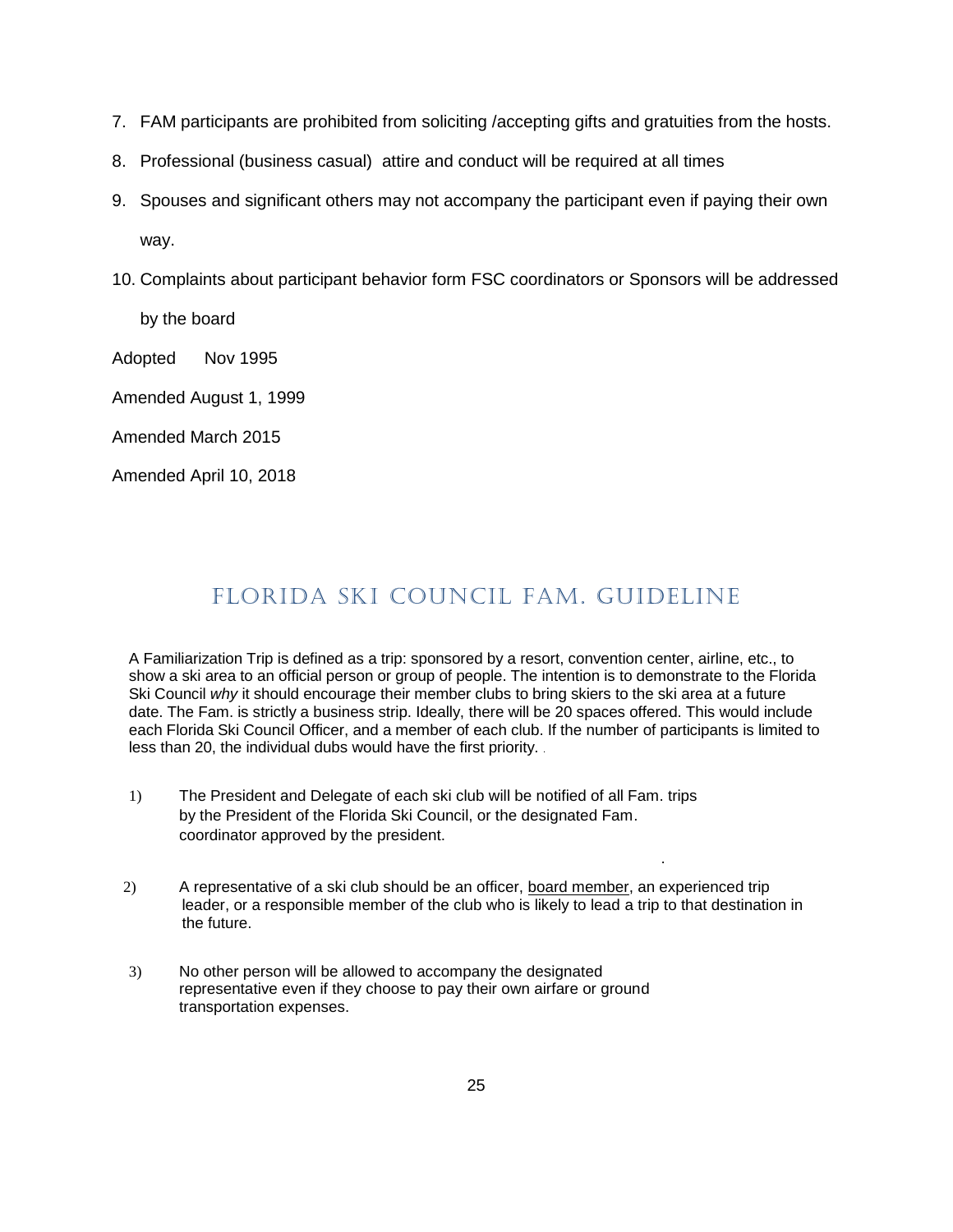- 4) If the Fam. participant does not follow the policies set forth here, the Florida Ski Council President may recommend to the sponsor that the participant be withdrawn from the Fam. This could mean that the airline ticket could be revoked, the ground expenses could be charged, and the lift ticket pulled.
- 5) A report by each Fam. participant should go to 1.) the president of your club, and, 2.) to the FSC Fam. Coordinator. The coordinator will summarize the trip reports at the next FSC board meeting, and then forward the evaluations and the summary to the FSC Director of Bids.
- 6) Travel to and from the resort should be in casual business attire. Slacks are permissible for women. Coats and ties are not required for men. Blue Jeans, T-shirts. And tennis shoes are not acceptable.
- 7) Unless otherwise excused by the Fam. coordinator, all Fam. participants must attend all planned meetings, site inspections, and social functions. Attendance is not optional. The participants should be prompt, attentive, courteous and interested. They should participate in discussions and be aware that to the people sponsoring the Fam. trip you are an example of your club and the Florida Ski Council.
- 8) Never refer to the Fam. as your "FREE Vacation".
- 9) Substitutions of personnel on the Fam. trip must be approved by the FSC President or his designated representative.

Changed and Approved in June 2000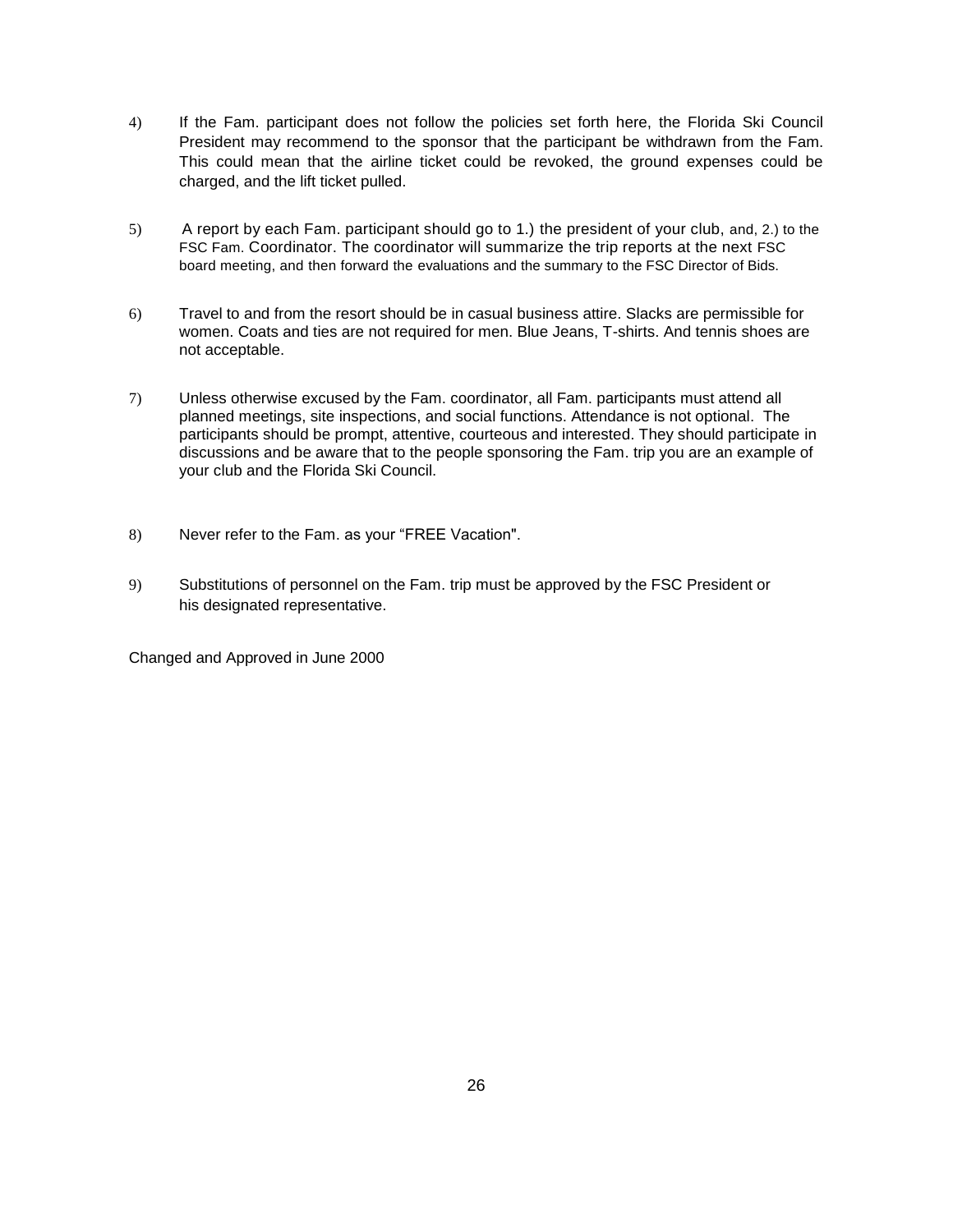# PALM BEACH GATOR SNOW SKI CLUB Policy #7

#### POLICY FOR TRIP BENEFITS

- <span id="page-26-0"></span>1. Benefits for members of the Executive Committee and for the directors will be as outlined in the Club Bylaws.
- 2. Club policy dealing with a ski trip that has an optional extension shall be that the Board member benefit will apply to the entire trip.
- 3. Benefits for trip leaders and assistant trip leaders will be as outlined in the Club Bylaws.
- 4. A full trip for trip leader benefit purposes is defined as 25 people not including the trip leader. If minimum requirements from the vendor for group consideration are met and the number of attendees falls below 25, the trip leader compensation will be prorated. (December 2017)
- 5. Club policy dealing with a ski trip that has an optional extension shall be that the benefit for the trip leaders and assistant trip leaders will apply to the entire trip.
- 6. (Adopted June of 2000) A Board member must attend at least one social event per year.
- 7. The Club will not issue a monetary award in lieu of board benefit or any part thereof
- 8. The Club will not issue a monetary award in lieu of TL benefit or any part thereof
- 9. Board members and trip leaders are not allowed to sell their complimentary benefits.

Adopted November 95

Amended December 4, 2014

Amended March, 2014

Amended December 7, 2017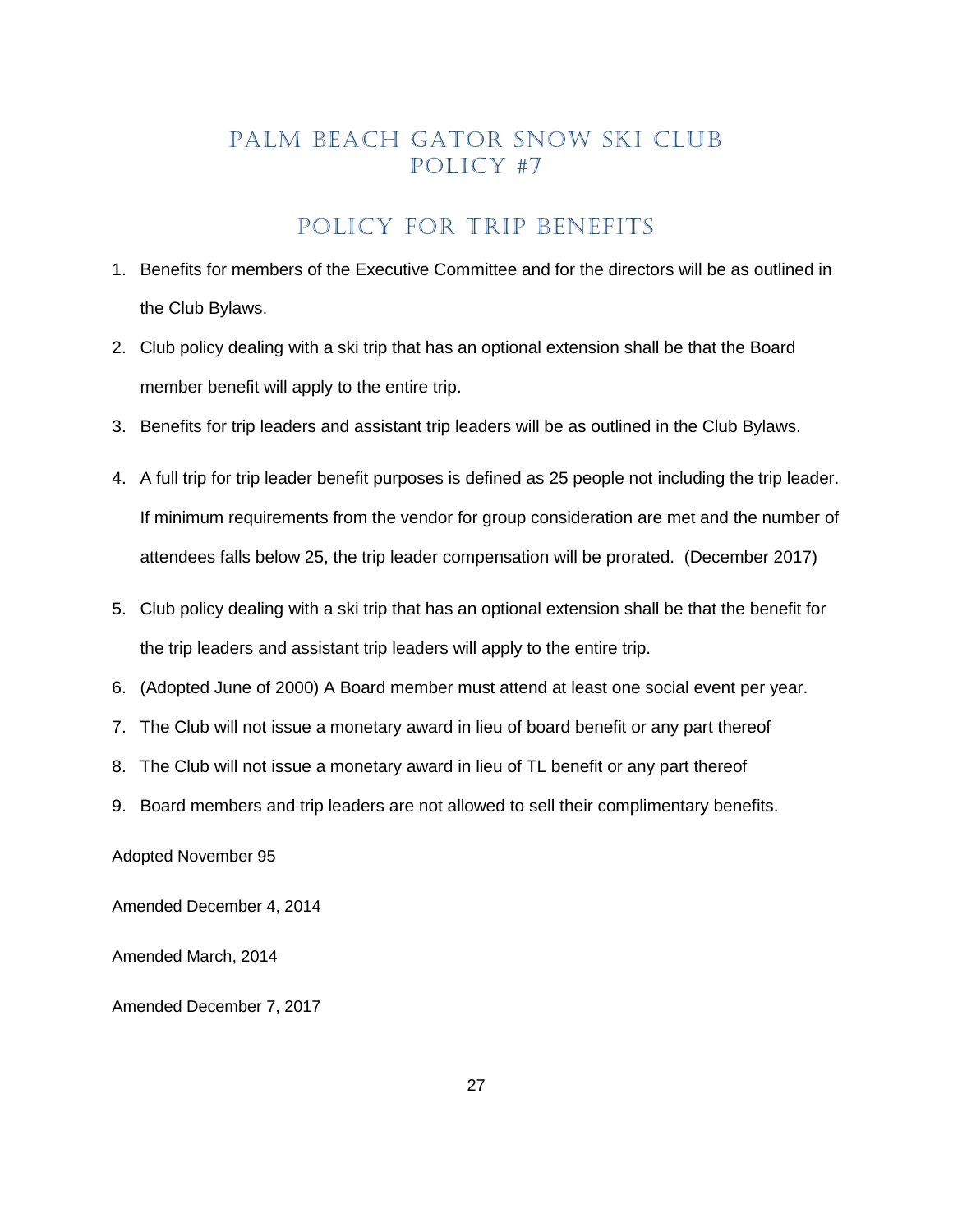# <span id="page-27-0"></span>POLICY FOR RACE CAPTAIN BENEFIT ON FSC TRIPS

- 1. Club policy is hereby established that the Race Captain on the January FSC trip will receive a complimentary five day lift ticket.
- 2. Race Captain must be selected by the GSSC Executive Committee on recommendation of Trip Leader provided that:
	- All potential candidates are presented to the Board
	- There is public disclosure of the need for a Race Captain and complimentary lift ticket benefit by the Trip Leader during a general meeting and newsletter publication prior to selection.

Adopted November 1995 Amended January 2003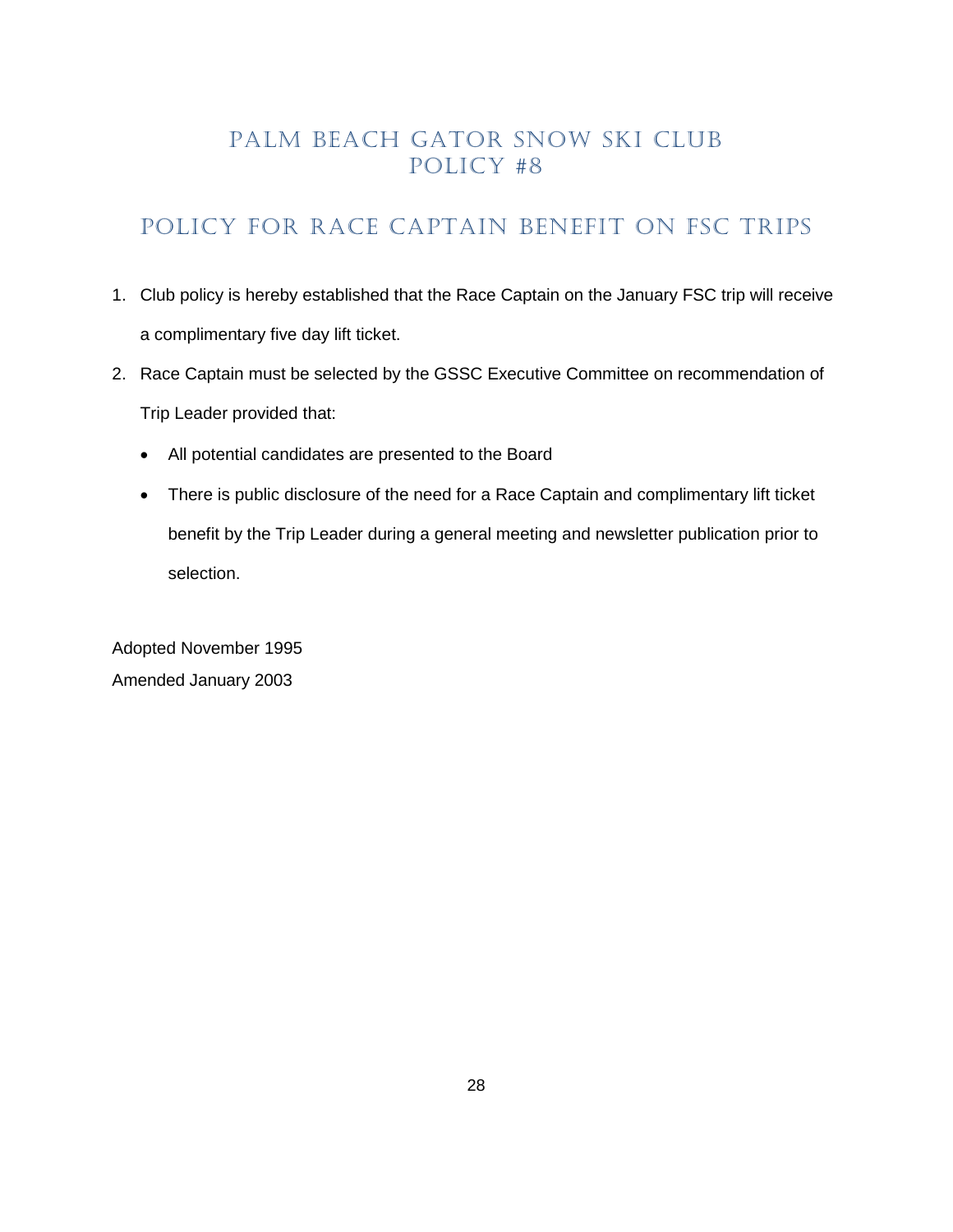# Policy for purchase of raffle Tickets and Charitable donations

Refer to the Trip leaders Manual for more specific guidelines and complete procedures.

#### **Policy on spending trip account money on Charity**

No trip funds paid to the club by its members, for the purpose of purchasing a ski trip or of a ski package, shall be spent to purchase raffle tickets or shall be donated to charity.

Each trip leader must present a written agenda for their respective trip to the appropriate VP one month before leaving on that trip.

(Adopted June 1999)

Amended May 2000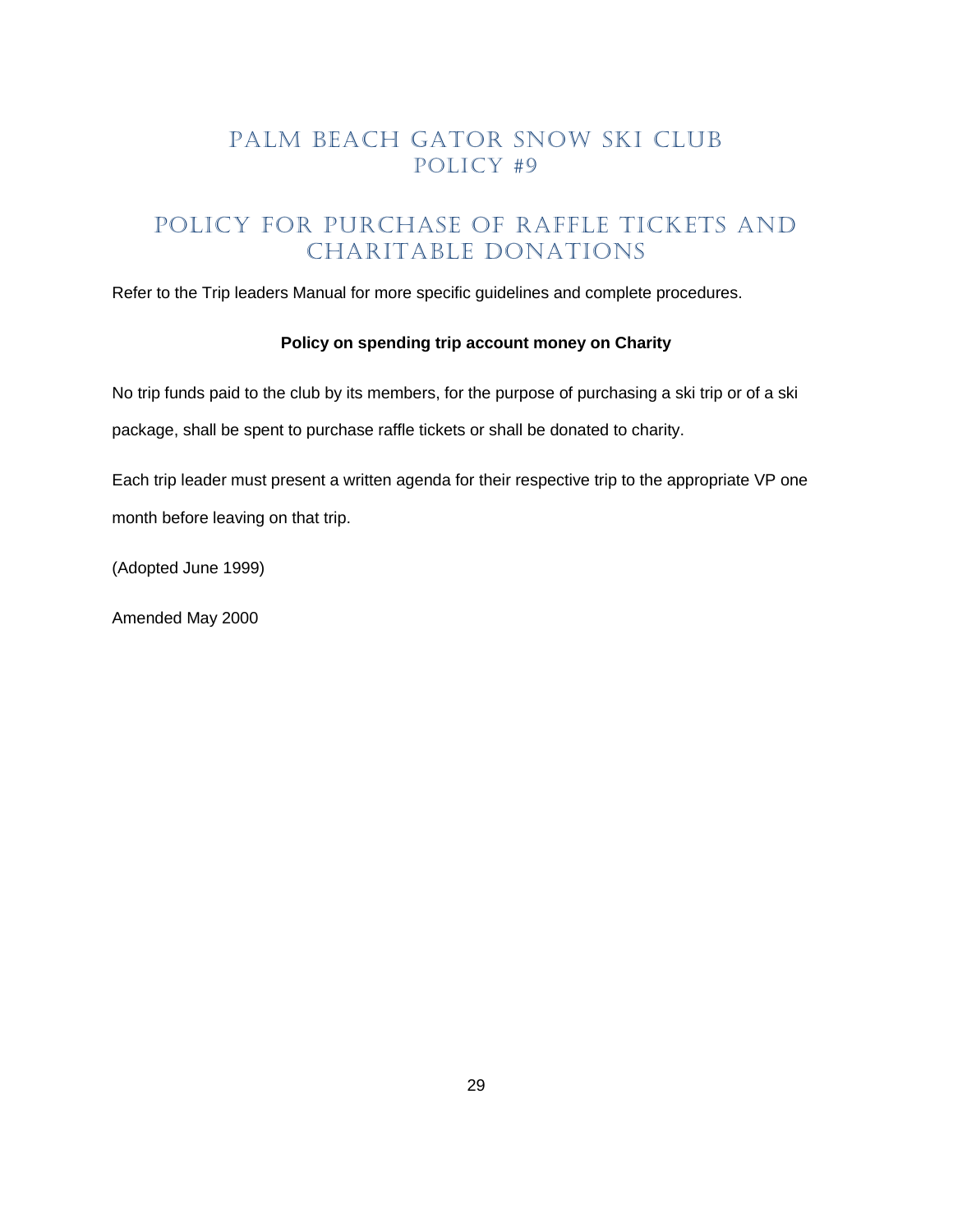# POLICY FOR CASH HANDLING ON SKI TRIPS

- <span id="page-29-0"></span>**1.** Club policy is hereby established that all trip leaders handling club money on a ski trip shall not take more cash than is necessary to cover outbound tips **plus an additional \$500 in cash maximum.**
- 2. If a trip leader feels that they must take more than \$500 cash, they must review with and get approval from the VP/Ski trips. It is recommended that trip leaders pre-pay as many things as possible and the use either traveler's checks or credit card to avoid loss of cash on the trip.
- 3. The trip leader is ultimately responsible for club money on a ski trip, and must provide receipts (when possible) and reconciliation for all funds taken on the trip.

(Adopted 5/96 and changed 3 2000)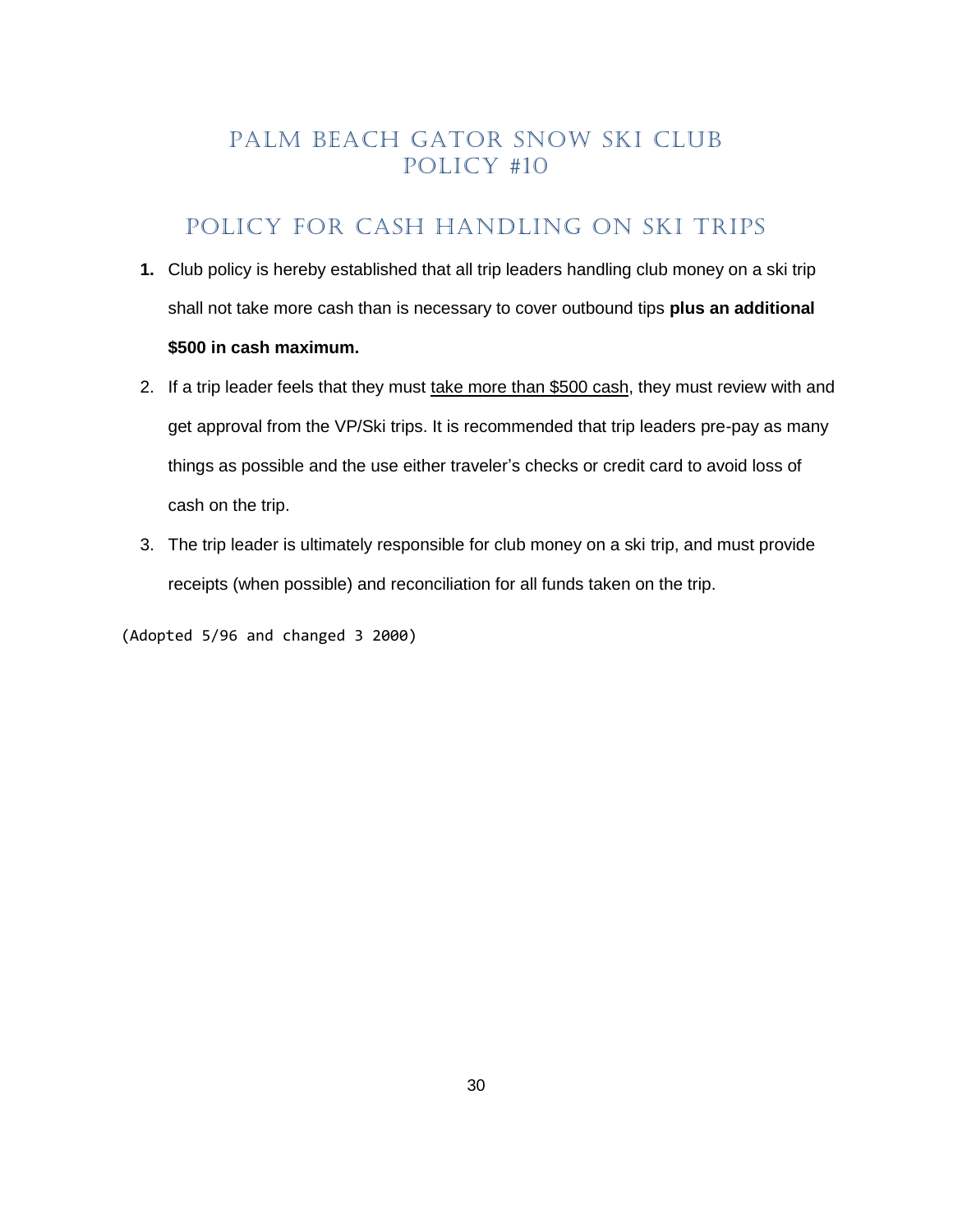# POLICY FOR SOCIALS INCOME

- <span id="page-30-0"></span>1. All Chairpersons must report everything related to their event directly to the VP of Socials before contacting anyone else. This is so that there will be some control and understanding of the event, and to be able to keep records for future event planning.
- 2. **The VP of Socials will be the keeper of the armbands.**
- 3. Cash or checks received for an event must be accompanied by a completed form stating the event, amount of tickets sold (if necessary, at each price) and signed by the chairperson of that event. All of this should be delivered to the GSSC treasurer.
- 4. Checks for deposit will be submitted within one week of collecting them by the event chairperson, and cash will be submitted in a timely fashion.
- 5. Receipts for reimbursement must be accompanied by a check request form completely filled out and delivered to the GSSC treasurer and approved by the VP of Socials.
- 6. Refunds should not be made for events when members or guests do not attend, except in instances which may be reviewed and approved by the GSSC Board {example: death in the family, serious illness or injury which prevents attendance, etc.}
- 7. No tickets for any event will be sold at the door or gate unless previously approved by the GSSC Board and advertised to the members as such. Deadlines for ticket sales may be in effect for a particular event, and there will be no exceptions unless needed to avoid financial loss to the club. No monies will be collected at the gate or door the day of the event, all tickets must be prepaid with no exceptions, unless otherwise advertised.
- 8. Ticket price: The ticket sale procedure to Gator events shall be as follows: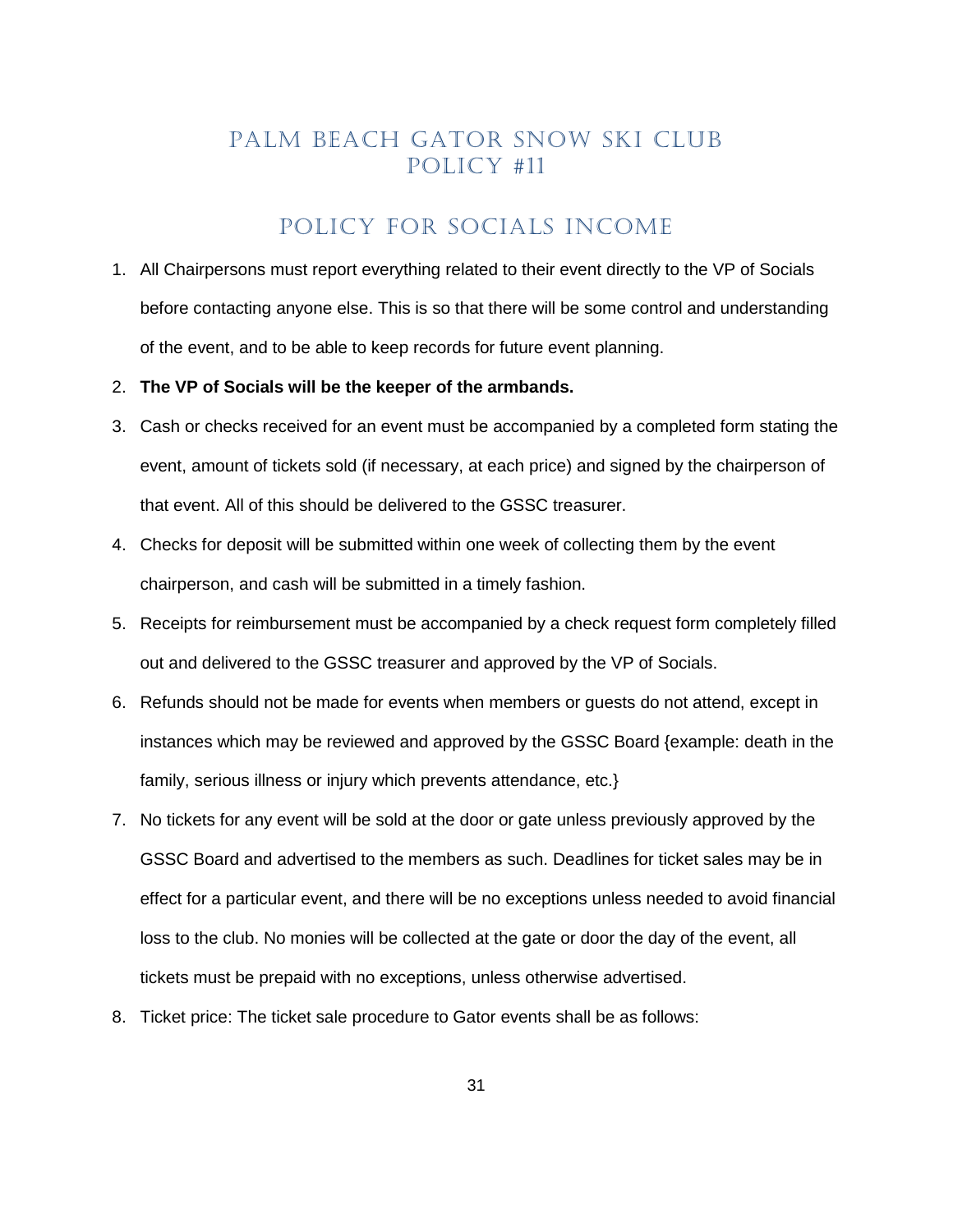- A price will be established at a board meeting for the approved event, and *at the discretion of the VP of Socials.*
- Approval for guest attendance and guest price will take place at a board meeting.
- Two weeks before the event takes place, a surcharge of \$5.00 can be added to the member ticket price and to the guest ticket price until the event takes place.

Adopted March 1997

Amended December 1999

Revised February 2002)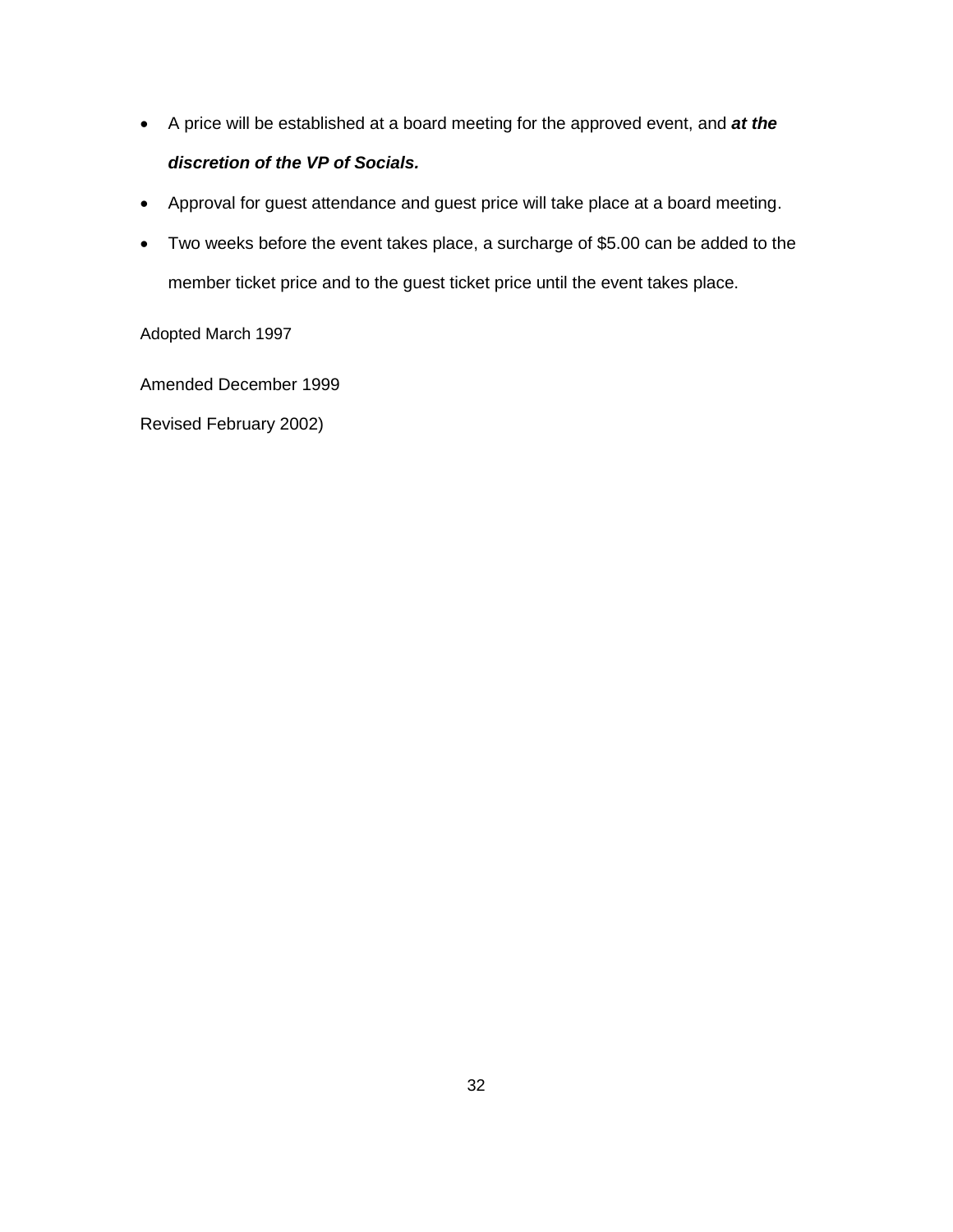### <span id="page-32-0"></span>POLICY REGARDING ADVERTISEMENTS/FLYERS TO MEMBERSHIP

- 1. It shall be policy of the PALM BEACH GATOR SNOW SKI CLUB to make a "Public Flyer" table available to other clubs and/or organizations after they have received permission from the GSSC Board to promote an event or activity.
- 2. The individual representing the club or organization must either contact a GSSC Board member or -"member at large" to make a presentation in their behalf, or request time to make a personal presentation to the GSSC Board regarding their event or activity. The GSSC Board will treat each request individually regarding announcements and GSSC support of activities and/or events. Any flyers given to members should be filed with the minutes.
- 3. **It shall be the policy of the PALM BEACH GATOR SNOW SKI CLUB that other club or organization flyers will not be mailed out with our club newsletter, nor will other club or organization events/activities be promoted in our club newsletter, unless special exception is granted by the GSSC Board**.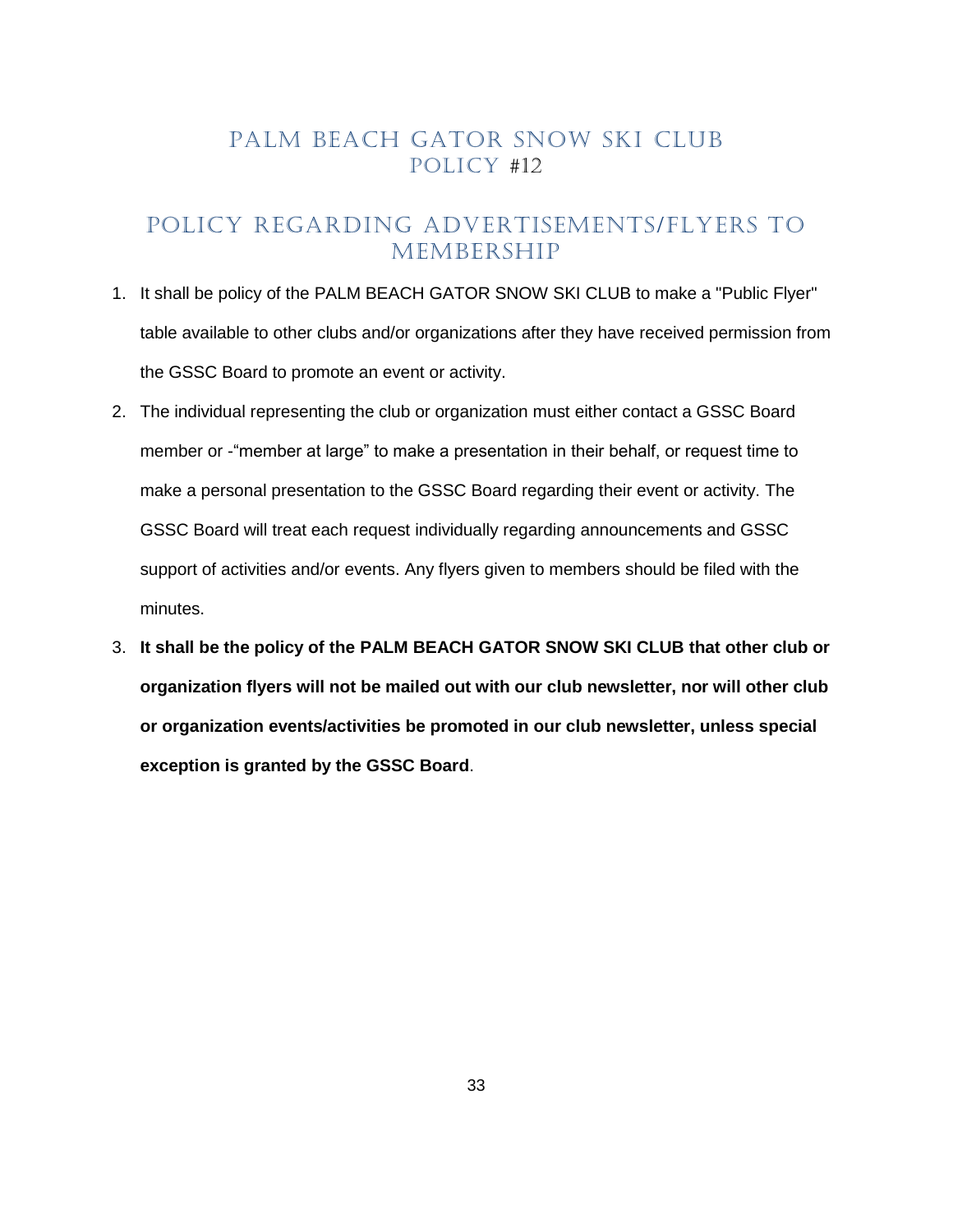# POLICY REGARDING NSF

<span id="page-33-0"></span>Any person who writes a check to the PALM BEACH GATOR SNOW SKI CLUB which is returned for non-sufficient funds (NSF) shall be required to pay the club in cash or bank check to cover both the bad check and a \$30 fee. This amount may not be paid with that person's personal check.

Additionally, a person writing a bad check shall not be allowed to purchase tickets for a PALM BEACH GATOR SNOW SKI CLUB function, or travel on a PALM BEACH GATOR SNOW SKI CLUB trip until the club has been fully compensated for the bad check.

Amended April 5, 2018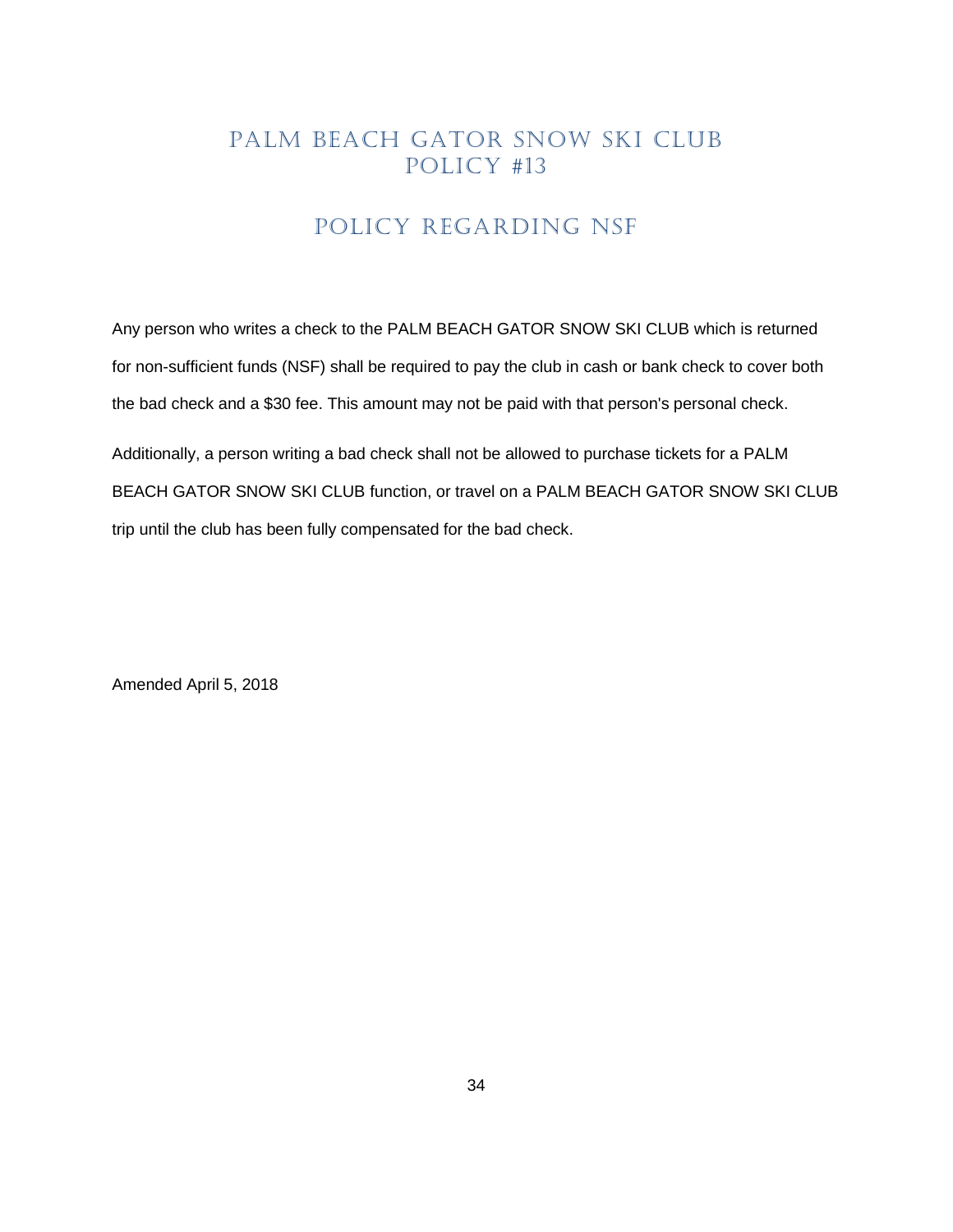# REGARDING FSC MEETINGS

- <span id="page-34-0"></span>1. When attending FSC meetings, the President, V.P. Ski Trips, the FSC Delegate, and the trip leaders of the upcoming FSC trips will have their pillow costs reimbursed from the operating account. Each participant will pay for all other costs.
- 2. Complimentary tickets received by the club for the FSC weekend functions (parties, breakfasts, lunch, etc.) will be provided to the above members. Then, all other board members are to receive equal shares as provided to the club.
- 3. Other GSSC members attending would share equally any remaining function tickets with all other costs being paid by the individual attending the meetings.
- 4. All club members who are compensated must attend all Florida Ski Council functions and parties. Tickets must be paid for in advance and reimbursed if all functions are attended.

REVISED: 03/01/2007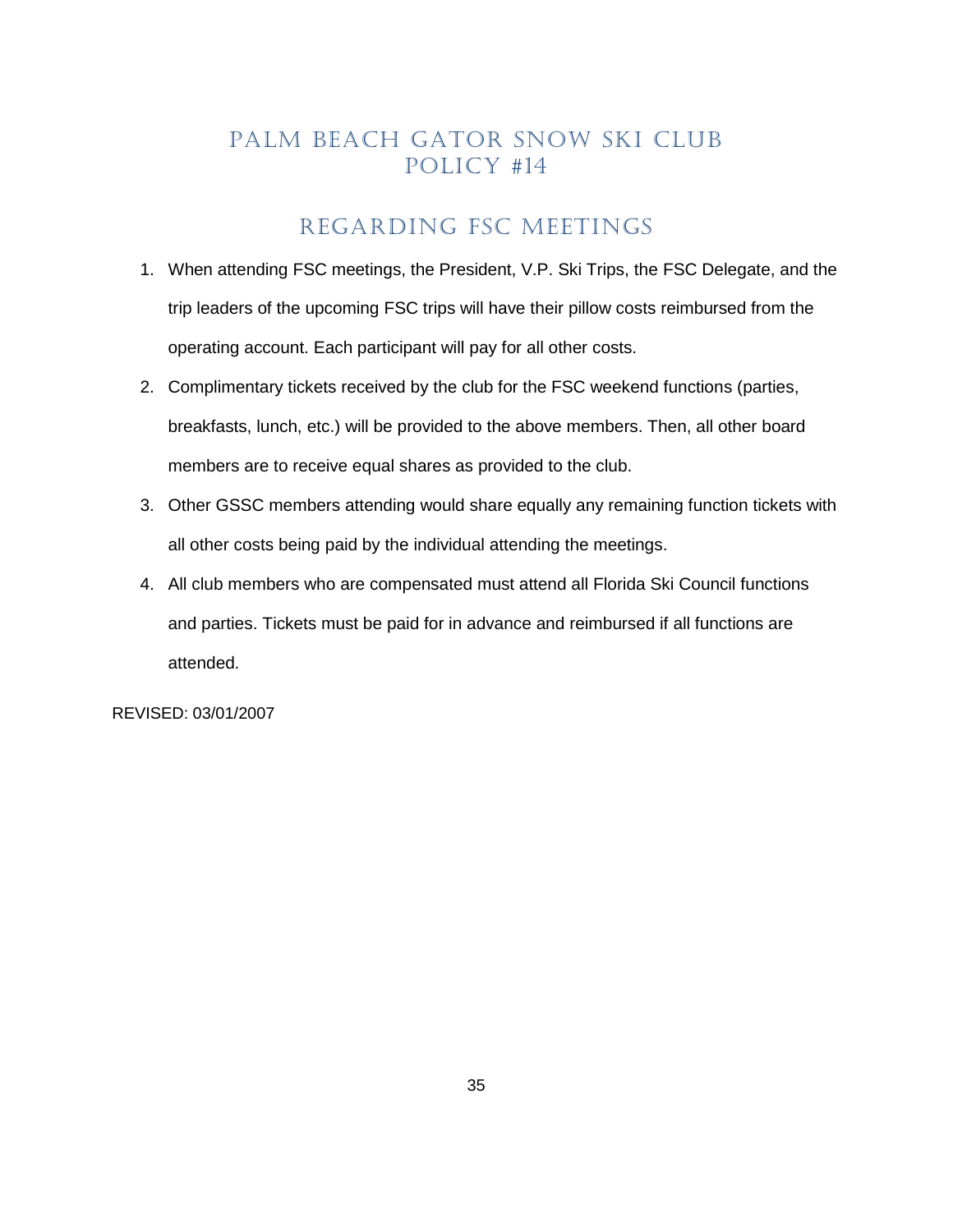# CONTRACTS

<span id="page-35-0"></span>**Purpose:** While the Board is prohibited from financial transactions with the Club which may be construed as "self-dealing", under special circumstances and for limited remuneration, a board member may be awarded a services or goods contract. This policy shall apply to Board members within five years of their last service date.

**Award Limits**: Executive Committee members, appointed directors, and their immediate family members cannot be awarded employment contracts or service contracts in the amount of \$501 or more per competitive service or contract year during the Club fiscal year and shall recuse themselves from voting on or for their own services or contracts in the same year as they hold office.

**No Special Consideration:** One or more competitive bids shall accompany the board member's service proposal or contract quote and no special consideration shall be given to the Board member's proposal. All bids and proposals shall be derived from an even field of opportunity and any specialized knowledge possessed by the board member shall be made available to any and all of the contract competitors.

Adopted March 3, 2005 Amended June 28, 2012 Amended December 4, 2014 Amended November 3, 2016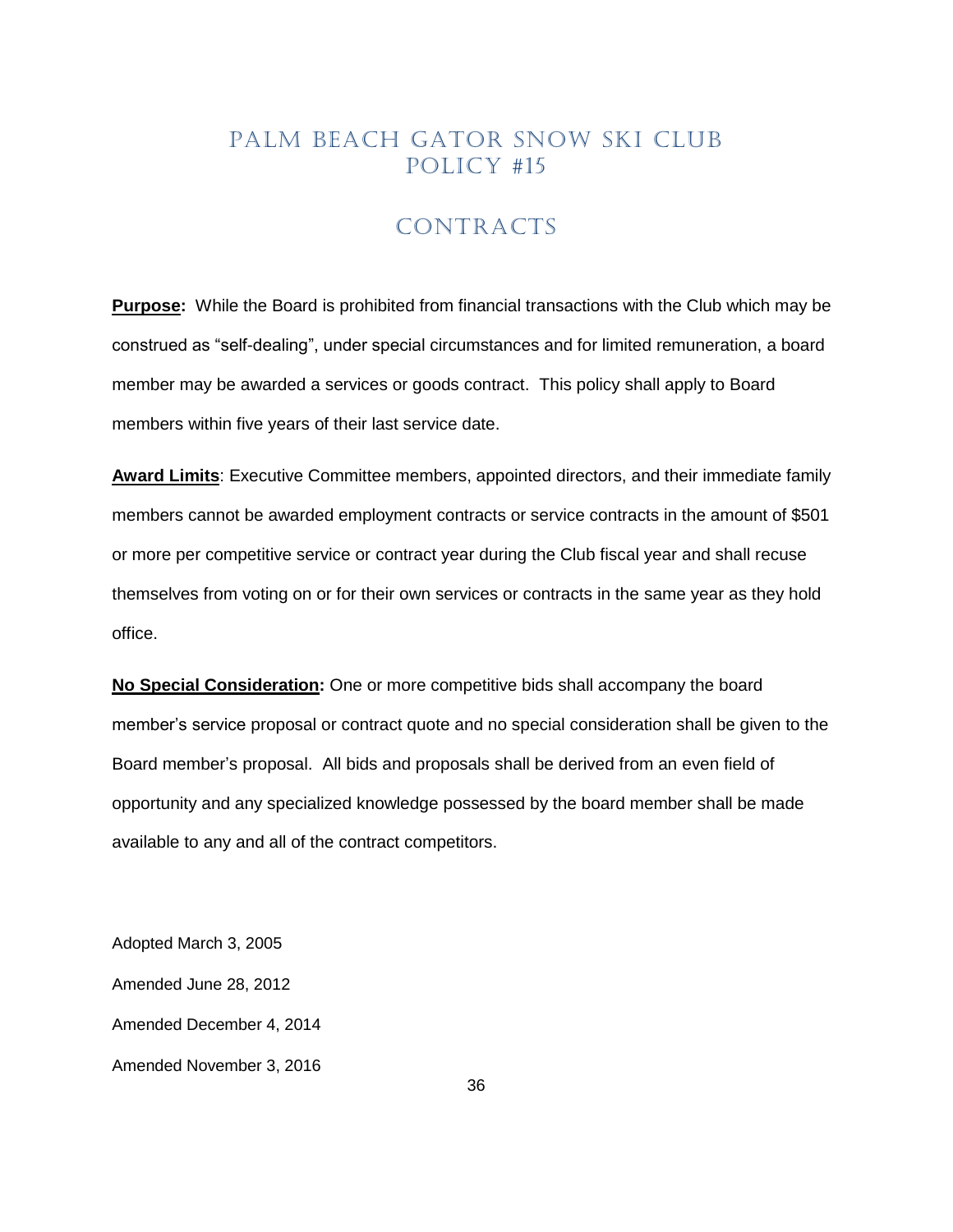## PRESIDENT'S DISCRETIONARY FUND

<span id="page-36-0"></span>It is the policy of the GSSC to provide the President with a venue to approve discretionary use of Club funds on a recurring basis. The maximum approval is for \$100 per event and may be used up to a maximum of \$300 per fiscal year. The funds may be used, but the use is not limited to: memoriam for deceased or severely ill members, OR individual Executive Committee member for a necessary purchase which cannot wait until the next board meeting, but does not constitute an emergency. The use of the funds shall be approved by the President on a case by case basis.

10/06/05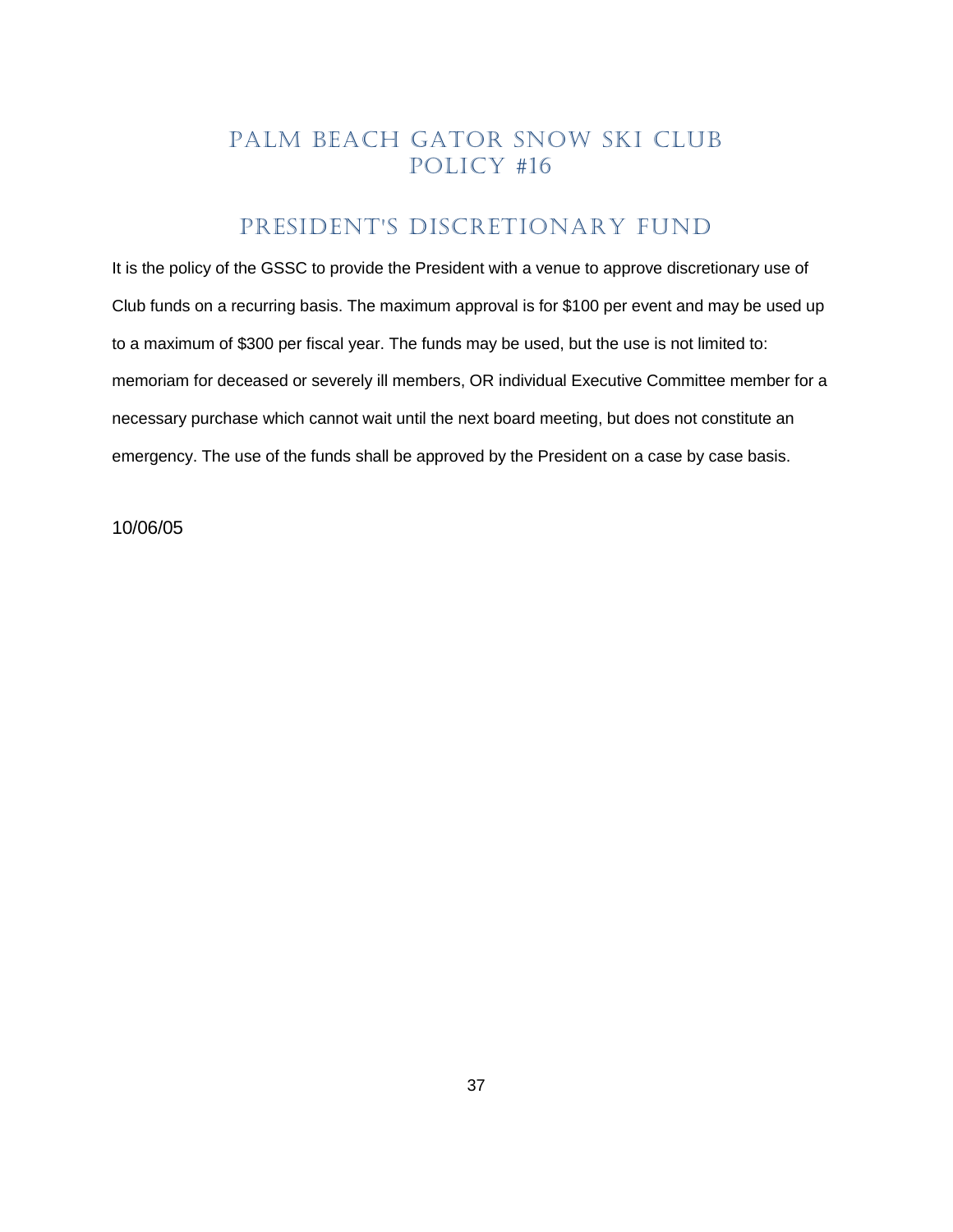# <span id="page-37-0"></span>POLICY REGARDING BOARD MEMBERS E-MAILS

It shall be the policy of the PALM BEACH GATOR SNOW SKI CLUB that whenever a board member sends out an email about Gator board business, that it shall be forwarded to all board members so that all board members can be kept apprised.

Effective April 5, 2005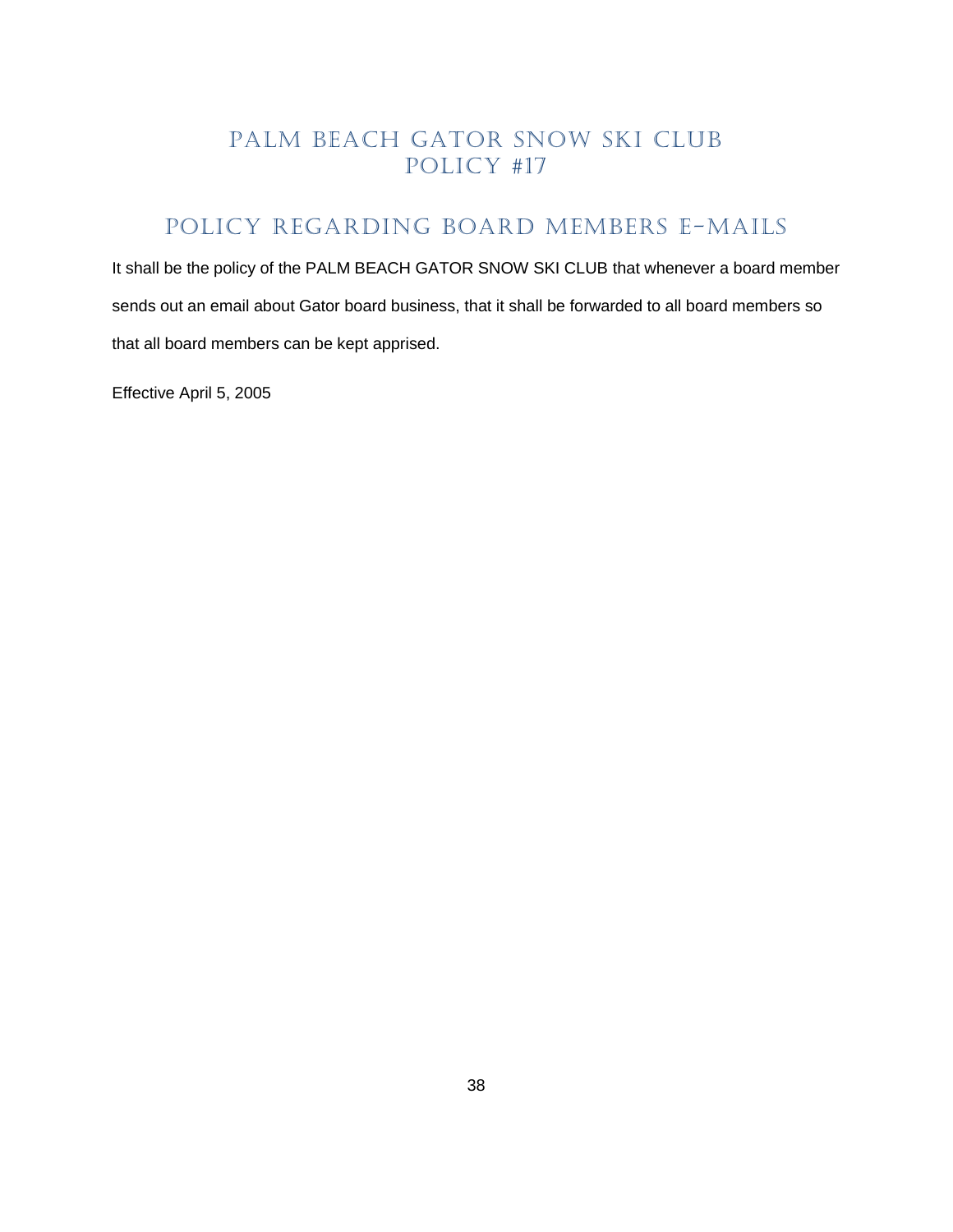### <span id="page-38-0"></span>RESPONSE TO LEGAL ACTION AGAINST THE CLUB BY A MEMBER

Membership benefits, any and all, shall be immediately suspended for any member of the PALM BEACH GATOR SNOW SKI CLUB, Inc., that has declared actionable intent; is already engaged in; or intends to benefit; either as a primary or secondary party, in any legal action against the Club, Club Officers, agents and or subcontractors who are conducting business or representing or acting on behalf of the Cub. The suspension shall remain in force for the duration of said litigation and until a satisfactory conclusion, final settlement, and a properly documented and signed release has been executed by any and all litigants, including all acting as single litigants or as members of a class action.

Adopted August 2, 2007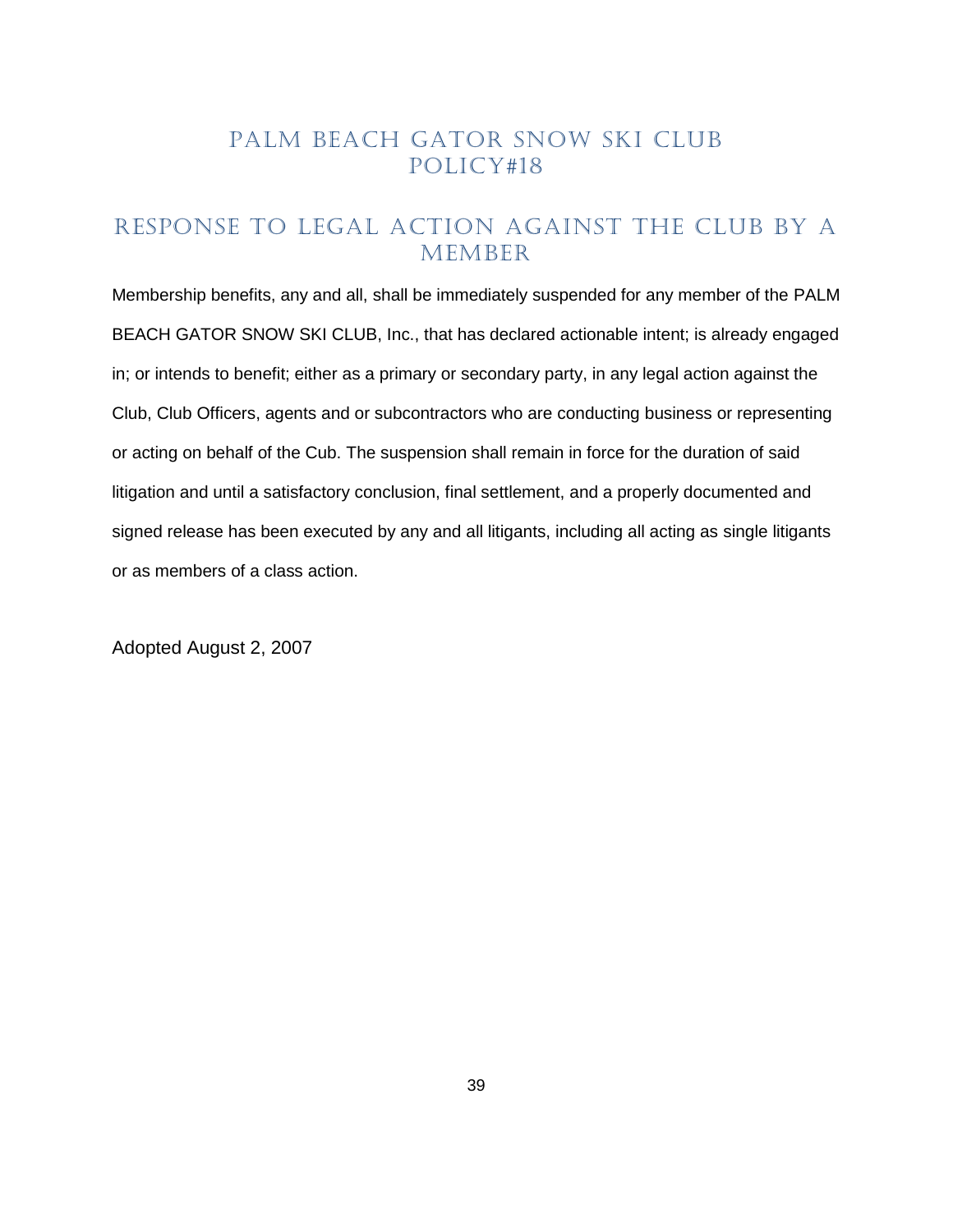# REFUNDS and Cancellation Fees

# <span id="page-39-0"></span>**Refunds for a member canceling a ski trip or other activity must be first approved by the corresponding VP**.

A member may receive a refund for their deposits, less the cancellation fee and any other fees that may be due to the club for penalties or additional costs to the club related to the cancellation, including but not limited to name change fees. Additional rooming fees or penalties passed on by our wholesalers.

The refund will be subject to the disclosed cancellation fee. If the member wishes to request a waiver of the cancellation fee, they may do so, in writing with the reason for their request. Acceptable reasons for waiving the cancellation fee include but are not limited to: unforeseen circumstances beyond the control of the member, such as illness, injury, family emergency, employment conflict or other legitimate reasons. Their request shall be submitted to the VP and the VP will then request the waiver from the Board of Directors. If the Board agrees that the waiver requested is warranted they may choose to grant the members request

#### **All waivers of cancellation fees must be approved by the board of Directors.**

If an activity's account has surplus left, after all expenses have been paid, the trip leader will request a refund for all participants on the trip. Any refunds to participants should be equally divided by the number of participants and **should not be less than \$40.00 per person.** [2nd Amendment] Trip leaders should not receive a refund, and Assistant trip leaders only receive 1/2 the amount. Officers and Directors using their Board Benefit on the trip should only receive refunds if they personally made payments equivalent to more than the refunds. To determine if an Officer or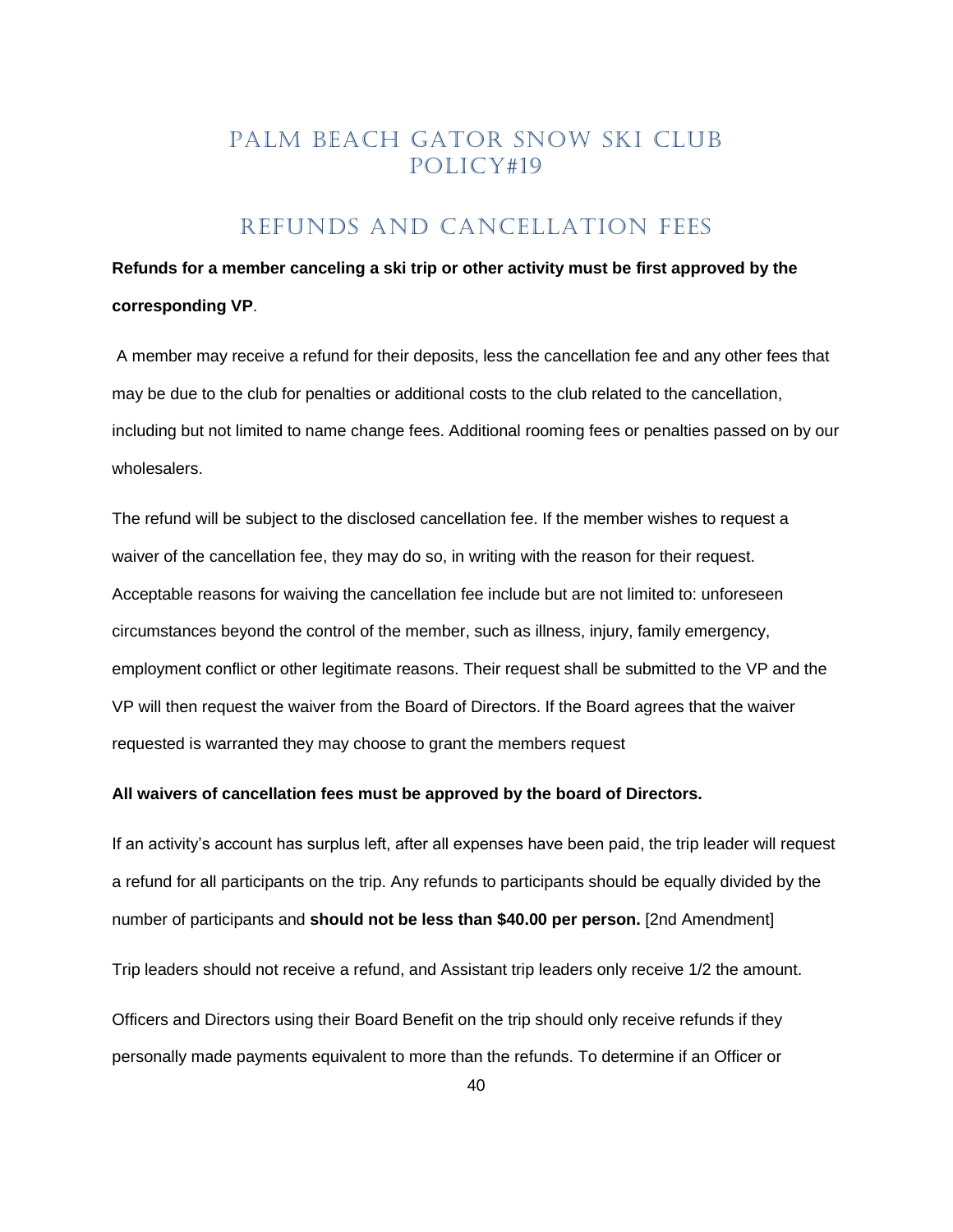Director should receive a refund the original price of the trip, less the amount of the refund should be considered the revised price. Any benefits should be based on this revised cost of the trip. If the Officer or Director made payments above the amount of the revised benefit, they are eligible for the refund. Otherwise the refunds should be applied to the account from which the payment was received, such as Board Benefit.

**All refunds must be approved by the Board of Directors.**

Adopted 11/6/2008

Amended December 7, 2017

2nd Amendment June 6, 2019

3rd Amendment ?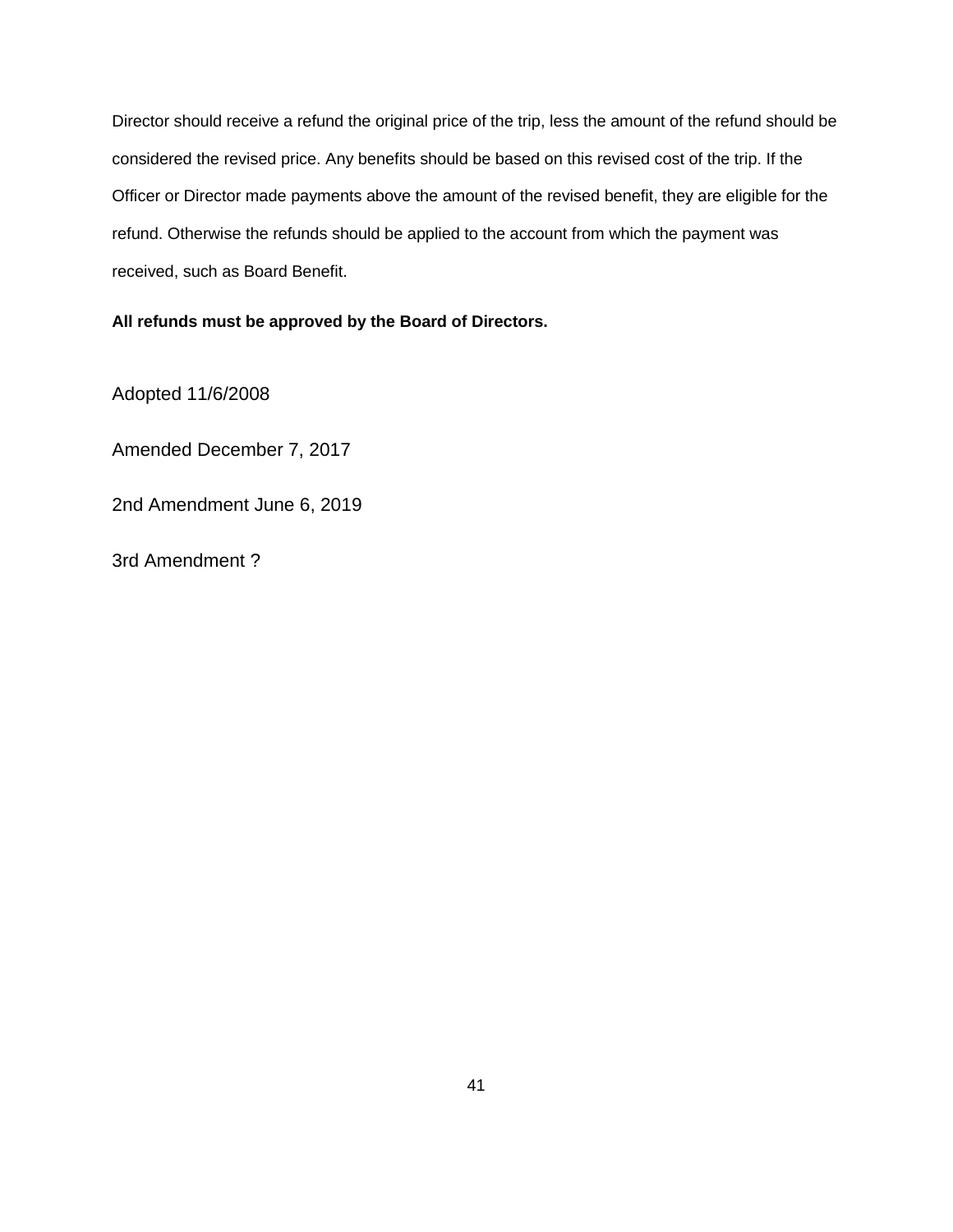# <span id="page-41-0"></span>OFFICERS WILL NOT OBTAIN CLUB CREDIT CARDS

It is prohibited for a member of the board of Directors of The PALM BEACH GATOR SNOW SKI CLUB or a member or agent of the PALM BEACH GATOR SNOW SKI CLUB to obtain a credit card OR ATM in the name of The PALM BEACH GATOR SNOW SKI CLUB for any reason.

November 6, 2008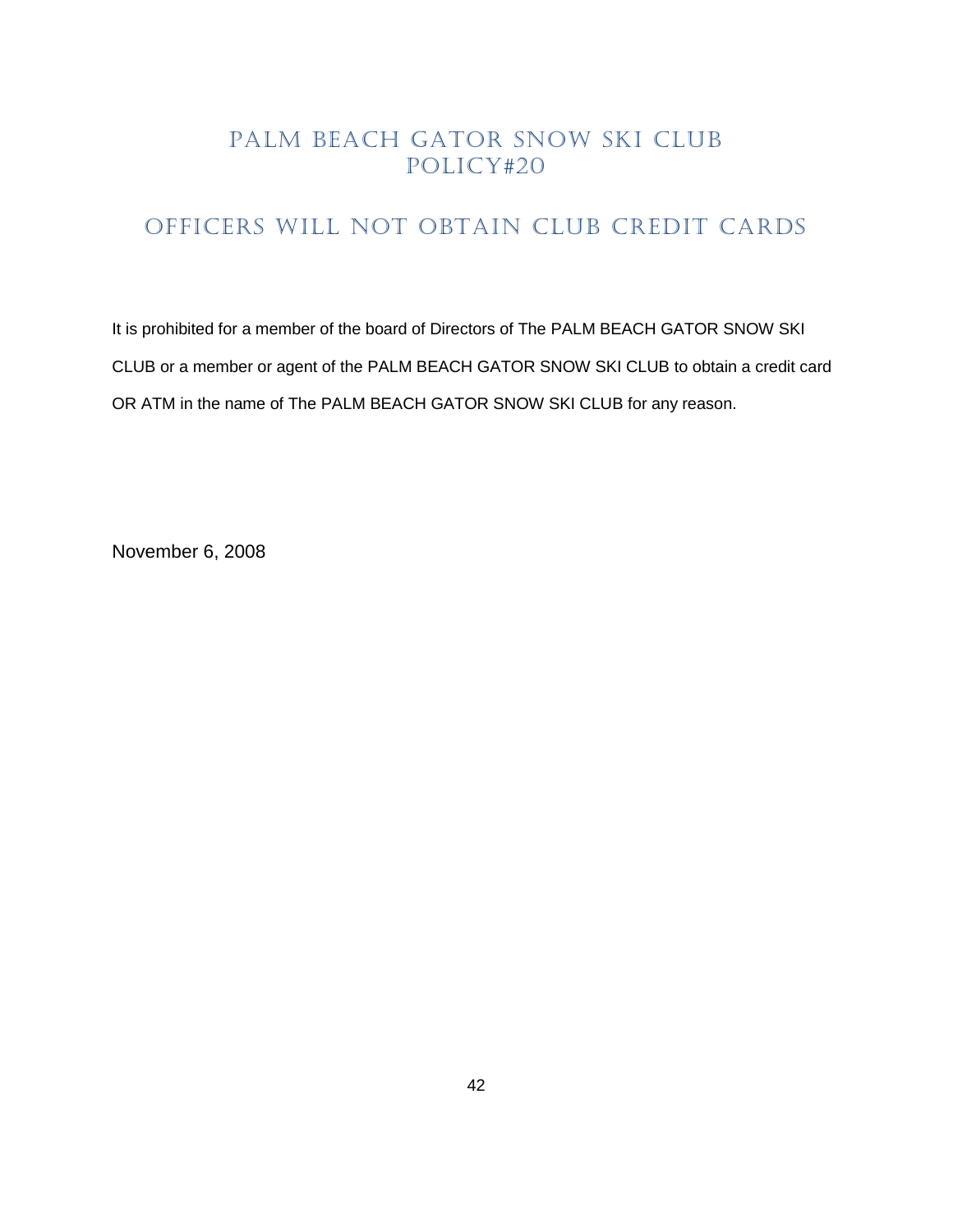#### CLUB RESERVE

<span id="page-42-0"></span>Purpose: It is understood that some activities will result in a financial loss to the club. A club reserve is implemented whereby some successful activities will help defray the impact of unforeseen, financial mishaps.

There will be a minimum of a \$20.00 (twenty dollars) (June 1, 2014) per person club reserve charge for all activities that have a cost of \$500.00 (five hundred dollars) or more per person to go into the club reserve to offset club expenses.

If the board of directors approves a budget which includes a club reserve greater than the minimum (\$20), the activity director must ensure that all participants are informed as to the amount of the club reserve.

There will be a minimum of \$15 (fifteen dollars) per person trip reserve charge for all activities that have a cost of \$500 (five hundred dollars) or more per person. For any trip that qualifies for a lodging compensation, the \$15 will go back to the Club. (December 7, 2017)

Amended December 1, 2011 2nd Amendment July 2, 2013 3rd Amendment June 1, 2014 4th Amendment December 7, 2017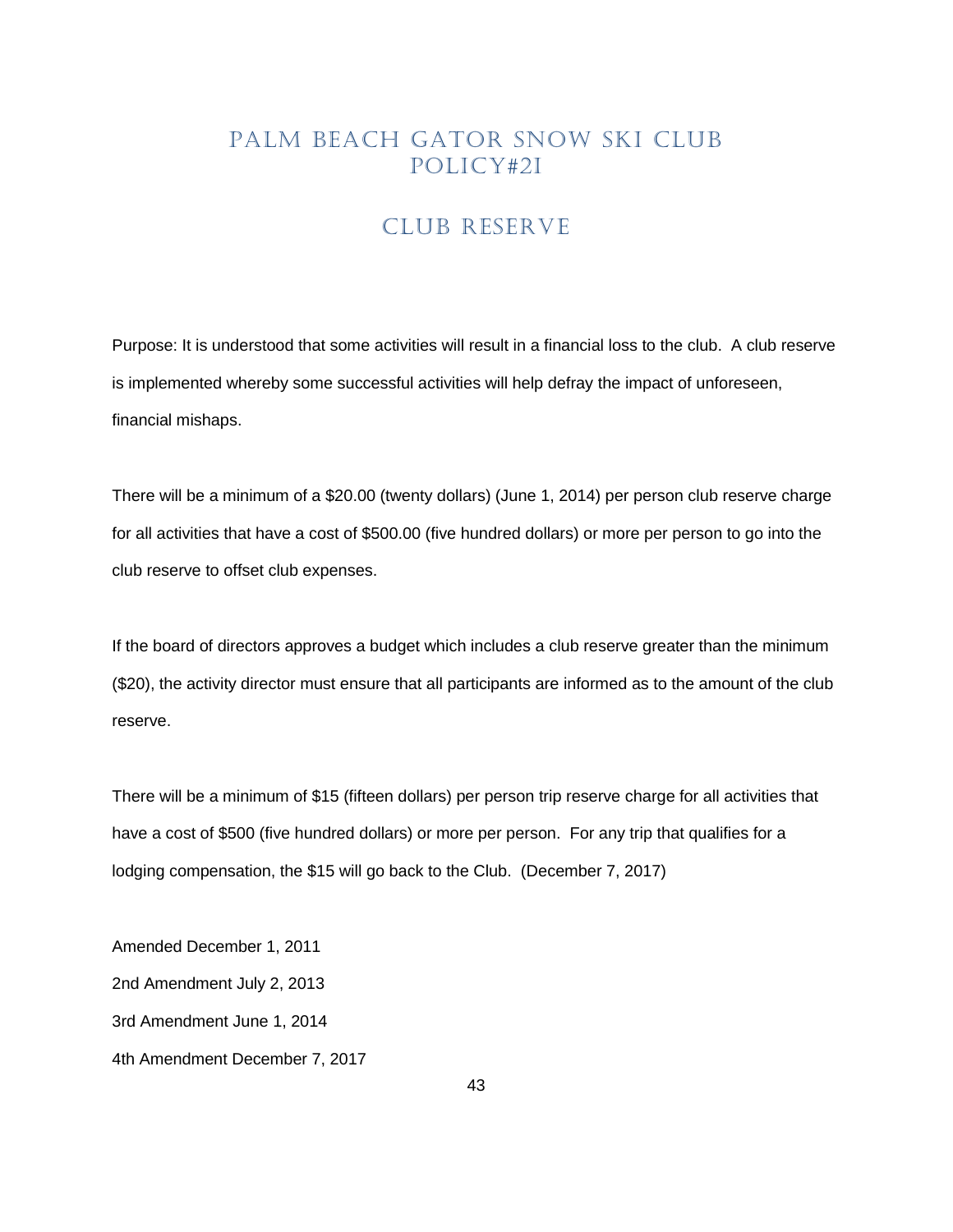# BALANCED BUDGET

<span id="page-43-0"></span>The board of Directors shall balance the budget by the December 1st Board meeting of each year.

- At the December Board Meeting the treasurer shall present, if necessary, a "midterm" budget for approval to the Board of Directors.
- The midterm budget will incorporate year- to-date profit/ losses and will include the necessary budget corrections required to alleviate a project deficit in net income (if so projected) by the end of the fiscal year.
- Trip residuals (amount left in trip accounts) may not appear as a budget item.

For projections purposes no more than \$20 revenue per person will be considered for planned events costing above \$500/person and no more than 5% revenue will be considered for events of cost under \$500/person.

Adopted June 2010

Amended Dec. 2014.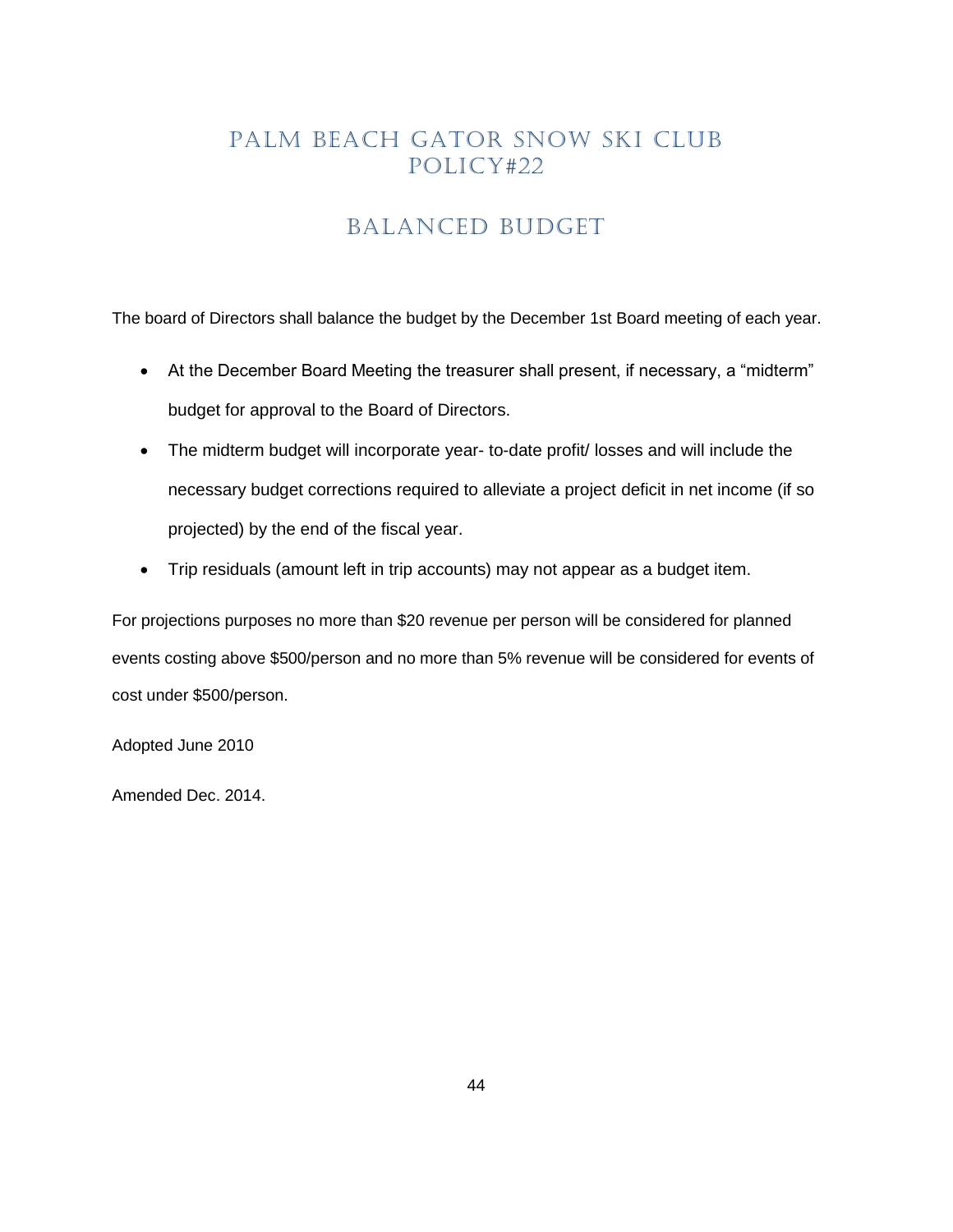# EXTENT OF MEMBERSHIP

<span id="page-44-0"></span>Membership shall be considered lapsed and non-continuous if not renewed by October 1st.

Adopted as Policy # 20 on June 24, 2010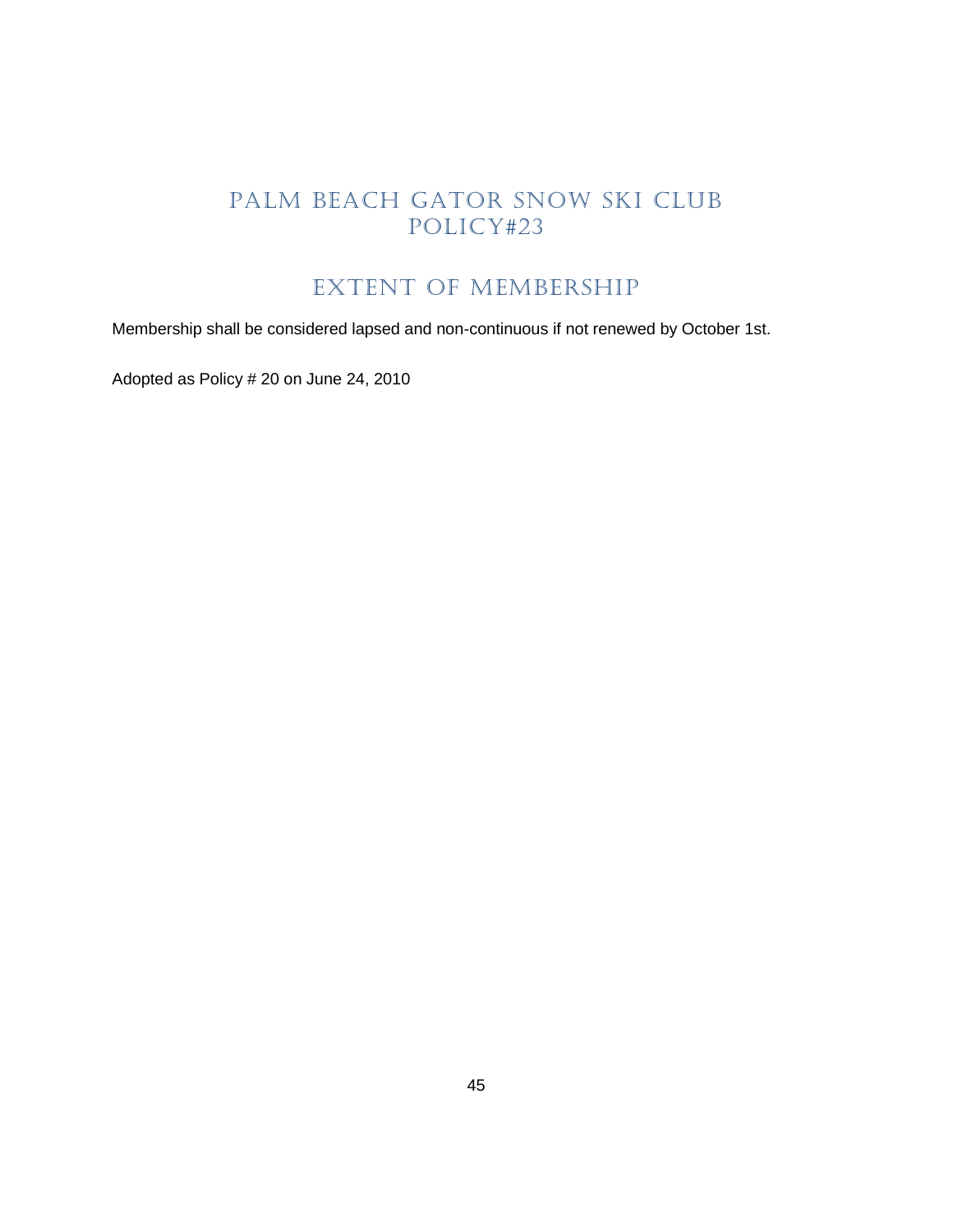# SIGNING CONTRACTS

<span id="page-45-0"></span>The only authorized members who may sign binding contracts on behalf of the club are the members of the executive committee.

All contracts and proposals more than \$500.00, or those that obligate the club to a nonrefundable deposit of more than \$500, shall be reviewed by the appropriate vice president of the activity involved and by another member of the executive committee prior to being approved and signed by the vice president of that activity. When circumstances prevail that the vice president of the activity is not able to sign a contract on behalf of the club, another executive committee member may sign on behalf of the vice president of that activity.

Adopted August 4, 2011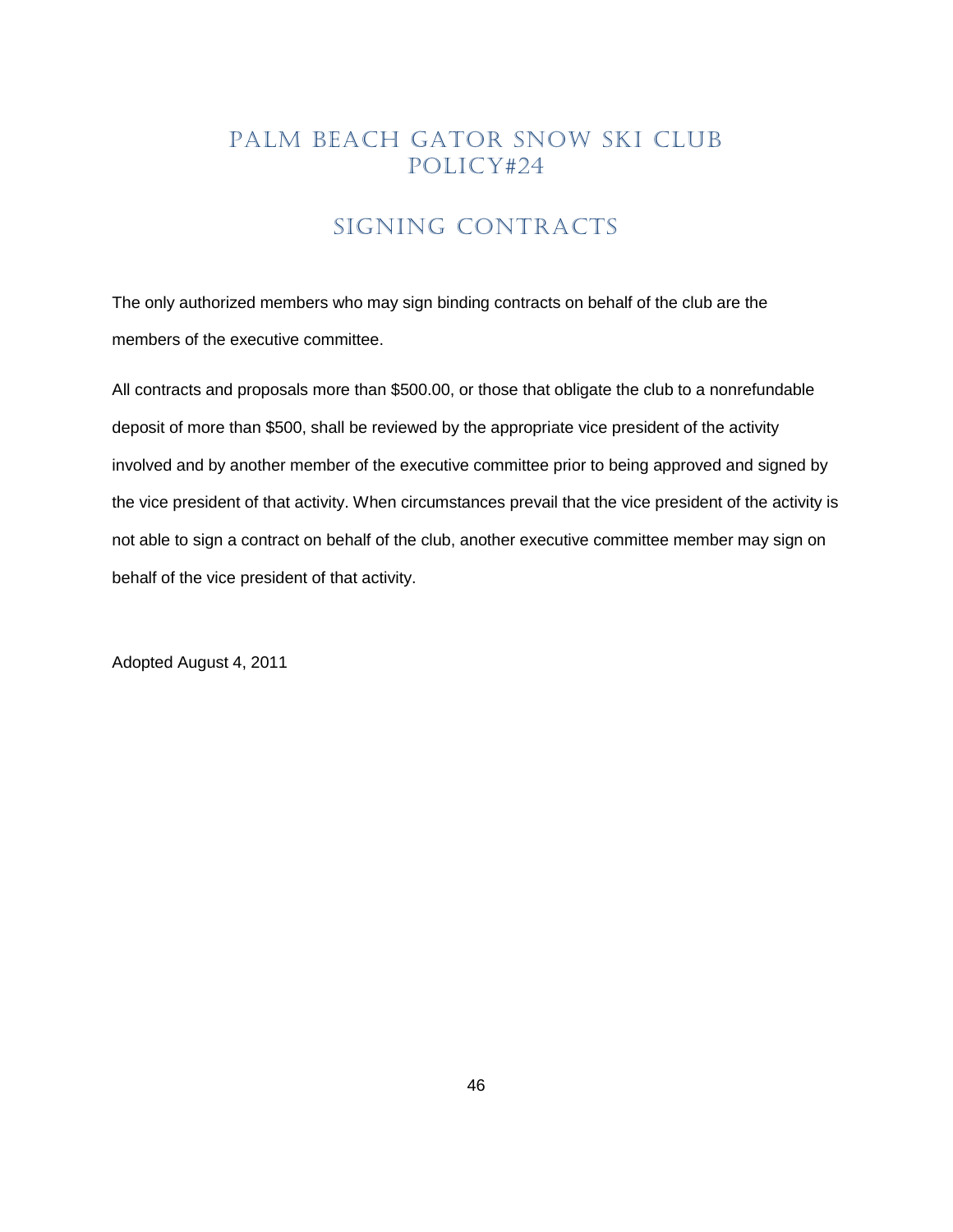#### EXPEDITING CHECK POLICY

<span id="page-46-0"></span>**PURPOSE:** The purpose of the Check Policy is to expedite the payment of Club expenses.

**STATEMENT**: It shall be the policy of the Gator Snow Ski & Activities Club to comply with the Club Bylaws and Policies as they relate to issuing checks and payments.

To expedite payments, the Treasurer may use on-line electronic banking to pay recurring payments up to \$500. Note: Payments may include but are not limited to meeting room expenses, telephone and storage unit expenses. All payments will be supported by an invoice or bill.

A single signature by the Treasurer is sufficient for checks up to \$500. when approved by Check Request from another member of the Club Executive Committee (president, VP Ski Trips, VP Special Activities, or VP Socials)"

All checks issued in an amount over \$500 will require two signatures.

The Club Treasurer is designated responsibility for compliance with the Check Policy.

Approved by Board August 4, 2011

Amended at June 2013 board meeting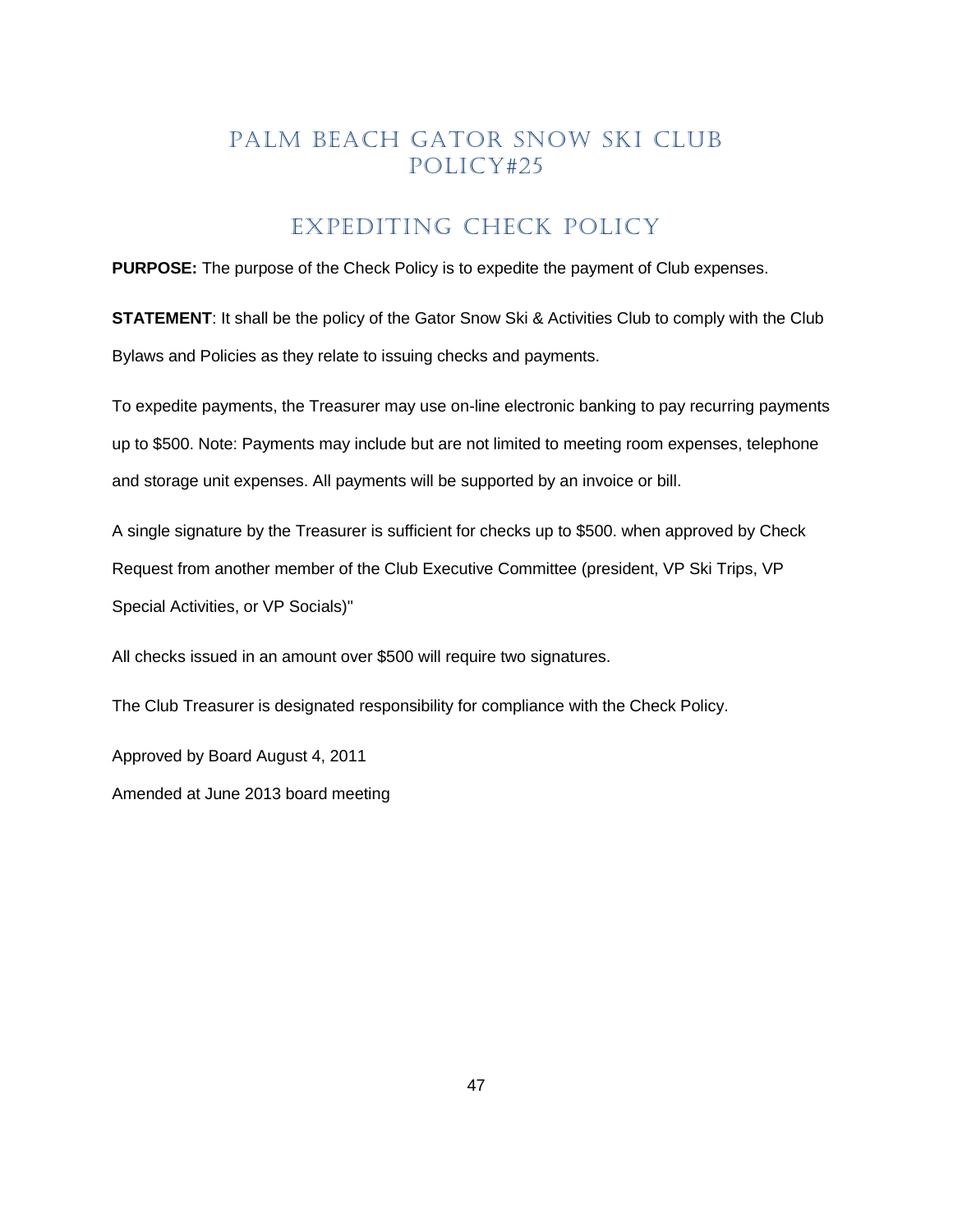#### MEMBERSHIP DISCOUNT

<span id="page-47-0"></span>**PURPOSE**: The purpose of the Membership Credit is to promote sustainable club membership by attracting and retaining newer generation skiers.

Single and Family members as defined by the Club bylaws and whose principal applicant has a documented age **younger than 40 years** shall be entitled to an immediate, non- transferable, traceable, rebate coupon. The value of the rebate will be ½ the cost of a general membership as determined by the board of directors. The rebate coupon may be applied to any available club trip or function.

The membership director shall be charged with the execution of this policy. Activity directors and Club Treasurer will honor the rebate.

Adopted on June 2013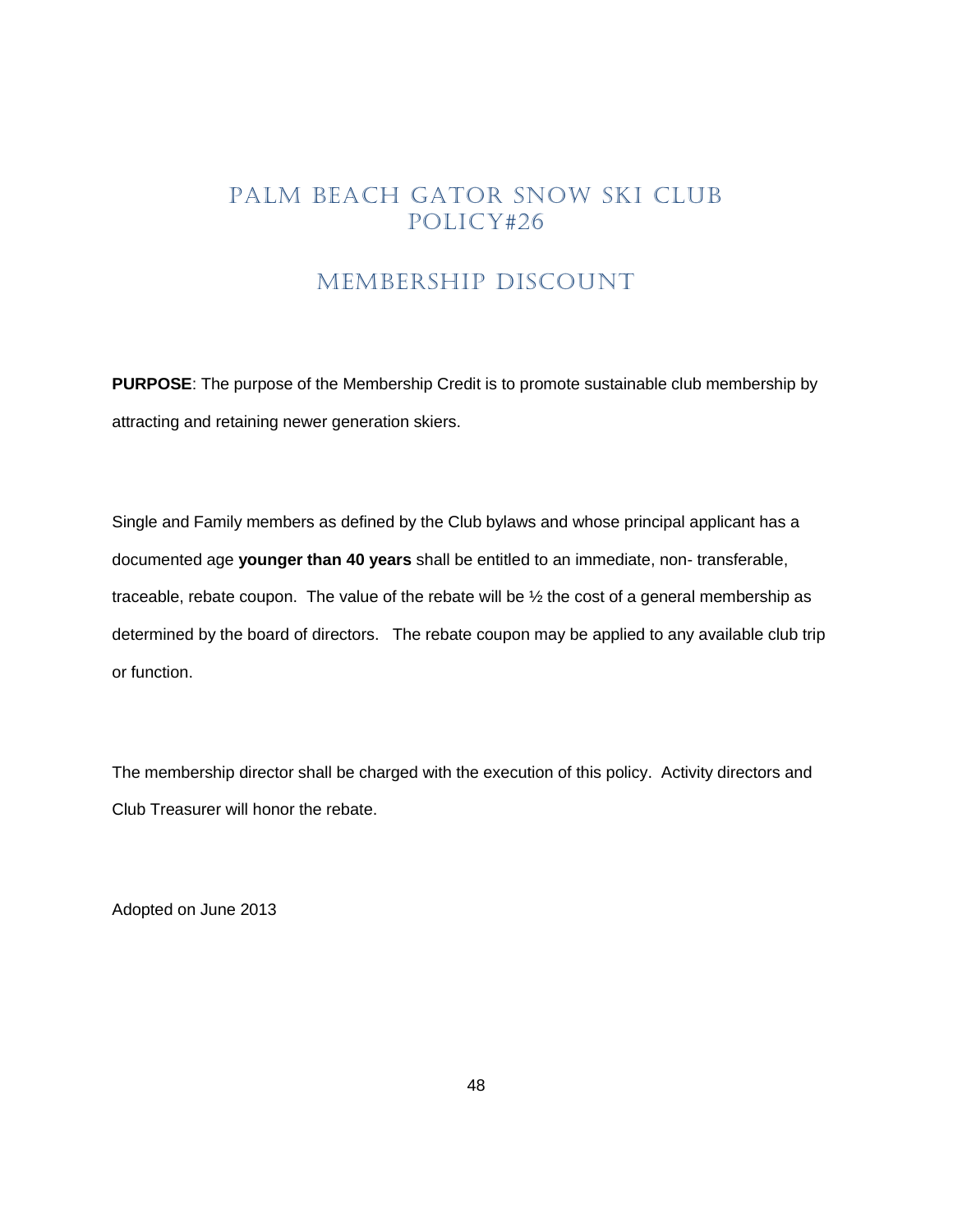# TAX ID

<span id="page-48-0"></span>**I. PURPOSE**: The purpose of the tax ID policy is to set a process to ensure compliance with IRS tax reporting regulations.

**II. STATEMENT:** It shall be the policy of the Gator Snow Ski & Activities Club to comply with the Club Bylaws as well as Federal, State and local ordinances as they relate to taxable revenue

A tax ID (federal ID or SSN) shall be secured by the Club Treasurer prior to issuing credits for:

- Fees for services valued (single or combined multiple occurrences) in excess of \$599
- Contractual obligations valued in excess of \$599
- Board member benefit(s) valued in excess of \$599
- Raffle proceeds valued in excess of \$599 and 300 times the ticket price.
- Donations to charitable institutions

Under no circumstances will any credits be issued on a cash basis.

Recognized corporate entities need not provide tax ID (i.e., Southern Storage). If a question arises as to tax status, the Club Treasurer must request the tax ID information.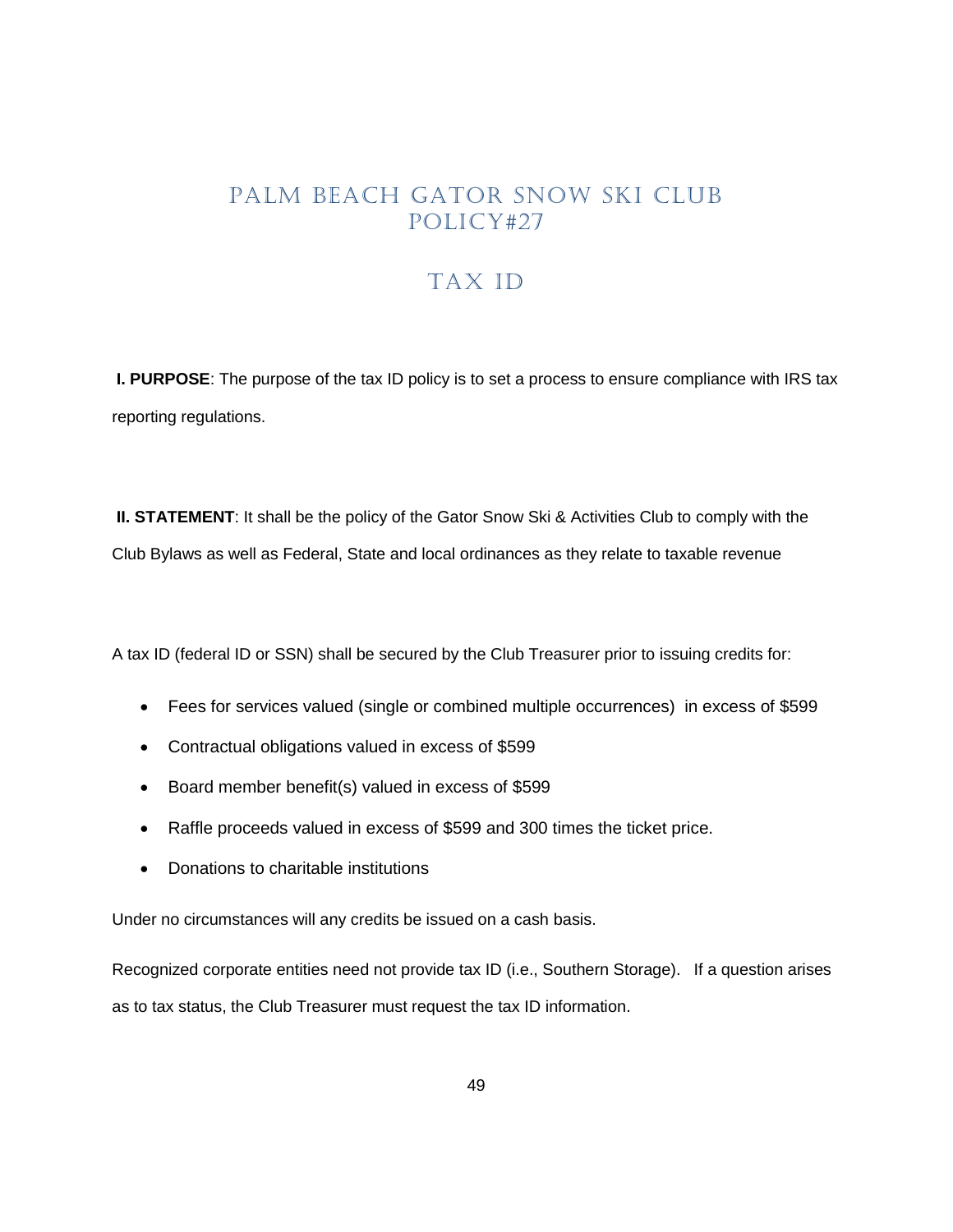Tax ID information will be secured in a suitable facility and with key or combination lock only accessible to the current club president and Treasurer. Information will be retained for a period no longer than 7 Years or earlier as determined by a resolution of the board of directors.

Misuse of Tax ID information is grounds for immediate expulsion from the Club and the club is compelled to assist and/ or prosecute the perpetrators to the full extent of the law.

Adopted on June 2013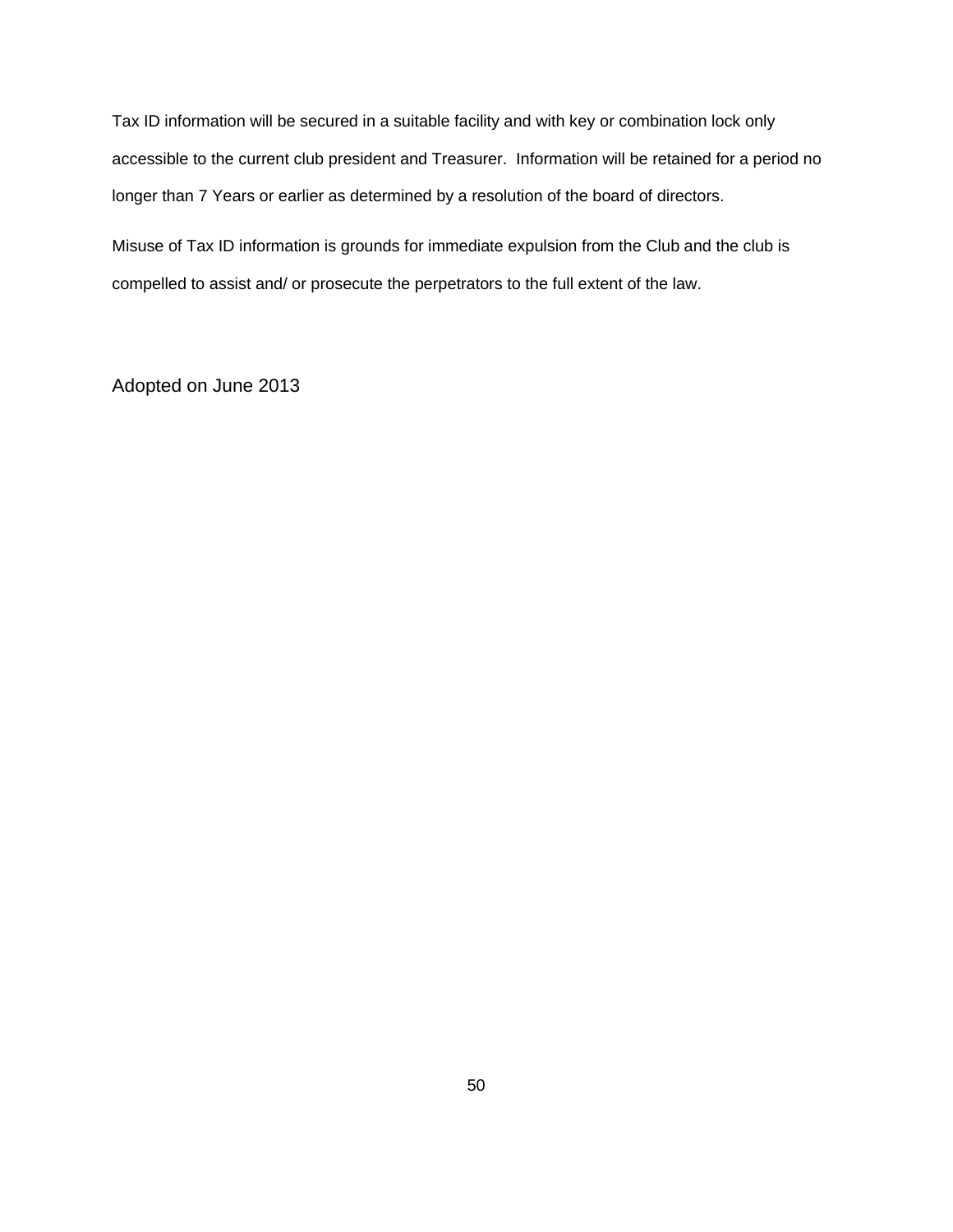## PUBLIC MEDIA FORUMS

<span id="page-50-0"></span>**I. PURPOSE**: The purpose of Public Forum Policy is to ensure that all members are treated with dignity and respect by members with access to public media.

**II. STATEMENT** Access to Club sponsored media outlet such as Facebook page(s), website forums, chat rooms, etc., is a privilege granted to Club members for their pleasure, recreation, dissemination of information, and other non-profitable purposes.

- It shall be the responsibility of all members to post messages in a public forum in a positive and responsible manner.
- It is the responsibility of every member to prevent unauthorized access to secured areas of the website. Posting privileges are not transferrable to non-members who may not use the website
- Members will not use the Club website facilities, directories, membership information, photographs, art, etc. for commercial purposes except for those areas and activities designated for commercial purposes by the Board of Directors.
- Members will not use Club sponsored forums to promote activities that conflict with Club activities or that may result in any type of harm or negative effect to the Club.
- Members will not use Club sponsored forums to promote private services and/or products without explicit written permission from the Board of Directors.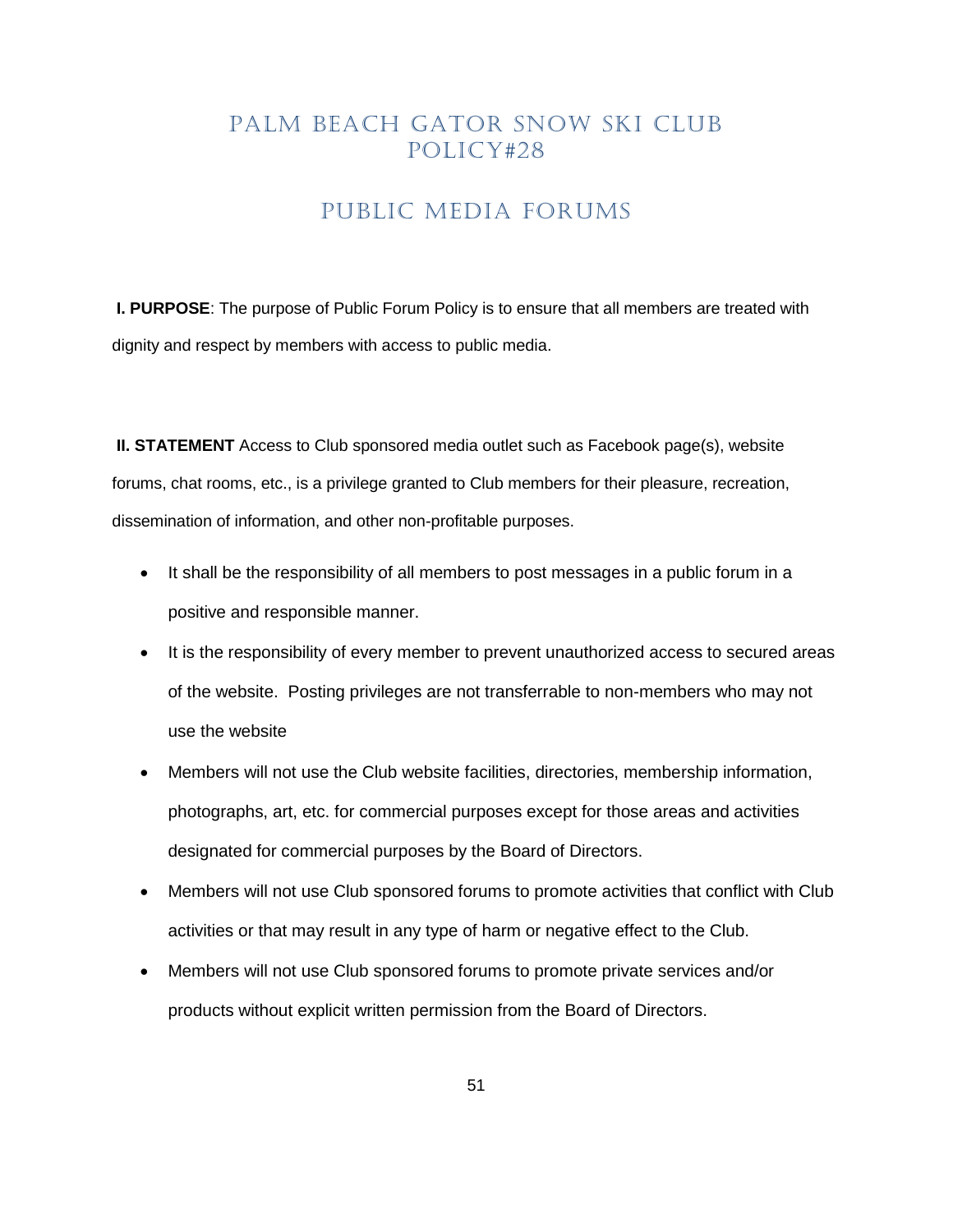- Members will not post pornography, sexually explicit material, or material that promotes hate, bigotry, violence or illegal activities.
- Members will not post negative or offensive or accusatory or detrimental material that is damaging to any club member or non-club member or the Club itself.
- The site administrator(s) reserve the right to remove any posts that, by their sole judgment, are negative or offensive or accusatory or detrimental to the well-being or reputation of club members, non-club members, or to the Club itself
- Any member who violates this policy will be precluded from access to this site and may be grounds for disciplinary action
- Hacking or otherwise attempting to obtain sensitive information from the website, or attempting to disrupt, or distort information, or negatively affect the website operation is grounds for disciplinary action up to and including immediate expulsion from the Club.

Adopted on Sept 5, 2013.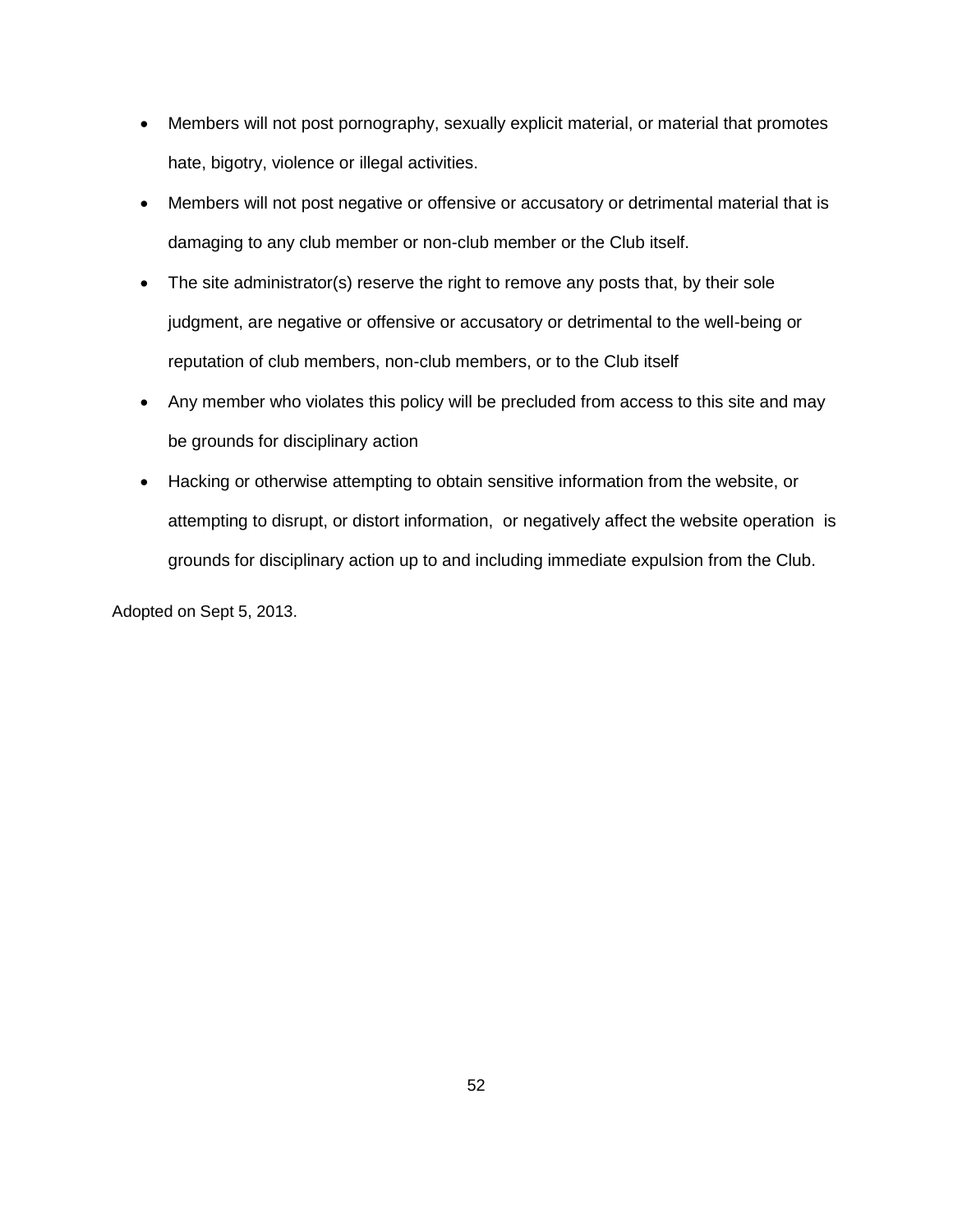### EMERGENCY SERVICE APPOINTMENTS

- <span id="page-52-0"></span>**I. PURPOSE:** The purpose of the Emergency Policy is to prevent multiple rewards by abusing the emergency provisions of the bylaws.
- **II.** The **Duty of Loyalty** Prohibits officers and directors from using their positions in the organizations to further their own pecuniary interests.
- **III. STATEMENT:** Individuals that are ineligible per our bylaws to lead trips are occasionally allowed to volunteer their services during an emergency. Board members, directors, their immediate relatives, as well as certain classes of trip leaders are not eligible to lead a trip in the same year they hold office, or the subsequent year after they finish their service. If these individuals are called upon to render service during a prohibited period, the following will apply:
	- Ineligible member may not serve if a qualified applicant has been identified.
	- Emergency appointments cannot be made if the position or trip vacancy has not been advertised.
	- All emergency appointments must be ratified by a super majority vote of the executive committee.
	- Emergency appointees may not lead two trips on the same year.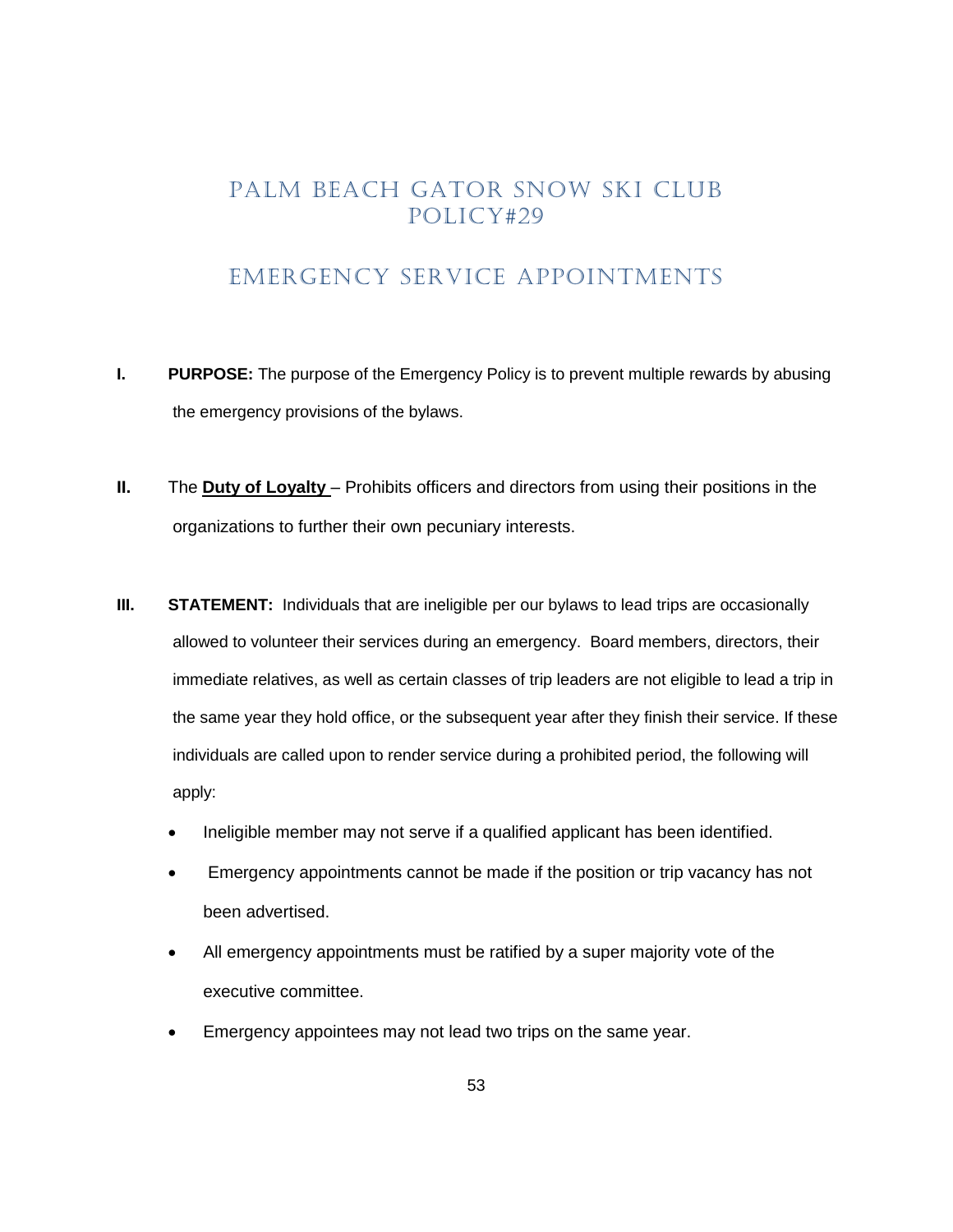- **Emergency appointee will not be eligible for Trip leader compensation of any kind, i**ncluding but not limited to gifts, favors, or assurances of preferred status on future bids for a leadership position.
- The VP in charge of the emergency appointment should refrain from naming himself/herself or relative as the emergency appointee.
- Trip leaders leading during an ineligible period due to Board negligence **will not be eligible for Trip leader compensation of any kind.**

o Trip leaders as well as board members need to understand the bylaws.

o . Trip leaders must provide complete disclosure and accurate information during the selection process.

Adopted May 7, 2015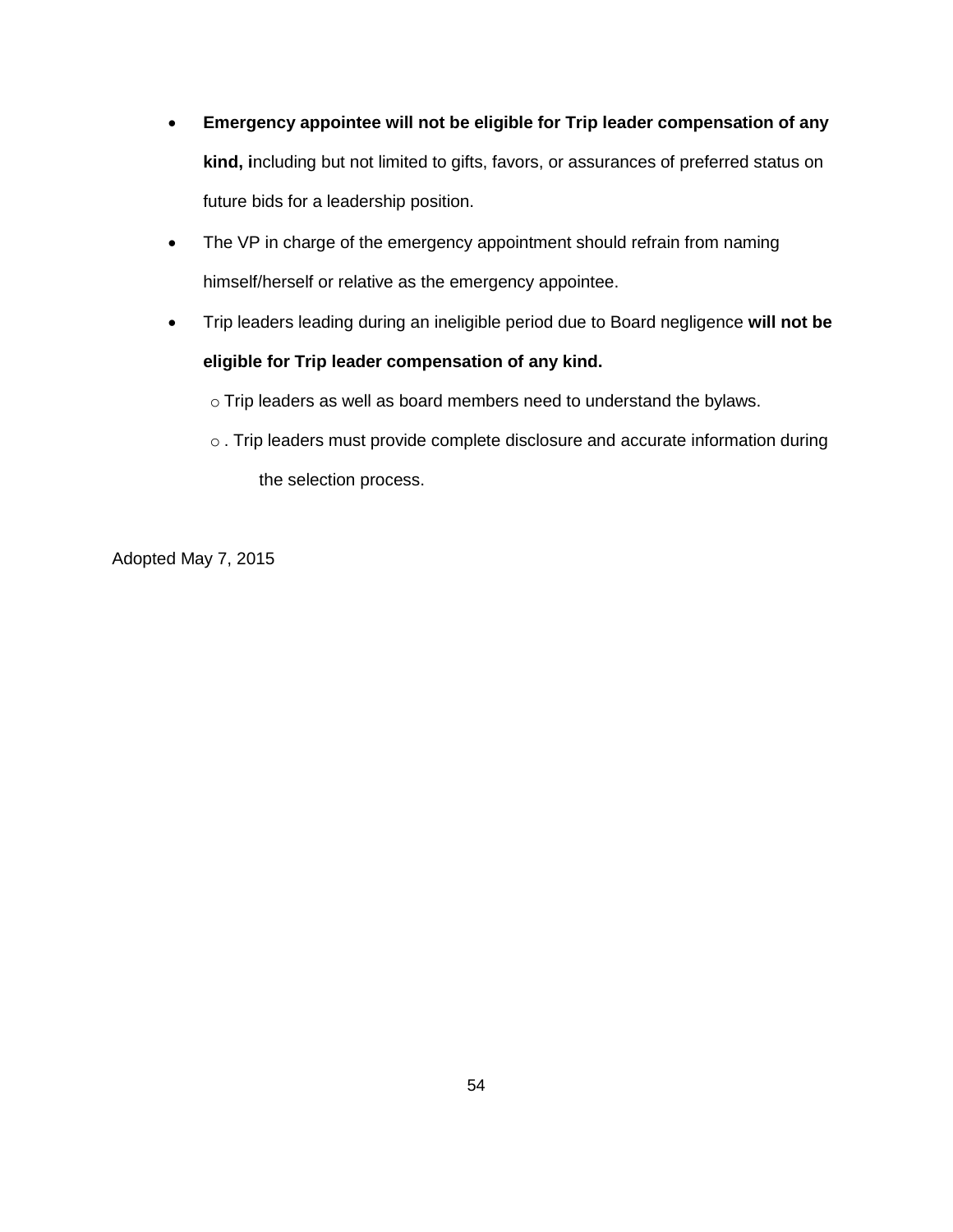# TREASURER AGREEMENT

<span id="page-54-0"></span>**PURPOSE:** This policy is designed to promote oversight of our treasury functions.

Adopted November 5, 2015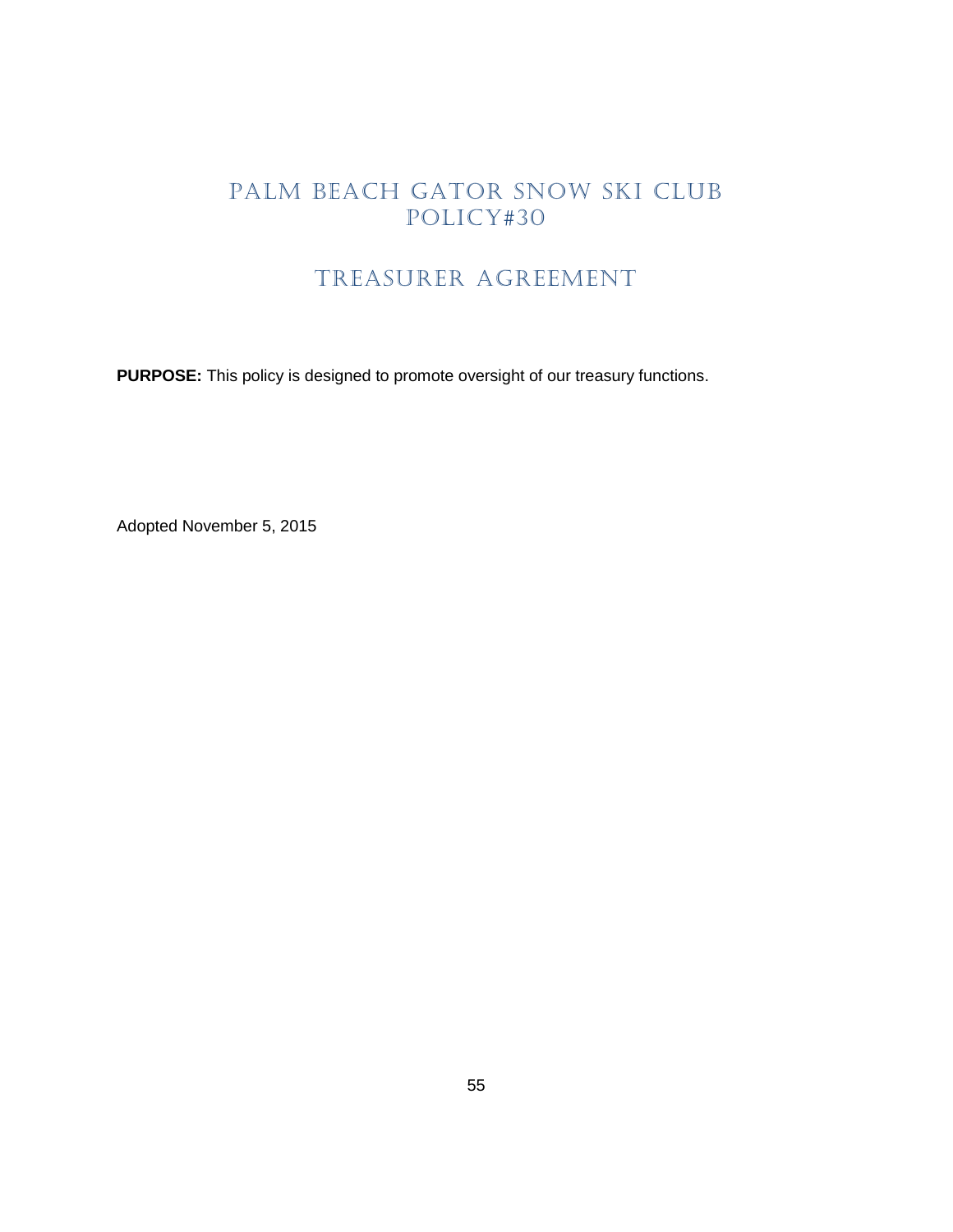#### **Agreement for the Treasurer and the Treasurer's Assistant of the Palm Beach Gator Snow Ski Club**

These are policies of The Palm Beach Gator Snow Ski Club that the incoming treasurer must sign and comply with.

- 1. The Treasurer will have an assistant to work with him or her. Normally, that will be the Past Treasurer or a person who knows nonprofit accounting for a Non-Profit organization and Quick Books and who will agree to follow our Gator On-Line Quick Books accounting system.
- 2. The Assistant Treasurer will at all times have access to on-line bank account statements to compare to the Treasurer's entries.
- 3. Division of Responsibilities:
	- 1. The Treasurer can sign checks, create Board reports, reconcile the account and oversee the bookkeeping function of the Assistant Treasurer.
	- 2. The Assistant Treasurer will be allowed to generate entries in Quick Books Online, make bank deposits if necessary, and prepare checks but not sign checks.
	- 3. The Event Coordinator, who is appointed by the Board, will make sure that all credit card transactions generated by the Website are recorded by the Assistant Treasurer and that when the Event Coordinator sees that an invoice that was generated by the Website has been paid, that the website invoices are marked as paid.
	- 4. The President must sign off on all reconciliations.
- 4. The Treasurer will at all times keep the Gator Snow Ski Club on a Cash Basis accounting method.
- 5. The Treasurer, Assistant Treasurer, and Event Coordinator will have full access to Quick Books Online. The President at his or her discretion can have full access to Quick Books Online and can also designate another person of his or her choosing to have full access if the event or situation warrants such a need. Only the Treasurer can make changes to entries. The Treasurer will consult with the assistant Treasurer about any concerns. There will be full transparency of the Palm Beach Gator Snow Ski Club books.
- 6. The Treasurer and the Assistant Treasurer will follow the Gator Snow Ski Club Quick **Books** program set up for the Club by Hal Ringeisen, CPA, of Ringeisen, Ringeisen & Worrell,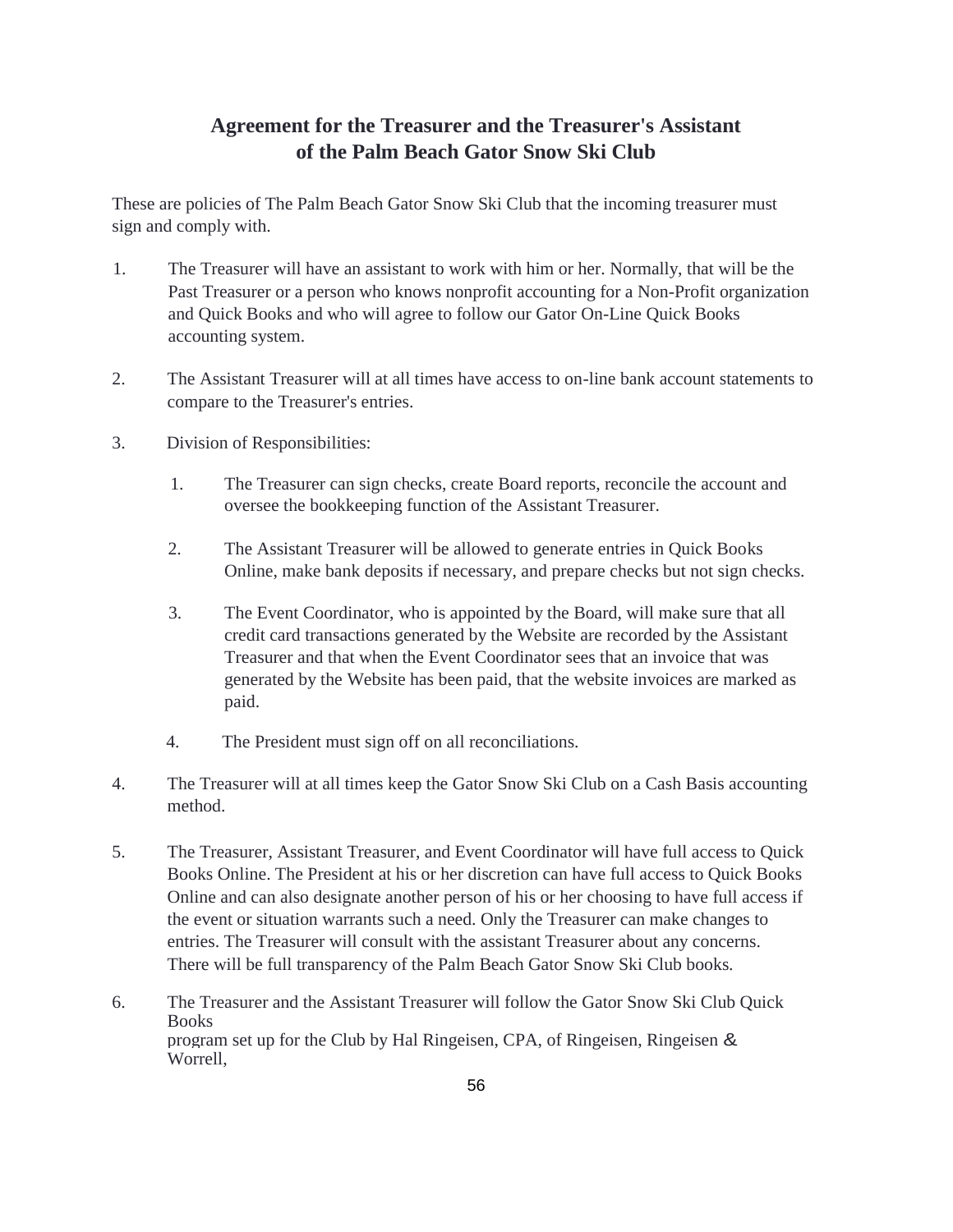P.A. or will follow the program of any other CPA firm that the Club designates if the Club happens to change from Ringeisen, Ringeisen & Worrell,

- 7. If the Treasurer thinks that a new account has to be established, a chart of accounts will be done only after consent of the Financial Committee.
- 8. The Treasurer will provide trip leaders with full, easy to understand, financial management reports, including current vs. budget, at least once a month for their respective trips.
- 9. Checks and credit card entries will be entered on Quick Books as they are received and in no case later than ten (10) days after receipt.
- 10. Credit card income will have at least three (3) overseers who will be the Treasurer, the Assistant Treasurer, and the Event Coordinator.
- 11. The Treasurer will keep the Club's accounts reconciled. Nothing can be written off, deleted, or changed by the Treasurer without Board Approval.
- 12. All budgeted bills will be paid within the discount period, if any, or within ten (l0) days.
- 13. All taxes have to be paid on time.
- 14. If the Treasurer resigns, all documents and Gator accounting items must be delivered to the President within 24 hours of the resignation
- 15. The President needs to approve all expense requests for Club officers.
- 16. The Treasurer and President will be co-administrators for Quick Books On-line. If the President chooses not to be a co-administrator, then the Treasurer and Assistant Treasurer will be the co-administrators.

Signature of Treasurer

Signature of Assistant Treasurer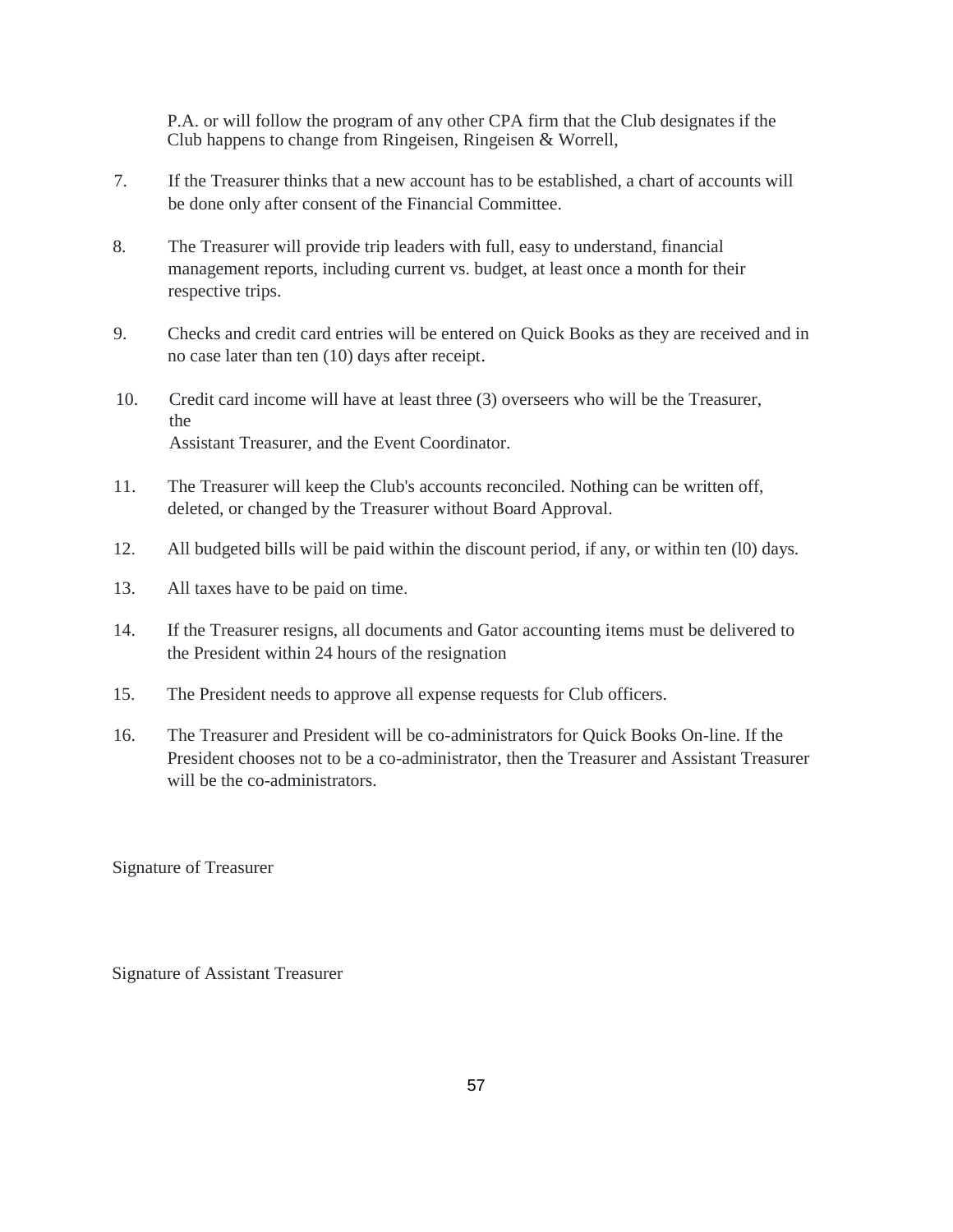#### RECIPROCITY STATUS - ELIGIBILITY

<span id="page-57-0"></span>**I. PURPOSE**: The purpose of this Policy is to protect the Club by closing a venue through which ineligible persons are allowed to participate in our Club activities. It applies to individuals or groups whose behavior and/or actions, past and current, are deemed detrimental to club interests.

**II. STATEMENT** The purpose of the Club is to serve its members and invited guests. Club officers have a duty to protect the Club and membership from individuals who past or current activities are inimical to Club interest.

**Whereas** the Club is a signatory member of the Florida Ski Council and in full accord with the trip reciprocity provisions of Council membership, the following restrictions must apply before Council members are eligible for reciprocal travel status.

- 1. The individuals must be a bona fide member in good standing from a Council affiliate Club.
- 2. There must not be an existing disciplinary action against the individual from the Palm Beach Gator Snow Ski Club.
- 3. There must not be any current disciplinary action against the individual from any other club even if the individual(s) is a member in good standing of a third Club
- 4. As a non-member the person has been asked not to travel with our Club again due to Code of Conduct violations or grossly unacceptable behavior while in Gator sponsored event.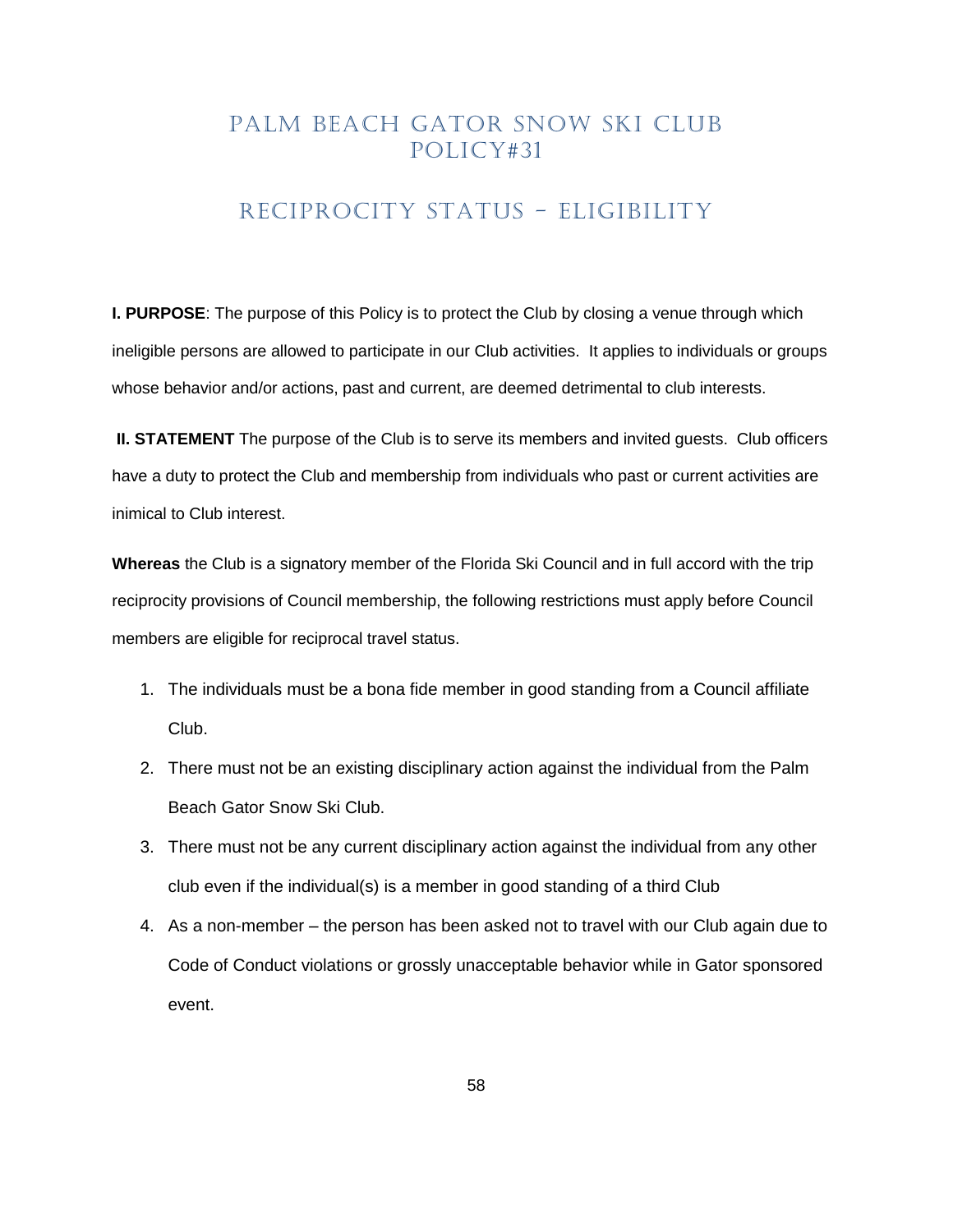Any separate provision delineated above is sufficient to deny trip reciprocity eligibility for a potential FSC traveler.

**In Addition,** By Simple majority vote**,** the Gator Board retains the option to deny trip reciprocity status to any non-member persons, not currently subject to disciplinary action, but whose documented actions are or have been detrimental to our Club or Club interests. The person will be notified that such a vote is pending and will be allowed to plead their case.

Adopted on April 7, 2016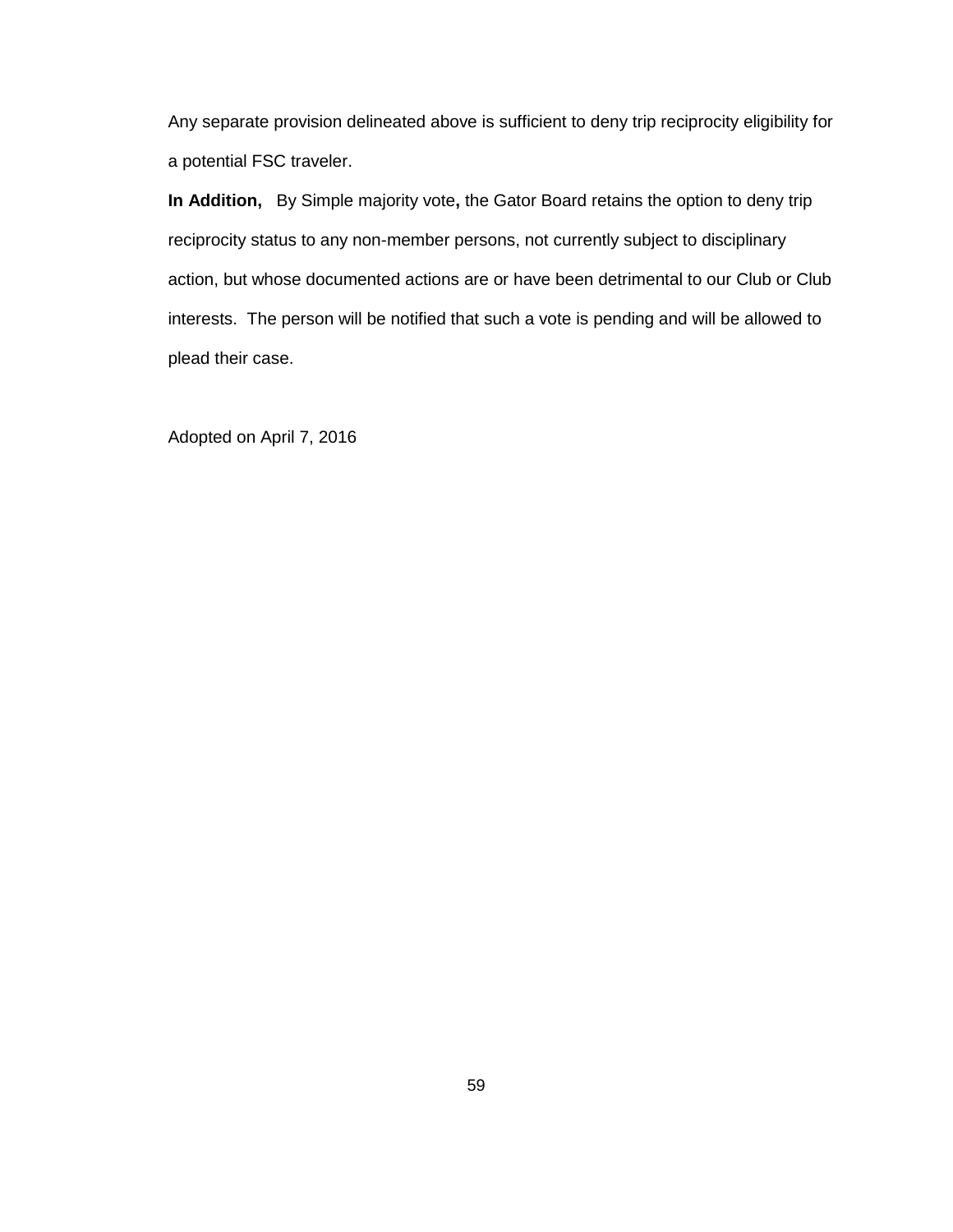### CONFLICTS OF INTEREST

<span id="page-59-0"></span>**Purpose:** Tour operators, travel agents, landlords, other service providers or any business agency to whom the Palm Beach Gator Snow Ski Club awards a contract of value greater than \$10,000 shall maintain an arm's-length relationship with the club.

**Whereas:** An inherent conflict of interest exists between a Club member and a principal vendor (one who has been awarded a contract greater than \$10,000) when the same individual or legal entity fulfills both roles; **therefore,** the following shall apply:

- 1) Access to club property, facilities, membership lists, minutes and services shall not be permitted.
- 2) Campaigning for and providing material help to the campaign of any candidate for any office or leadership position in the Palm Beach Gator Snow Ski Club shall not be permitted.
- 3) Lobbying or influencing the selection of trips, trip leaders, directors or any business endeavor shall not be permitted.
- 4) Gifts valued over \$25, favors, or any special consideration awarded by the vendor to any or all Board members of the Palm Beach Gator Snow Ski Club shall not be allowed.
- 5) Attendance at Club functions shall not be permitted without specific invitation from the Board.
- 6) A principal vendor or an employee of a principal vendor shall not be permitted to hold office.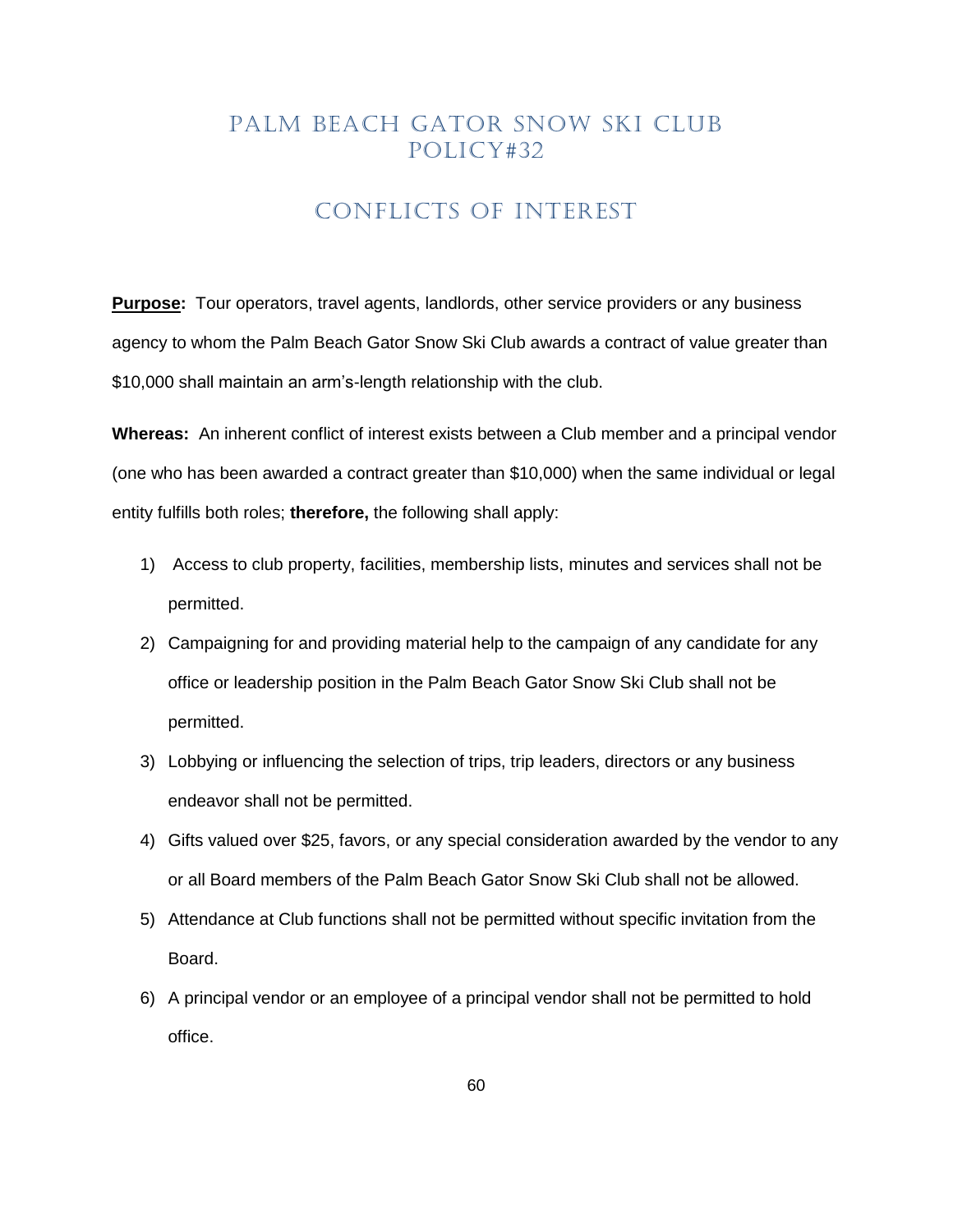- Adopted on November 3, 2016
- Revised on December 1, 2016
- Revised on January 5, 2017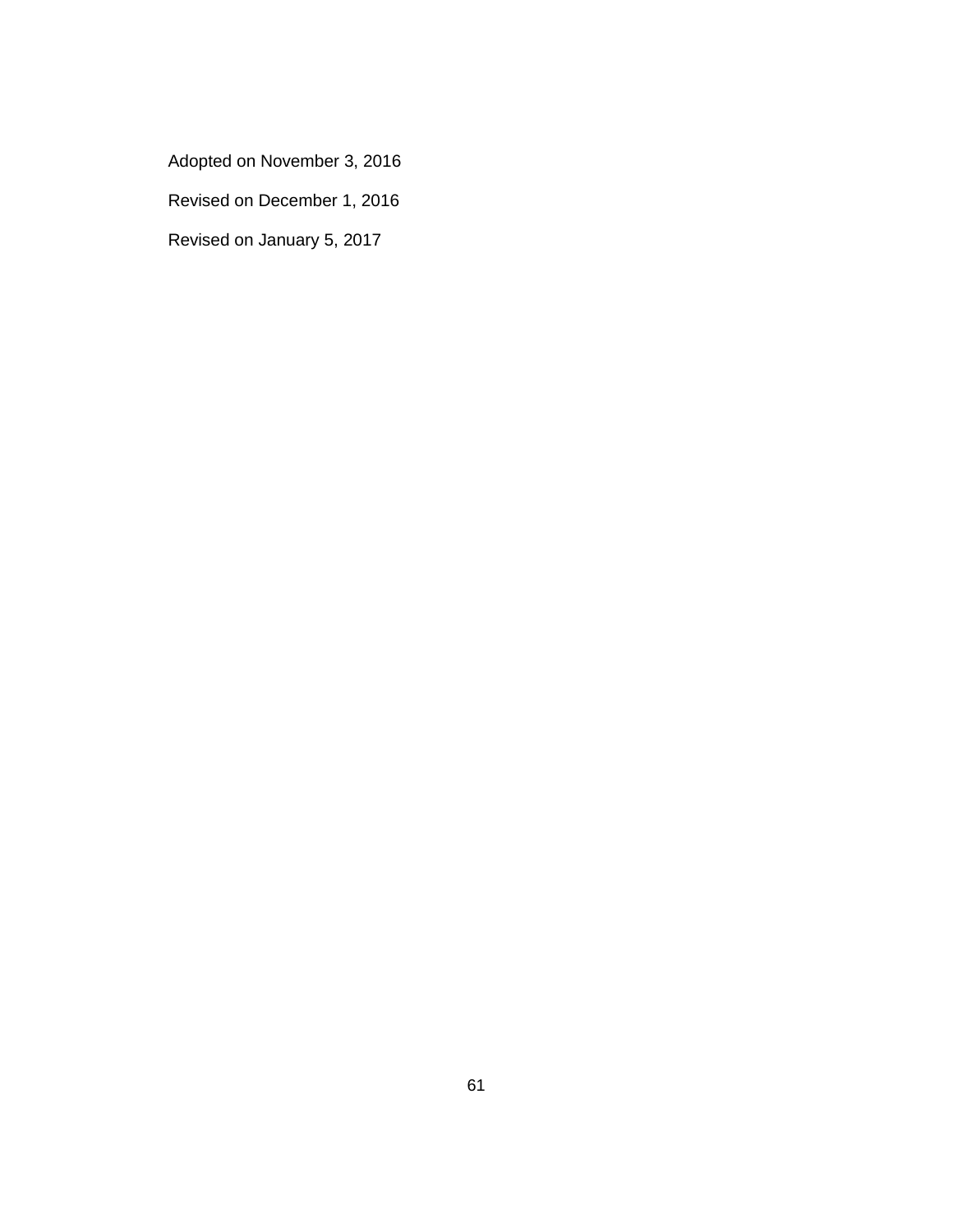# <span id="page-61-0"></span>OUT OF STATE MEMBERSHIP EXTENSION FOR TRIPS

**PURPOSE:** The purpose of the Membership extension for out of state members is to offer financial relief because these members do not benefit from Club membership in any other way.

**II. STATEMENT:** When people who live out of state sign up for a trip that does not occur in the current fiscal year, they pay full membership price and have that membership extended until the return of the trip.

Adopted on April 6, 2017